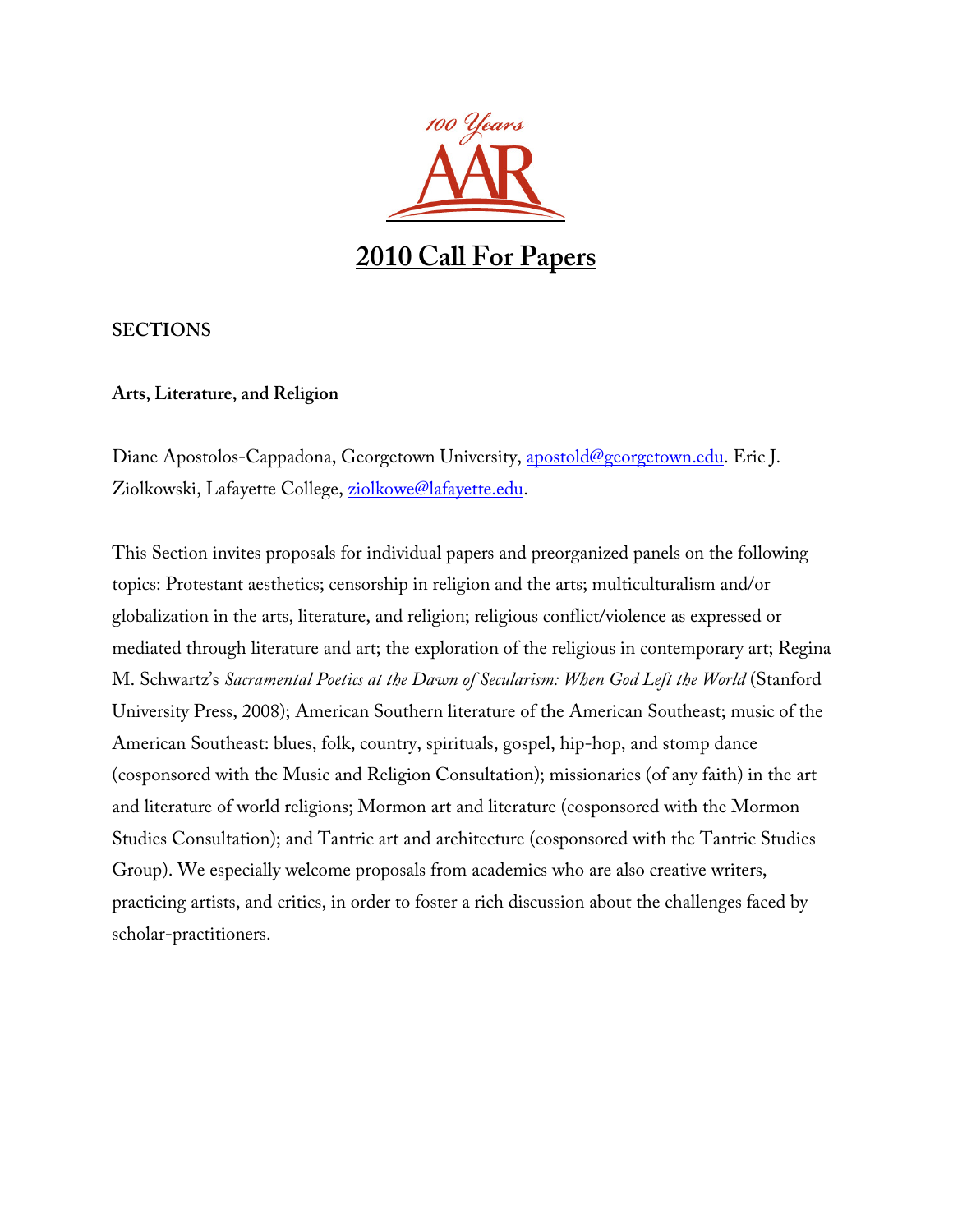# **Buddhism**

Janet Gyatso, Harvard University, jgyatso@hds.harvard.edu. Charles Hallisey, Harvard University, challisey@hds.harvard.edu.

This Section encourages panel or individual paper proposals that continues enduring concerns of Buddhist studies (e.g., our current understanding of a Buddhist scripture or classic work) or introduces new directions for the study of Buddhism (especially through proposals for joint sessions with units in the AAR that have not been conventionally contiguous with the study of Buddhism). In recognition of the 2010 focus on religion and science, proposals relating the study of Buddhism to that theme are particularly welcome. Proposals are also especially sought that will make creative use of the ninety-minute sessions in formats other than paper or panel presentations. Examples would include (but are not limited to) a guided close reading of a Buddhist text or a guided group discussion on a foundational concept or issue in the academic study of Buddhism. Other topics of interest, as suggested by Section members, include Buddhist ethics, magic and Buddhism, Buddhism and medicine, Buddhist meditation methods, pedagogy in Buddhist studies, and Buddhism and socialism.

#### **Christian Systematic Theology**

Gerard Loughlin, Durham University, gerard.loughlin@dur.ac.uk. Joy McDougall, Emory University, jamcdou@emory.edu.

This Section's general theme is revelation and interpretation. We invite constructive (not merely descriptive or historical) proposals exploring the nature and locus of Christian revelation, its recognition, reception, and interpretation. We seek proposals for individual papers, paper sessions, or panels on books, thinkers, or topics that relate to the general theme. Suggested topics include: 1) The canon: Open or closed; e.g., the normativity of apocryphal writings, ecumenical issues concerning the relationship between scripture and tradition, or the canon as a context for revelation as well as interpretation; 2) Revelation and authority; e.g., scriptural authority in light of conflicting interpretations or claimed authority to decide between interpretations; 3)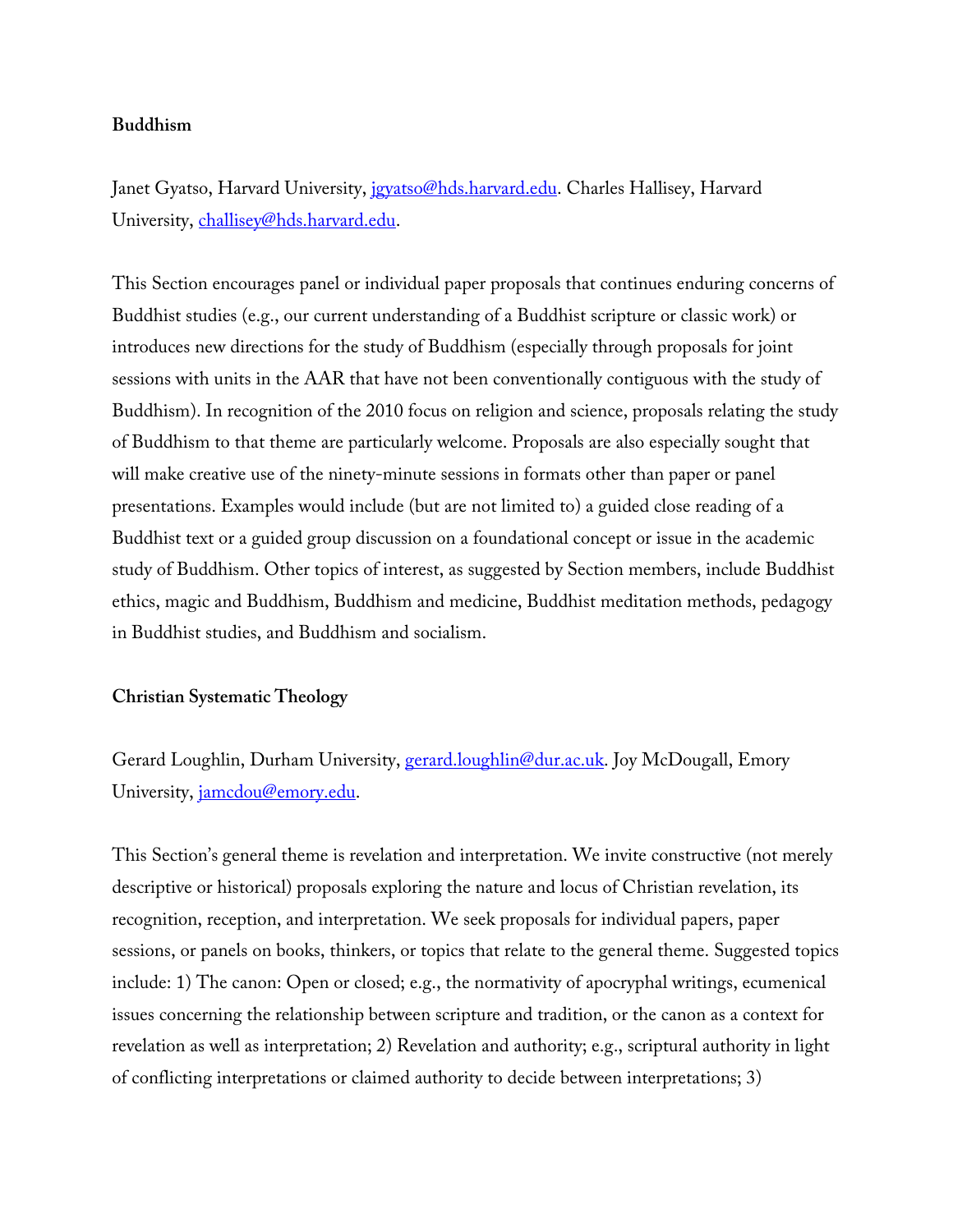Revelation held hostage — ideological constraints on the appropriation and interpretation of revelation; 4) Revelation in film; 5) Revelation and inspiration, and the possibility of new revelation; and 6) Revelation and natural theology or the competition between revelations in a religiously plural world (this is for a possible cosponsored session with the Comparative Theology Group so please submit proposals to both units). We also seek papers for a book panel on Kathryn Tanner's *Christ the Key* (Cambridge University Press, 2010). Proposals from Australian or Oceanic scholars are especially welcome. For planning purposes, our theme for 2011 will be "Christology."

#### **Comparative Studies in Religion**

Tracy Pintchman, Loyola University, Chicago, tpintch@luc.edu. Kimberley C. Patton, Harvard University, kimberley\_patton@harvard.edu.

We seek proposals that provide occasion for comparative inquiry, engaging two or more religious traditions around a common topic and reflecting critically on the conceptual tools employed in the inquiry. We request only group proposals in the form of thematic paper sessions (four presenters, a presider, and a respondent) or panel sessions (maximum six presenters). Individual papers will not be considered. We reserve the right to add individuals to any group proposal. Each paper in a proposed session or panel need not be comparative, but overall coherence is crucial. Themes proposed for the 2010 meeting, with organizers identified in parentheses (when applicable), are below. Please contact listed organizers if you wish to take part in any proposed sessions. Where no organizer is identified, we welcome someone to take on that role. These are suggestions; proposals for comparative panels and sessions other than those listed are welcome. Proposed themes are as follows: 1) Children and religion (Eric D. Mortensen, Guilford College,  $e$ ricdmort@yahoo.com); 2) Clifford Geertz's contributions to the study of religion (Kevin Schilbrack, Western Carolina University, kschilbrack@email.wcu.edu); 3) Religion and political conflict (Christopher Patrick Parr, Webster University, parrch@webster.edu); 4) Miniaturization (Kimberley C. Patton, Harvard University **Kimberley** Patton@harvard.edu); 5) Religion and transnationalism/globalization (Tracy Pintchman, Loyola University, Chicago, tpintch@luc.edu); 6) Comparative Colonialisms (Philip P. Arnold, Syracuse University,  $p$ *parnold@syr.edu*); and 7)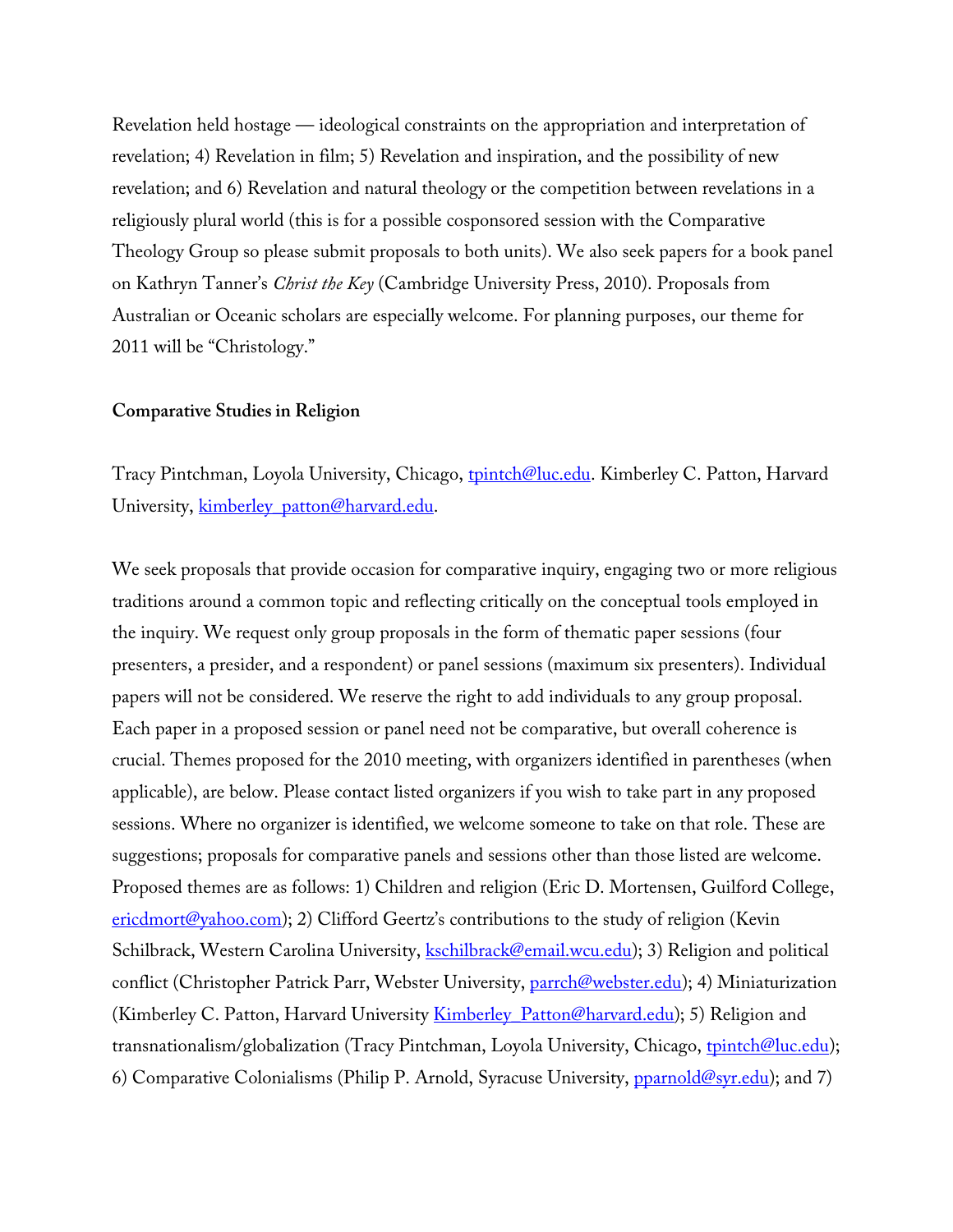Levi-Strauss's contributions to the study of religion. We also welcome proposals for comparative panels dealing with topics in the religions of Australia and Oceania, or panels on our other suggested topics that include papers dealing with the religions of these regions.

#### **Ethics**

Miguel A. De La Torre, Iliff School of Theology, mdelatorre@iliff.edu. Stacey M. Floyd-Thomas, Vanderbilt University, S.Floyd-Thomas@vanderbilt.edu.

This Section invites proposals providing ethical analysis from all religious traditions and diverse ethical methodologies in response to the following themes: 1) Fair and balanced? Death of news, the birth of opinion; i.e., the role of cable media in public life; 2) Race-ing forward and engendering ethics; i.e., theorizing contributions of women of color to ethical discourse; 3) In and beyond H1N1; i.e., ethics in the management of epidemics and pandemics; 4) Justifying empire? Antiterrorism, human rights, and global conflict; 5) Justice in the academic workplace; i.e., exploiting the labor of adjuncts, post-docs, and the untenured; and 6) Kierkegaard: Divine authority and divine command morality, focusing upon issues arising from C. Stephen Evans's *Kierkegaard's Ethics of Love: Divine Commands and Moral* (Oxford University Press, 2004) — this will be a joint session with the Kierkegaard, Religion, and Culture Group. Papers of particular excellence on other topics and panel proposals are also invited. Proposals for cosponsored sessions should be sent to both sponsoring program units. All proposals should identify the methodology used and the contribution of the argument to current academic conversations.

#### **History of Christianity**

Nathan Baruch Rein, Ursinus College, *nrein@ursinus.edu*. Martha Finch, Missouri State University, marthafinch@missouristate.edu.

This Section seeks to present innovative and engaging research in the history, culture, and development of Christianity from its origins to the present, both local and global, while at the same time promoting interdisciplinary dialogue among the fields of religious studies, history,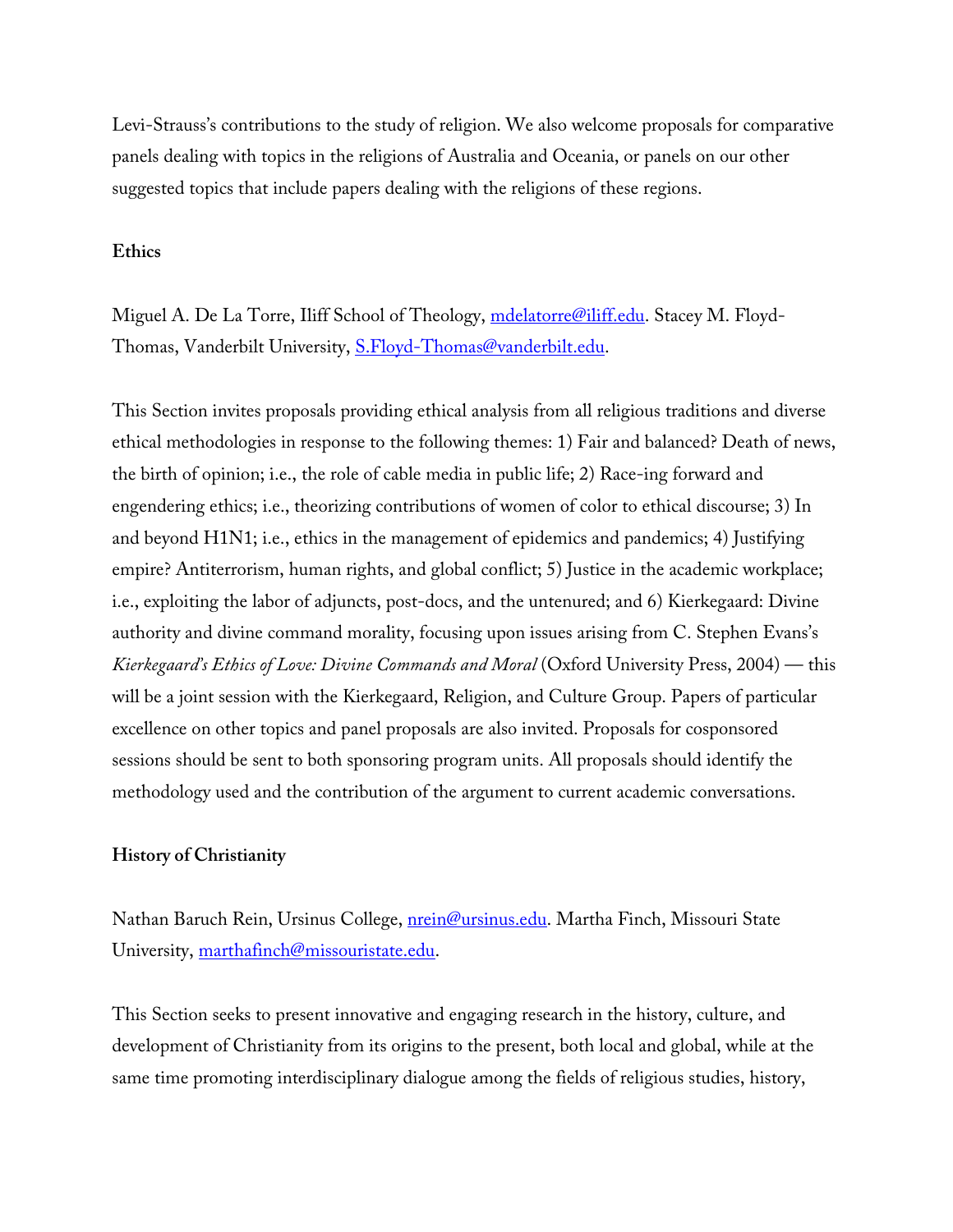ritual studies, art history, anthropology, and historical theology. We seek proposals for papers or entire panels on: 1) Christians and torture — victims, voyeurs, and perpetrators; 2) Circum– Atlantic Christianities — movement and exchange; 3) Christianity — riches and religion in hard times; 4) The Edinburgh Missionary Conference of 1910, one hundred years after ecumenism, mission, and globalization; 5) Digital history — how is the web changing our field?; and (6) The history of pastoral practice. To mark the twentieth anniversary of the publication of Peter Brown's *The Body and Society* (Princeton University Press, 1988, 1<sup>st</sup> Edition; Columbia University Press, 2008, 2nd Edition), we seek proposals discussing the past two decades of teaching and research on the human body in the history of Christianity. We will consider proposals on other topics as well. Papers should be conceived for an effective fifteen-minute presentation. Visit our website at www.AAR-HCS.org.

#### **North American Religions**

Rudy V. Busto, University of California, Santa Barbara, rude@religion.ucsb.edu. Kathleen Flake, Vanderbilt University, kathleen.flake@vanderbilt.edu.

This Section seeks to advance the study of religion in the United States, Canada, and Mexico. In recognition of the locale of our next meeting, the Section invites proposals rethinking religion in the American South; urban religion; and comparative regionalisms. In keeping with the conference theme, we welcome proposals on religion and science, perhaps organized around the insurgency of cognitive science methods for the study of American religions or inspired by the eighty-fifth anniversary of the Scopes Trial. Other potential topics include reflections on globalism; religion and the military; the interplay of ethnography and history; and anniversary assessments of other important volumes from the historiography of North American Religions. More generally, we are looking for proposals that encourage critical reflections on keywords in the study of American religion or investigate American religious history through a variety of methodologies. To spur interactive sessions, we seek proposals for roundtables, debates, visual and musical performances, workshops, and other appropriate formats. We ask authors of all submissions to strive for formats other than the traditional reading of papers. Where complete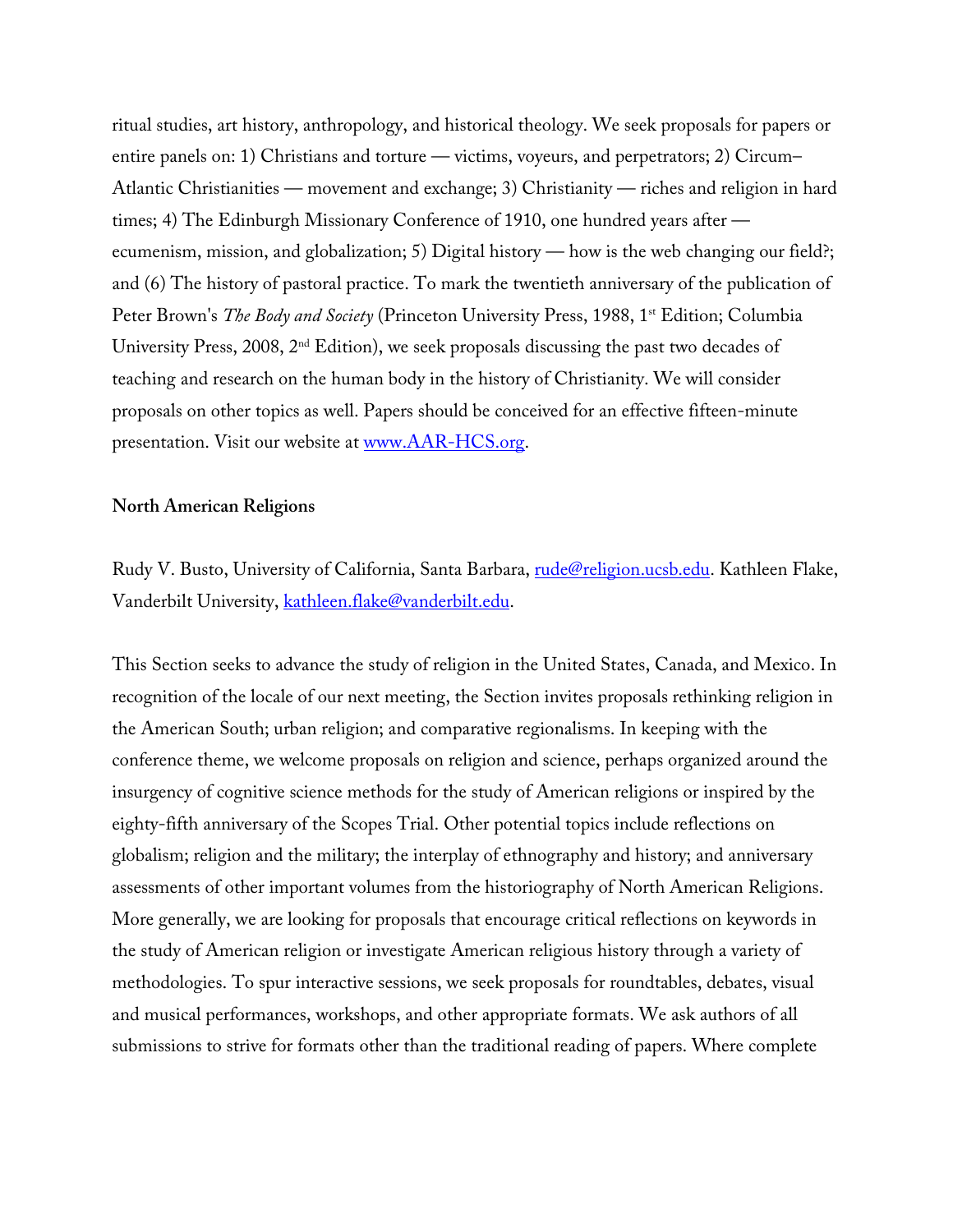panels are proposed, please note that we may accept only portions of the proposal and we will add to the panel from other proposals submitted independently.

#### **Philosophy of Religion**

Joseph Prabhu, California State University, Los Angeles, *jprabhu@calstatela.edu*. Ludger Viefhues, Yale University, ludger.viefhues@yale.edu.

This Section invites proposals on the following topics and/or books: 1) Responses to chapters or topics discussed in *Analytic Theology: New Essays in the Philosophy of Theology* (ed. Oliver D. Crisp and Michael C. Rea, Oxford University Press, 2009); 2) Critical reflections on the role of cognitive science and neuroscience in the philosophy of religion; 3) Revelation in Post-Heideggerian theologies; 4) Theistic and atheistic arguments in India, engaging Parimal G. Patil's *Against a Hindu God: Buddhist Philosophy of Religion in India* (Columbia University Press, 2009); 5) Philosophies of nature; 6) The future of philosophy of religion; 7) Global and postcolonial philosophies of religion; and 8) The presence/absence of God.

#### **Religion and Politics**

Andrew Murphy, Rutgers University, **armurphy@polisci.rutgers.edu**. Susan B. Thistlethwaite, Chicago Theological Seminar, sthistle@ctschicago.edu.

In addition to receiving proposals on topics generally in the purview of the Section (which encompasses both domestic and global interconnections of religion and politics, in practice and theory), this year we especially welcome proposals that address the following: 1) Exploration and analysis of the changing dynamics of race in American politics, especially as religiously constructed; 2) American politics and policy (including, but not limited to health care, the census, the economic crisis, immigration, and/or LGBT issues); 3) Religion, culture, and identity, both American and global (including emerging narratives of American identity, Muslim-American identity, and the connections between identity and politics); and 4) The religious dimensions of American foreign policy (including resolutions or policies against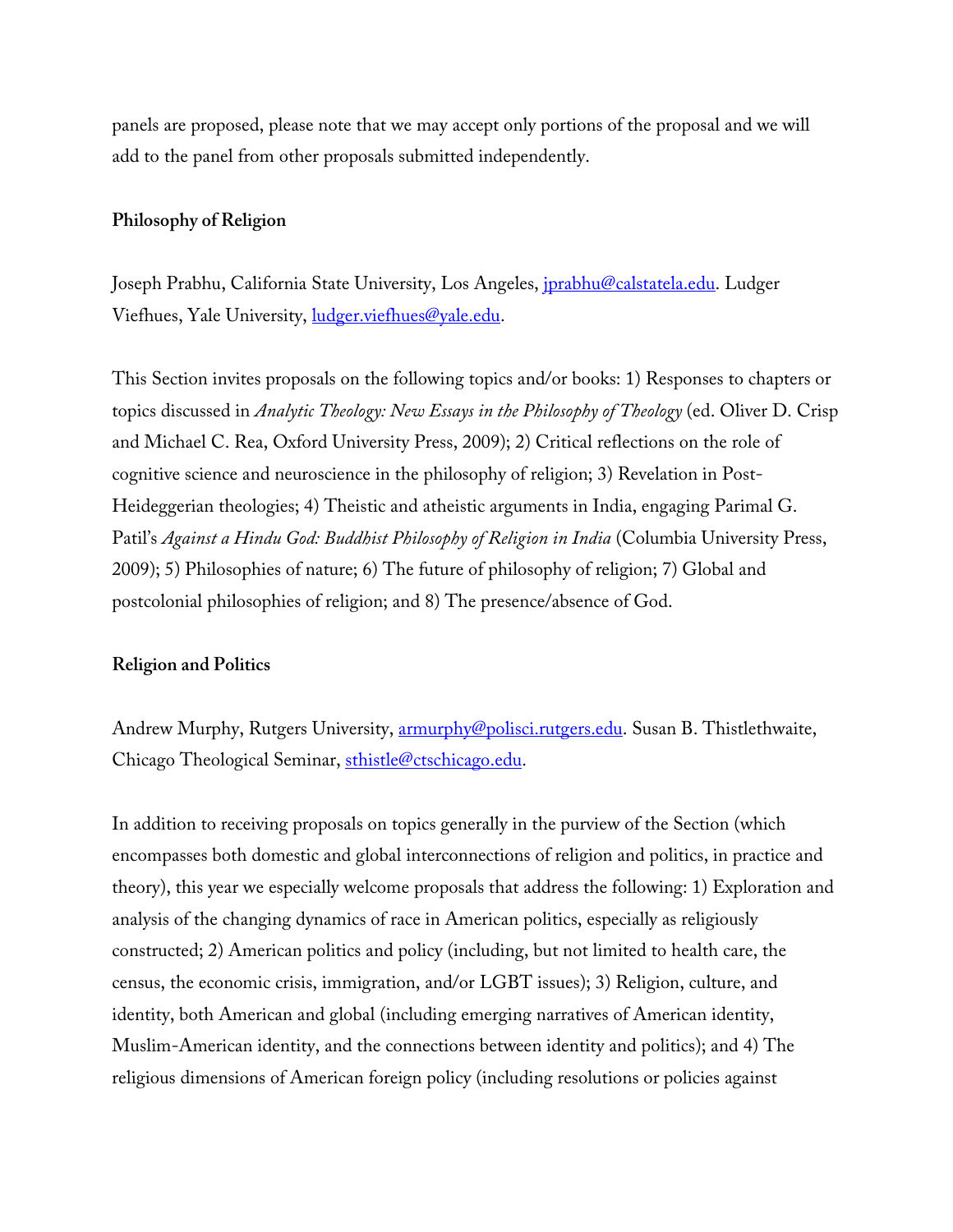defamation of religions, militarism, human rights, and/or the impact of the Obama presidency). We are also happy to receive proposals on religion and politics in Australia and Oceania, as per the AAR's 2010 international focus.

#### **Religion and the Social Sciences**

Carol B. Duncan, Wilfrid Laurier University, carolbduncan@gmail.com. Kelly Bulkely, Graduate Theological Union, kellybulkely@earthlink.net.

This Section especially invites proposals in relation to the following themes: 1) Obama and American politics — two years later; 2) Religion and economic crisis; 3) C. Wright Mills's *The Sociological Imagination and the Study of Religion* (Oxford University Press, 2000); 4) Cultural capital, social capital, and financial capital; 5) Religion online; and 6) Psychoanalysis and fieldwork in religion. Other paper or panel proposals are welcome that fit with the Section's purpose — to support scholarship at the intersection of the social sciences (including psychology, sociology, political science, economics, and cultural studies) and religious or theological studies. Topics may include the study of religious and theological questions through specific social scientific methodologies, the contribution of religious and theological approaches to the work of social scientific disciplines, and the comparative assessments of current issues by humanitiesbased and social scientific methods. In order to be accepted for presentation, a paper or panel proposal must explicitly state its authors' methodologies.

#### **Religion in South Asia**

Robin Rinehart, Lafayette College, rineharr@lafayette.edu. John E. Cort, Denison University, cort@denison.edu.

We invite proposals for fully developed paper or panel sessions on any aspect of religion(s) in South Asia — textual, ethnographic, visual, historical, philosophical, pedagogical, comparative, etc. While we consider individual paper proposals, we encourage everyone to submit complete paper or panel sessions whenever possible. Interdisciplinary approaches, multitraditional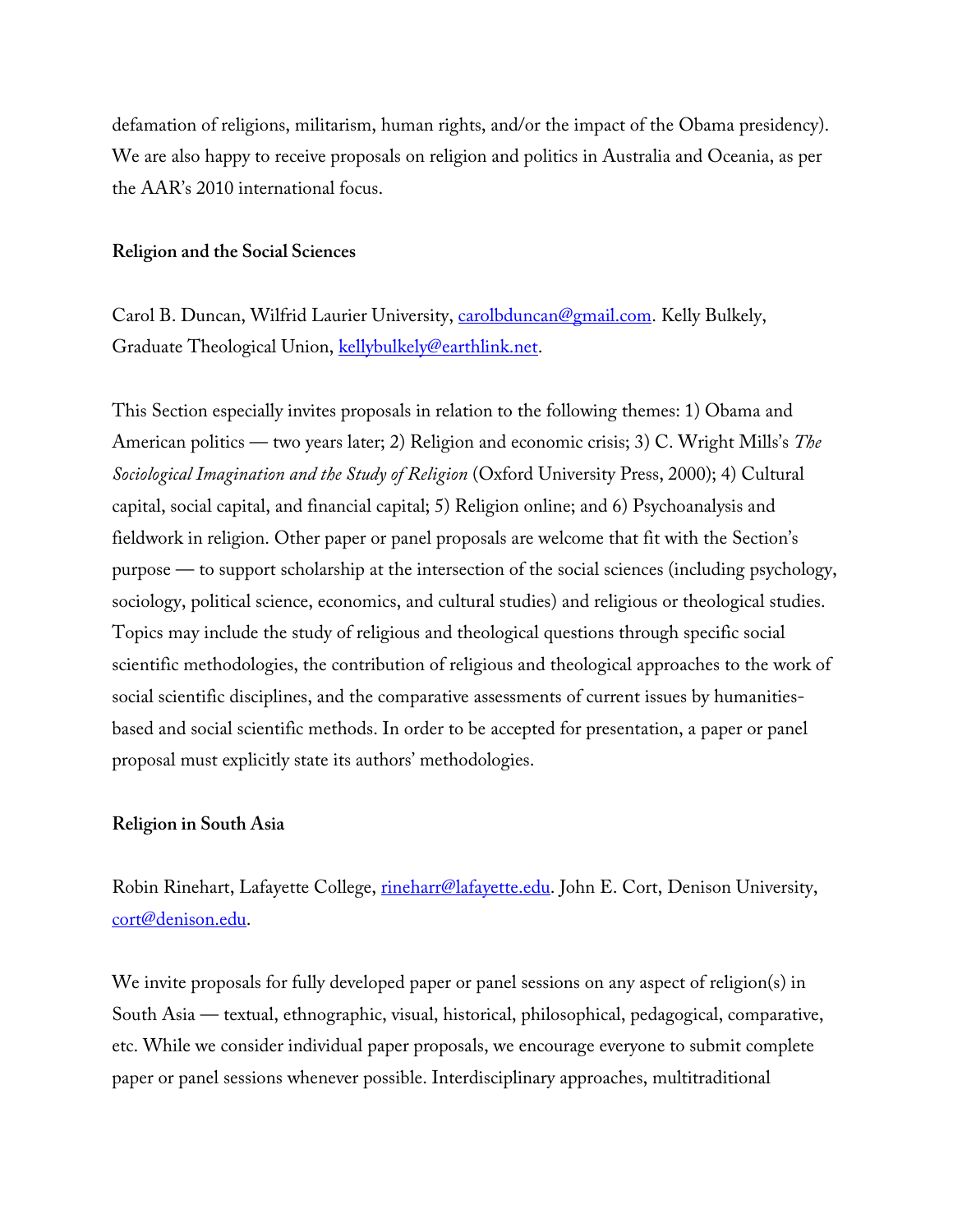perspectives, and creative formats are encouraged. Specific topics suggested by Religion in South Asia members include: 1) Selves and experience in Vedanta (J. E. Llewellyn); 2) Weaponry and violence (Robin Rinehart); 3) South Asian religions and politics — political science and religious scholars' perspectives (Ginette Ishimatsu); 4) Technology and religious change (James P. Hare); 5) South Asian religions and animals (A. Whitney Sanford); 6) Perspectives on disability and South Asian religions (Laurie Louise Patton); 7) Artisan communities (Laurie Louise Patton); 8) Yoga and nationalism (Christopher Chapple); 9) Sikhism and South Asian religions (Toby Johnson); 10) Kabir documentaries — using documentary films to teach South Asian religions (Linda Hess); 11) Using fiction to teach South Asian religions (Vijaya Nagarajan); 12) Confronting endings in epic and Puranic literature (Christopher Austin); 13) "Hindus" and "non-Hindus" — open boundaries (Pankaj Jain); and 14) Conversion and conflict in South Asian religions (Chad Bauman). Also see this Section's website, www.montclair.edu/RISA, and listserv, RISA-L, for a continually evolving list of additional paper and panel session ideas.

# **Study of Islam**

Ahmed T. Karamustafa, Washington University, **akaramus@wustl.edu**. Kecia Ali, Boston University, ka@bu.edu.

We encourage paper proposals in all areas of the study of Islam. Successful proposals will reflect theoretical and methodological sophistication, engagement with existing scholarship, and innovative examination of Muslim practices and texts. As always, we welcome submissions dealing with the Qur'an and the Sunna, Islamic law, philosophy, theology, mysticism, ritual, gender and sexuality, modernity and globalization, teaching Islam, religious pluralism, and other areas of general interest. Furthermore, we encourage proposals dealing with Shi'ism within and across these areas. This year, we also invite papers and panels on the particular themes of Muslims in the American South, Islam and science, the hermeneutics of political Islam, and Muslim ethical discourses. We also invite papers for a comparative panel on medieval Jewish and Muslim law. As the international focus for the Annual Meeting is Australia and Oceania (including New Zealand, New Guinea, Melanesia, Micronesia, and Polynesia), we would welcome proposals or submissions that deal with Islam in any of those areas.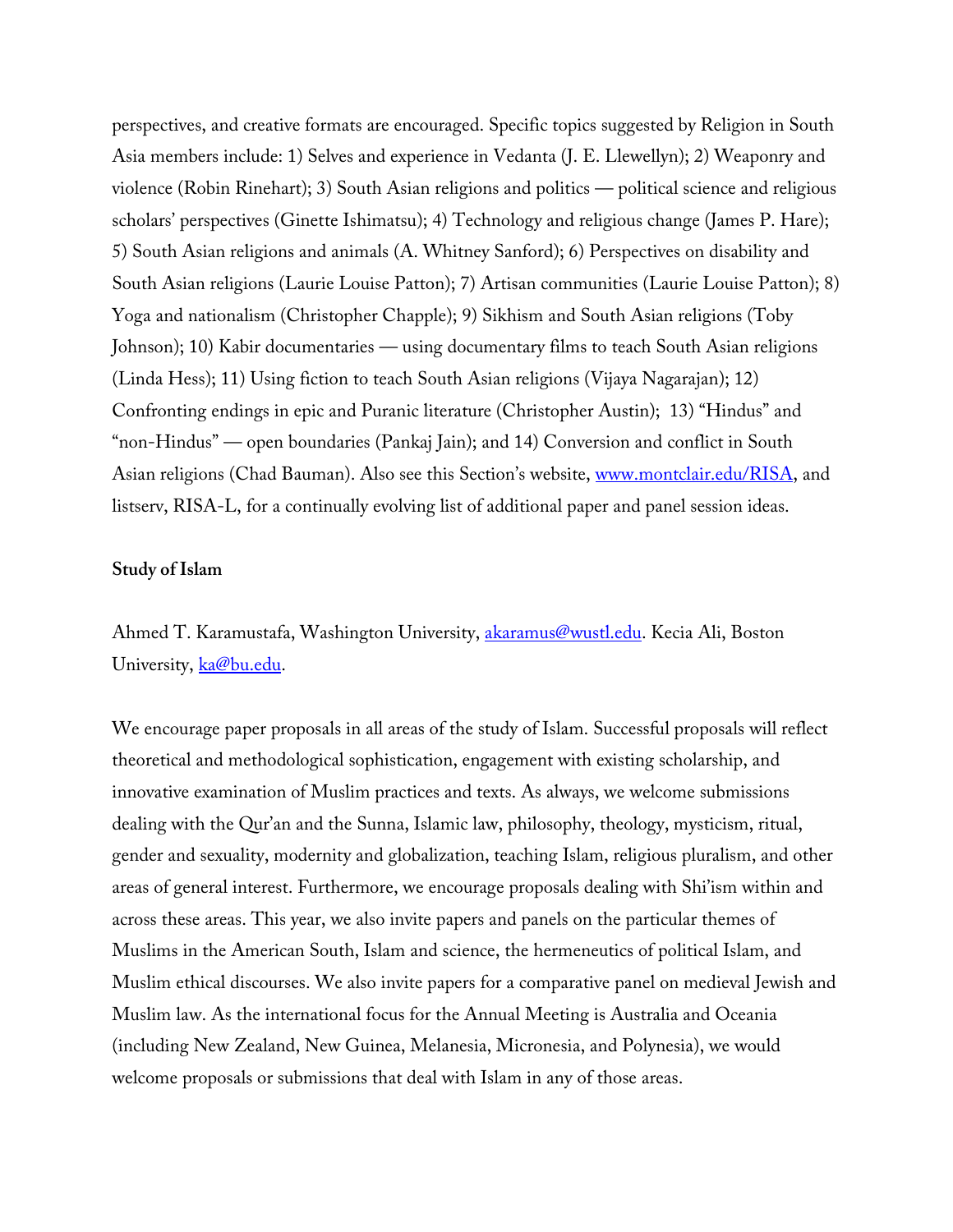# **Study of Judaism**

Aryeh Cohen, American Jewish University, **aryeh@ajula.edu**. Shaul Magid, Indiana University, Bloomington, smagid@indiana.edu.

We invite proposals on the following topics: 1) Jews and race, including African-Americanism as religion and Judaism/Jewishness as race, or Jewish theories or theologies of slavery; 2) Approaches to Judaism and popular culture — theories and methods; 3) Islamic fique and Jewish jurisprudence, revelation and authority in Judaism and Islam, or legal innovation in Judaism and Islam (all in conjunction with the Study of Islam Section); 4) Scriptural reasoning in Judaism and Buddhism; 5) The figure of the Jew in the Coen brothers' films; and 6) Jewish studies and practice — from the prophetic to the normative in theory and practice. As always, we aim to present panels that showcase a wide array of methodological and historical subfields in the study of Judaism, and so we encourage the submission of papers and panels on topics other than those listed above. We especially encourage the submission of papers/panels that broaden the horizons of these subfields, as well as the submission of panels that treat a single topic from a variety of methodological approaches and/or historical periods.

# **Teaching Religion**

Joseph A. Favazza, Stonehill College, *jfavazza@stonehill.edu*. Carolyn Medine, University of Georgia, medine@uga.edu.

This Section critically examines pedagogical theory and practice. We invite proposals that join innovative teaching practice with the scholarship of teaching and learning. Preference will be given to proposed presentation formats that model engaged, interactive, and experiential pedagogy. We invite paper and panel proposals to address the following themes: 1) The Religious Studies classroom as counter-public space — can the Religious Studies classroom be a space for the critique of society? Are there contexts that encourage or discourage certain pedagogies; e.g., of engagement, for transformation, for social justice, etc.?; 2) Eugene V.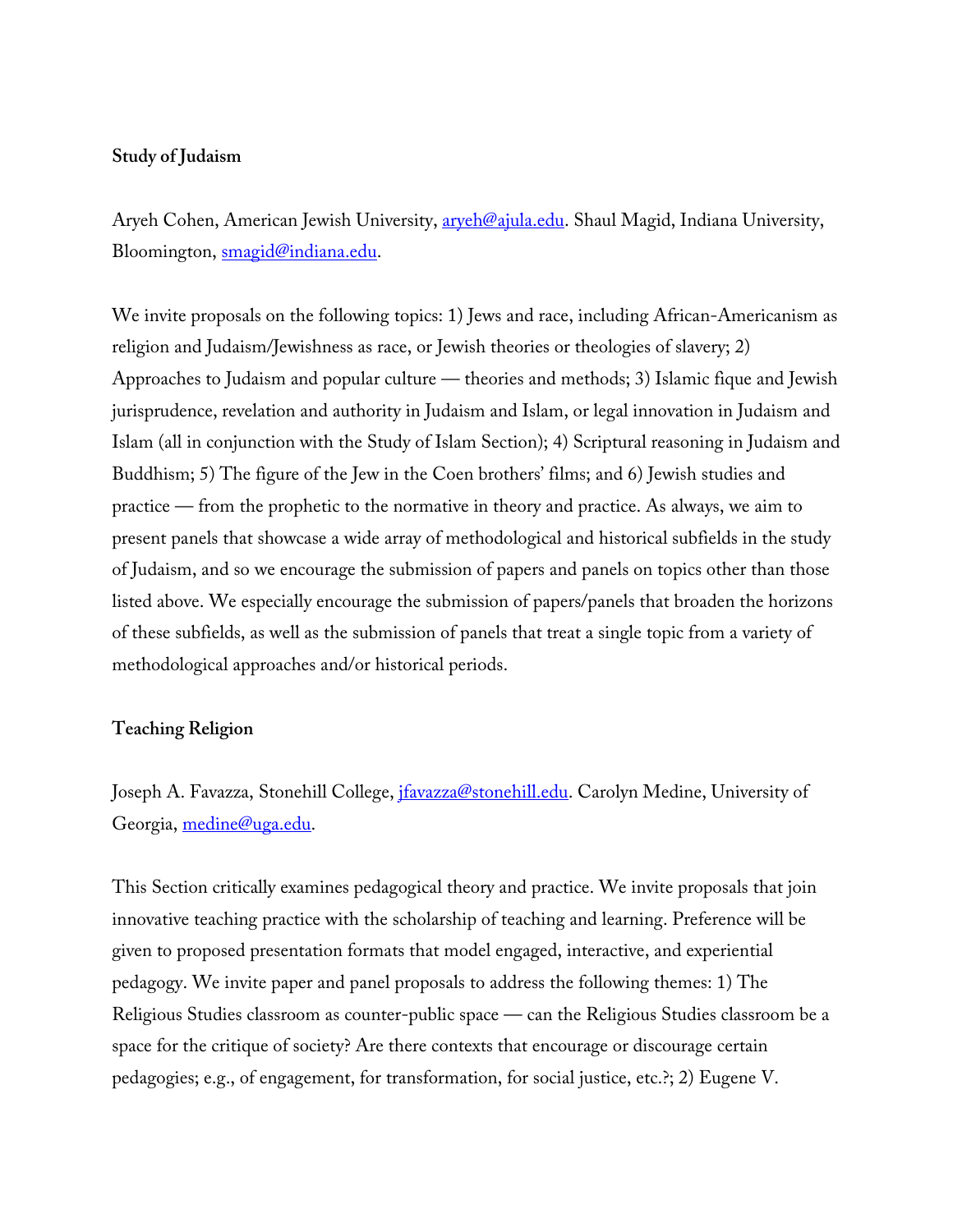Gallagher, AAR Teaching Award winner, has said that "the classroom is a context for the provisional making and testing of knowledge." What teaching strategies challenge the assumed authority of knowledge itself and the authority of the professor? Does this make the classroom space less "safe"?; 3) For a possible cosponsored session with the Religions, Medicines, and Healing Group, we invite proposals related to courses, teaching, and innovative pedagogy related to this field; and 4) For a cosponsored luncheon session with the Wabash Center for Teaching and Learning in Theology and Religion, submit a proposal that identifies a teaching strategy or topic to facilitate a small-group lunch discussion with fellow teachers interested in your topic.

#### **Theology and Religious Reflection**

Mayra Rivera, Pacific School of Religion, riveramayra@msn.com. Susan Abraham, Harvard University, sabraham@hds.harvard.edu.

We invite papers and panels related to the current public debate about "the God question." We are especially interested in works engaging Terry Eagleton's *Reason, Faith, and Revolution: Reflections on the God Debate* (Yale University Press, 2009), as well as other recent books on the case for or against God. We are also interested in the critical examinations of the role of aesthetics injustice-oriented religious reflection; or alternatively, the theme of justice in religious reflection on aesthetics and creativity. The goal of this session is to revisit the persistent tensions between religious affirmations that posit either beauty or justice as the central concern of divine engagement with creation as they affect not only the themes but also the style of contemporary theological discourses. Is the turn to beauty a potential distraction from clear assessments of structures of injustice and realities of suffering? Are theologies and praxes of justice undermined by ignoring beauty as an ultimate value? What kind of divine–creature relationality is implied by either discourse? What is the relationship between aesthetics and the political, between beauty and liberation, between creativity and justice? This Section also welcomes proposals that address the intersections of theological and religious reflection with philosophical and political issues, and with questions of literary, cultural, and critical theory.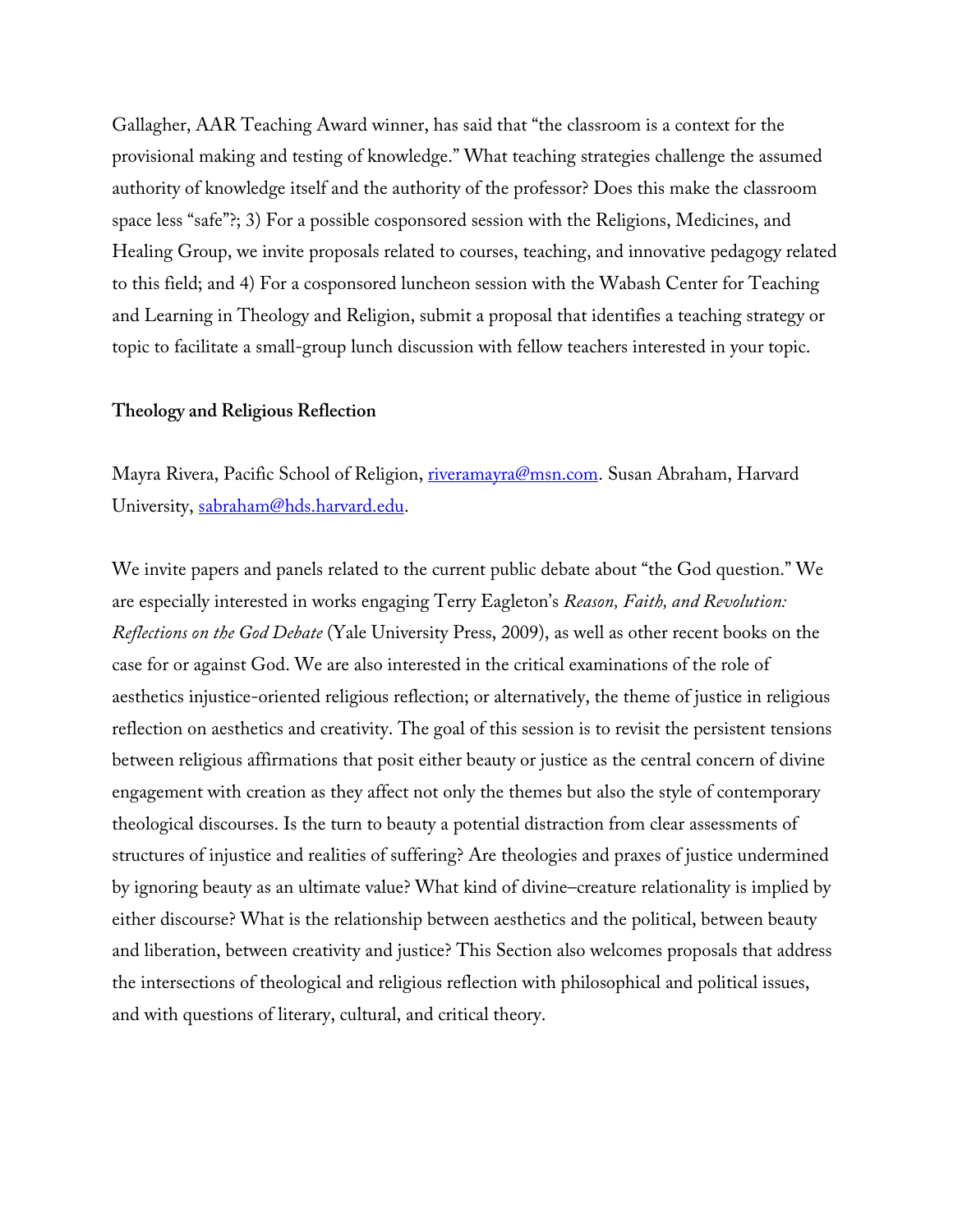# **Women and Religion**

Michelene Pesantubbee, University of Iowa, michelene-pesantubbe@uiowa.edu. Rosetta E. Ross, Spelman College, rross@spelman.edu.

This Section invites individual and group papers and panel proposals from a variety of religious and cultural traditions that explore women's experiences in local and transnational contexts. We are particularly interested in proposals that are related to one of the following themes: 1) Women and interreligious dialogue; 2) Feminist approaches in comparative theology; 3) Migration, dislocation, relocation, or diaspora and women, including indigenous women's and frontier women's experiences (an emphasis on New Zealand, Oceania, and Australia experiences is encouraged); 4) Women and multiple religious identities or religious hybridity (proposals that address nonappropriative hybrid practices or issues of appropriation welcome); 5) Women, animals, and religion from a variety of perspectives and approaches, including othering, personhood, agency, feminist care tradition, and indigenous and eco-womanist perspectives (for possible cosponsorship with the Animals and Religion Consultation); and 6) Female leadership in Hinduisms and Judaisms, especially publicly constituted roles and powers in the past or present (for possible cosponsorship with the Comparative Studies of Hinduisms and Judaisms Group).

# **GROUPS**

# **African Religions**

Laura S. Grillo, Pacifica Graduate Institute, *<u>lgrillo@pacifica.edu</u>*. Tapiwa Mucherera, Asbury Theological Seminary, tapiwa\_mucherera@asburyseminary.edu.

This Group encourages critical inquiry about religions originating in Africa as well as all those practiced there. Proposals should go beyond description, analyzing conceptual tools and methods employed. This year we invite individual papers or panel proposals on the following themes: 1) The politics of method — insider/outsider, authority, and legitimacy in the study of African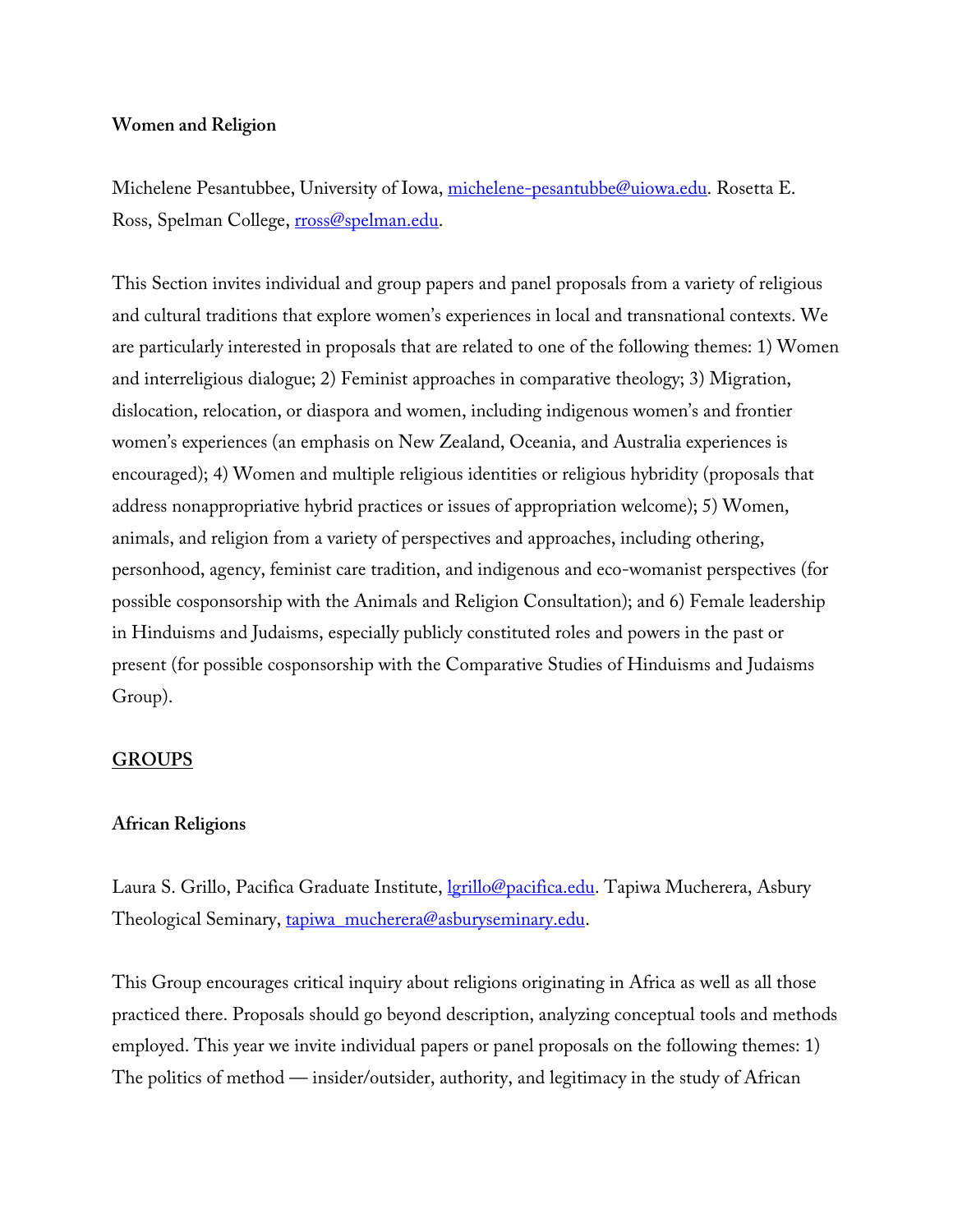religions; 2) African religions — vision and moral response to environmental crises (global warming, toxic dumping, deforestation, etc.); and 3) For a session to be a cosponsored with the Religion and Migration Consultation, African religions and cultures in migration — interaction and influence between African immigrant communities and African-American communities in Atlanta and the South.

# **Afro-American Religious History**

Kathryn Lofton, Yale University, Lofton@UYale.edu. Anthea Butler, University of Pennsylvania, antheab@sas.upenn.edu.

In recognition of the locale of our next meeting, this Group especially welcomes proposals on W. E. B. Du Bois, Vincent Harding, Martin Luther King Jr., historic black colleges, black Mennonites, or black women intellectuals in the civil rights movement. Other potential emphases for sessions might include the South, broadly construed; the relationship between historical and sociological approaches; or questions of class, wealth, or prosperity gospels in the religious history of African-Americans. More generally, we are looking for proposals that explore the relationship between racial and ethnic identity, as well as those which investigate the challenges of archival research in Afro-American religion. Papers or panels investigating religious dissent or discord are also encouraged.

# **Anthropology of Religion**

J. Shawn Landres, Jumpstart/Project on Emergent Religious and Social Entrepreneurship, shawn@landres.com. Steven Engler, Mount Royal University, sjengler@gmail.com.

We invite proposals from across the full range of anthropological theories and methods that address diverse traditions, regions, and periods. In particular, we welcome submissions on the following: 1) Lévi-Strauss, pedagogy, and deconstruction; 2) Evolutionary theories of religion and dialogue with the cognitive sciences, the 150<sup>th</sup> anniversary of Darwin's *On the Origin of Species*, and how religion has changed since Darwin and might yet change in the future as a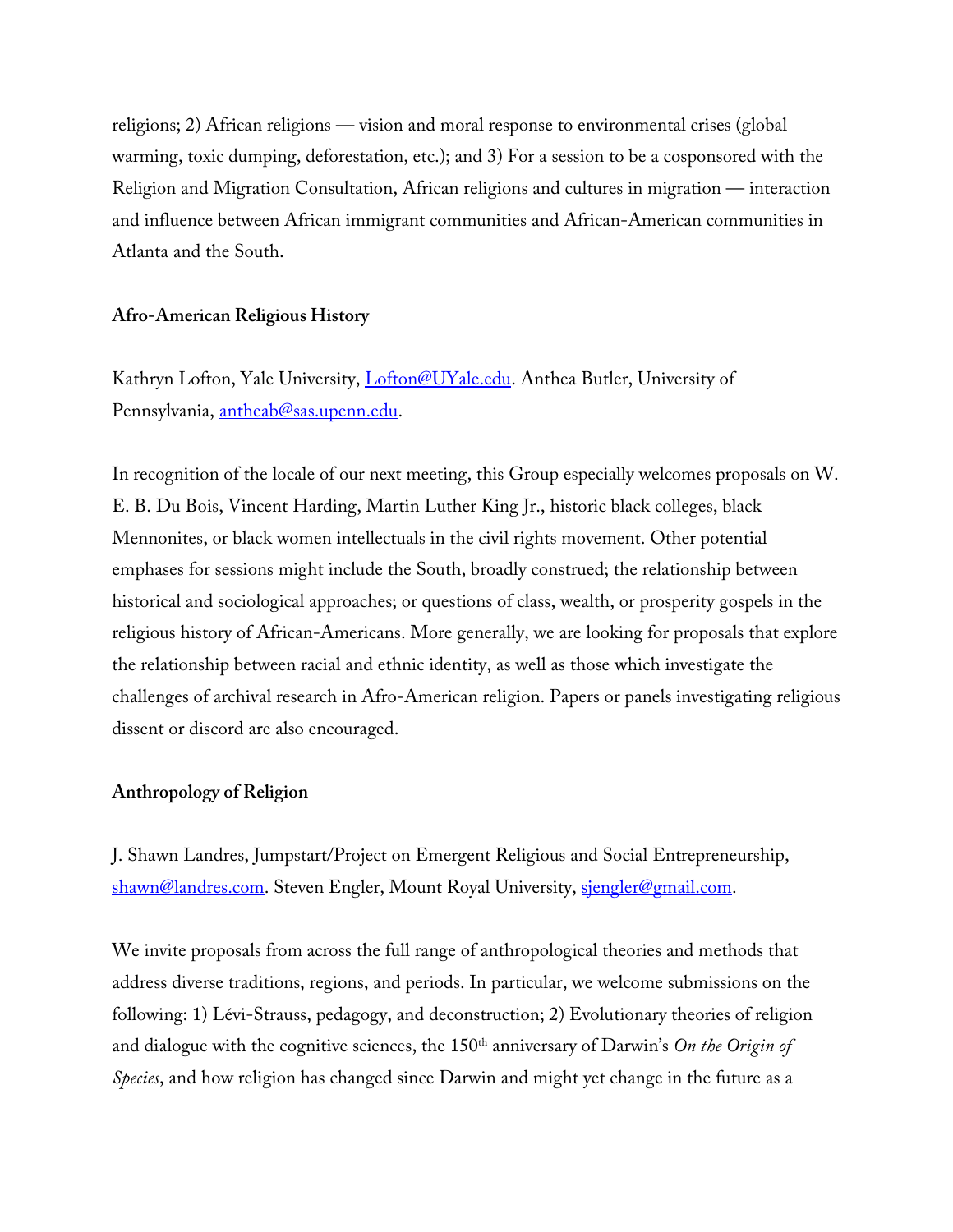result; and/or 3) Secularization and new religious myth- and meaning-making. Possible cosponsorships include sessions with the Afro-American Religious History Group on how interdisciplinary dialogue might promote mutually enhancing approaches to studying Black religion in the Americas; the Law, Religion, and Culture Group on case studies and theoretical reflections exploring grounded methodologies for the anthropological study of religion and law; and/or the Religion and Cities Consultation on the changing cityscape and faithscape of cities in the southern United States.

### **Asian North American Religion, Culture, and Society**

Nami Kim, Spelman College, *nkim@spelman.edu*. Michael Masatsugu, Towson University, MMasatsugu@towson.edu.

We invite and welcome individual papers and panel proposals that address: 1) Intersections of sexuality, gender, race/ethnicity, religion, and Asian American subjectivity; 2) Asian American art and expressions of transgression; 3) Issues addressing silences in Asian North American religious communities; and 4) Representations of Asian religions in popular culture in North America. We also welcome proposals that address transnational religious experience and the history of Asian North American communities in the metropolitan city of Atlanta, panels exploring the relationship between religion and the public sphere with respect to Asian North American communities in the South, and any other critical aspects of Asian North American religions, culture, and society.

#### **Augustine and Augustinianisms**

Phillip Cary, Eastern University, pcary@eastern.edu. Kari Kloos, Regis University, kkloos@regis.edu.

This year's focus is soteriology and rhetoric. Christ is at the center of Augustine's soteriology, though exactly how is an interesting question. Papers are invited which explore the role of words in answering this question: in what way does the artful use of words in scripture, rhetoric, and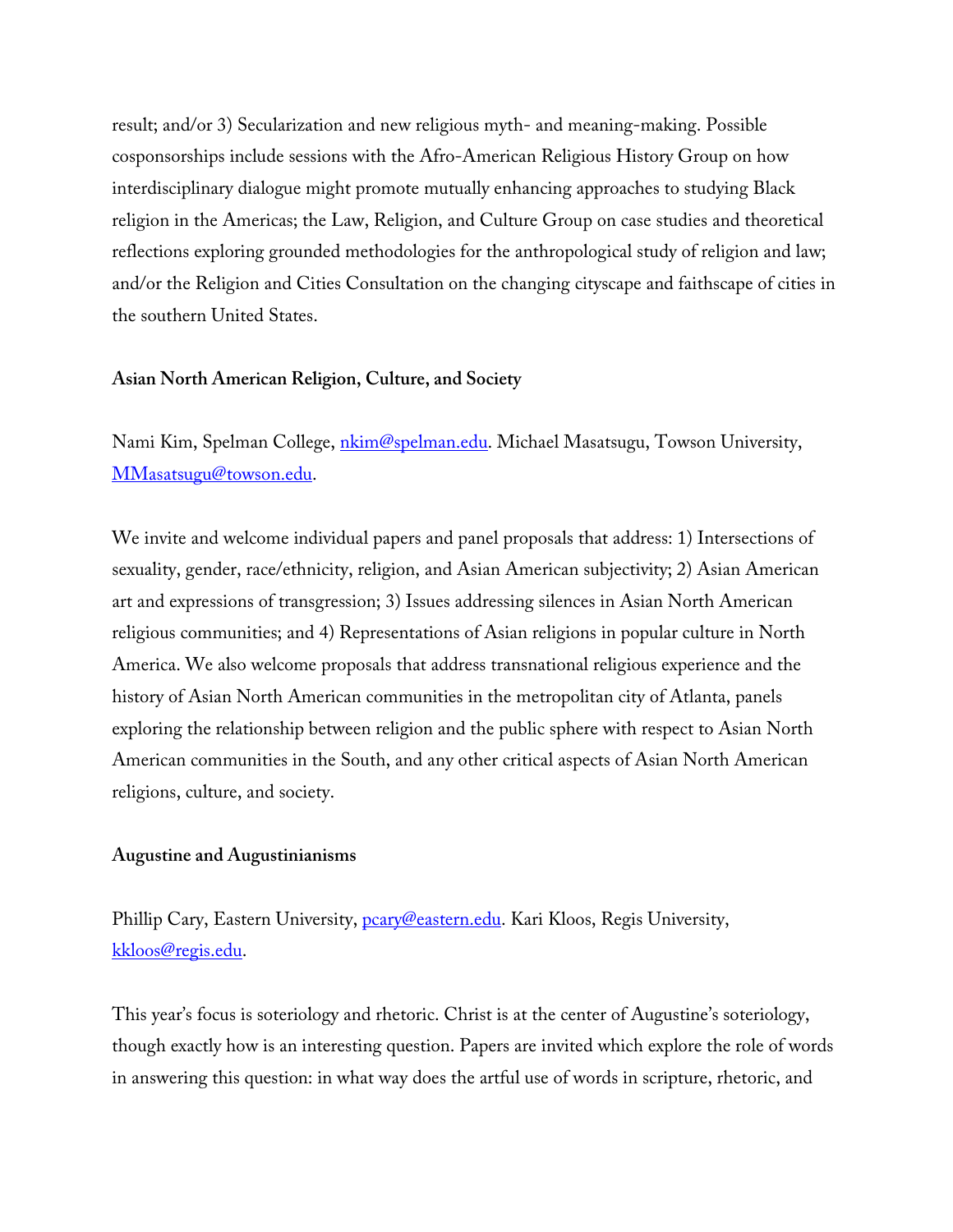exegesis bear on or contribute to the efficacy of Christ as savior? How does this contribution fit with other topics in Augustine's thought, such as epistemology, metaphysics, or semiotics? What does it look like in Augustine's own pastoral practice?

# **Bible in Racial, Ethnic, and Indigenous Communities**

Valerie Bridgeman, Lancaster Theological Seminary, vbridgeman@LancasterSeminary.edu. Fernando F. Segovia, Vanderbilt University, f.f.segovia@vanderbilt.edu.

This Group will sponsor two panel sessions this year for which individuals will be invited. Thank you for your interest in the program unit and its program.

# **Bible, Theology, and Postmodernity**

Jon L. Berquist, Westminster John Knox Press, *iberquist@aol.com*. Anne Joh, Garrett-Evangelical Theological Seminary, anne.joh@garrett.edu.

This Group deals with biblical texts and theological ideas in fresh combinations suited to the postmodern context. We are looking for innovative relations of theory, theology, and scriptural texts.

# **Bioethics and Religion**

Swasti Bhattacharyya, Buena Vista University, bhattacharyya@bvu.edu. Laura Kicklighter, Lynchburg College, kicklighter@lynchburg.edu.

This Group invites proposals for scholarly papers and panels on ethical issues in medicine, public health, and biomedical research, especially as these impact and are impacted by religious beliefs and practices. Bioethics is an interdisciplinary endeavor and we would like to see that represented in our program by encouraging proposals that utilize methodologies and approaches that bridge the gap between religious studies and other disciplines. We also encourage proposals that address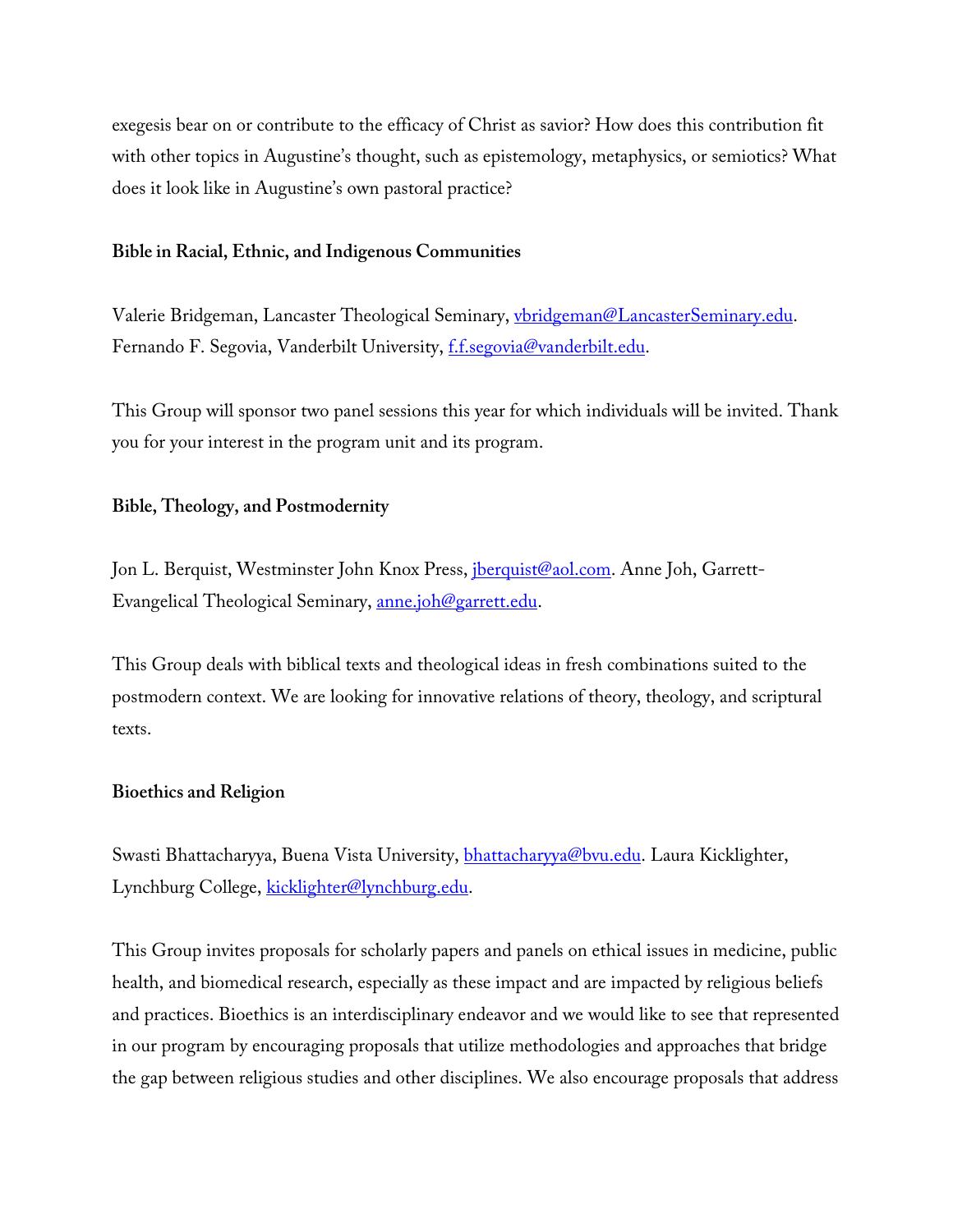non-Western religious traditions. To take advantage of the presence of the Center for Disease Control (CDC) in Atlanta, we are interested in papers and panels related to ethical issues in epidemiology and public health. Additional areas of special interest are: 1) Religious visions of social justice in health care policy and health care reform; 2) Comparative religious bioethics; 3) Religious perspectives on neuroethics; and 4) Ethical issues in synthetic biology from religious perspectives.

#### **Black Theology**

Monica A. Coleman, Claremont School of Theology, macoleman@post.harvard.edu. Stephen G. Ray Jr., Garrett-Evangelical Theological Seminary, stephen.ray@garrett.edu.

This Group invites papers and panel proposals that will contribute to the following topics: 1) A joint panel with the Religion, Holocaust, and Genocide Group around the theme of creative responses to historic and contemporary forms of (racial, ethnic, religious) genocide and trauma — such as the challenges of prison-industrial complex, PTS(lavery)D, Maafa remembrances, and other communal emotional trauma; 2) A panel that will reflect on the ways that engagement between Black theology and African-centered religions might lead to theological and discursive creativity that benefits the Black community and the academy; and 3) A joint panel with the Transformative Scholarship and Pedagogy Consultation that will focus on transformative strategies for integrating activism and scholarship. One specific focus of this session will be the Black theologians' experience and identity in the Academy.

### **Bonhoeffer: Theology and Social Analysis**

Jennifer McBride, Emory University, *imcbri3@emory.edu.* 

In honor of the June 2010 publication of Dietrich Bonhoeffer's *Letters and Papers from Prison*, Volume 8, we invite papers exploring Bonhoeffer's prison theology. Pertinent themes include, among others, Christology, this-worldliness, the polyphonic and fragmentary character of life, prison theology as social ethics, resistance, and religionless Christianity — especially placed in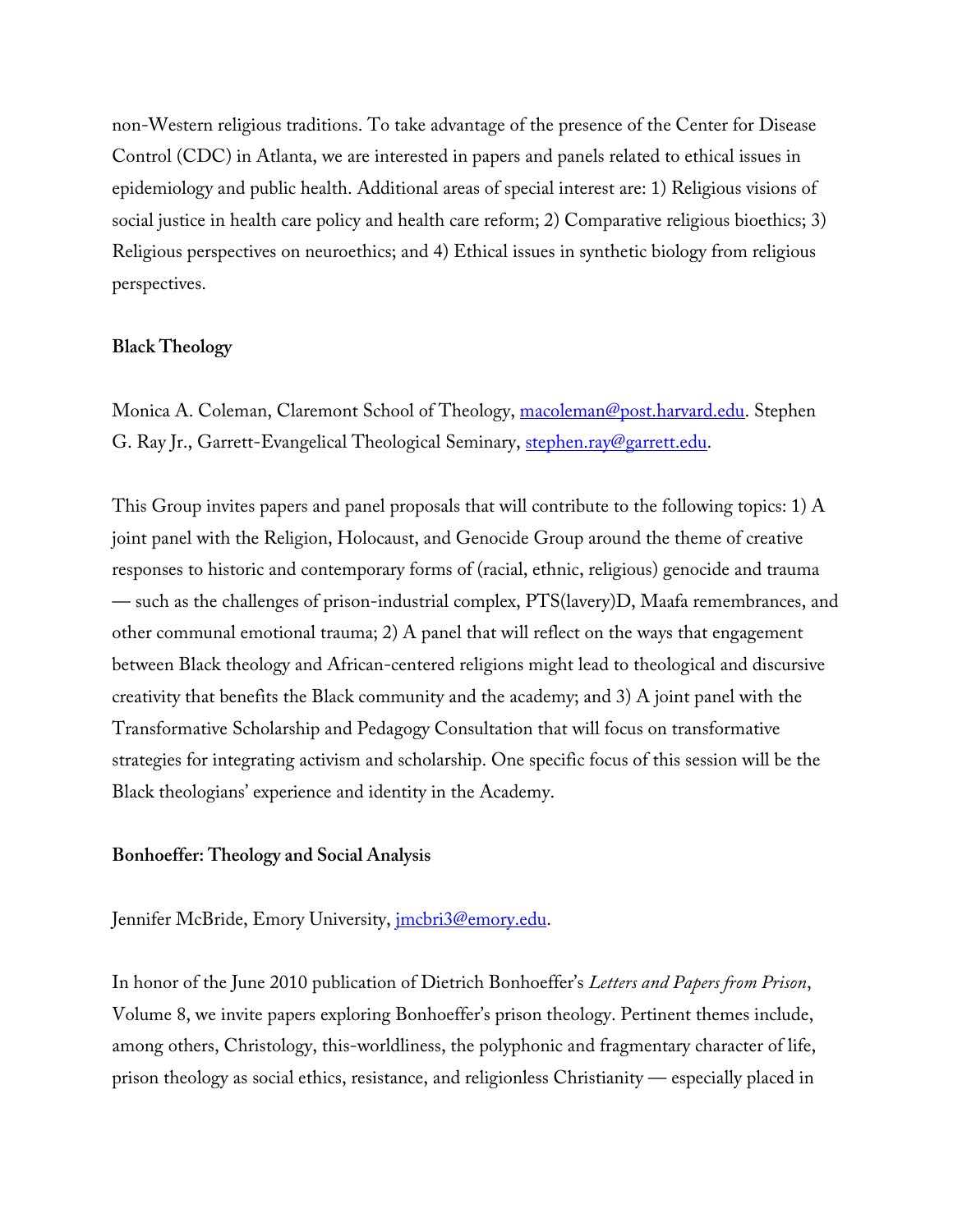conversation with twenty-first century contributions to the study of secularization, such as Charles Taylor's *A Secular Age* (Harvard University Press, 2007). In recognition of the wide range of classes and contexts in which Bonhoeffer is taught, we also seek papers detailing pedagogical choices and practices related to teaching his life and texts. Proposals that offer the possibility of presenting the material in ways that model best pedagogical practices are encouraged. Finally, in collaboration with the Kierkegaard, Religion, and Culture Group, we invite proposals that explore Bonhoeffer's relationship to Kierkegaard concerning such shared topics as discipleship, hiddenness and paradox, biblical exegesis, Christology, ecclesiology, and religion and morality.

#### **Buddhist Critical–Constructive Reflection**

Roger Jackson, Carleton College, rjackson@carleton.edu. John Makransky, Boston College, makransk@bc.edu.

This Group explores how modern academic disciplines and findings (in philosophy, ethics, religious studies, theology, anthropology, etc.) may inform or be informed by Buddhist modes of understanding and how Buddhist thought or practice may help address problems, needs, or issues faced by societies today. We invite paper or panel proposals on topics including but not limited to the following: 1) Buddhism and psychotherapy — what factors, intellectual and cultural, influence diverse ways that Buddhism and psychotherapy are wedded today? What are the ramifications of the appropriation of Buddhist practices into psychotherapy? 2) How any current intellectual or social issue may inform or be informed by Buddhism; 3) Emptiness and the contemporary turn to relationality; 4) Buddhism, race, and gender; 5) Current normative reflections on karma theory; 6) Buddhist ethical paradigms for fieldwork in Buddhism; 7) Buddhist political philosophies; and 8) Power dynamics in the teaching or study of Buddhism.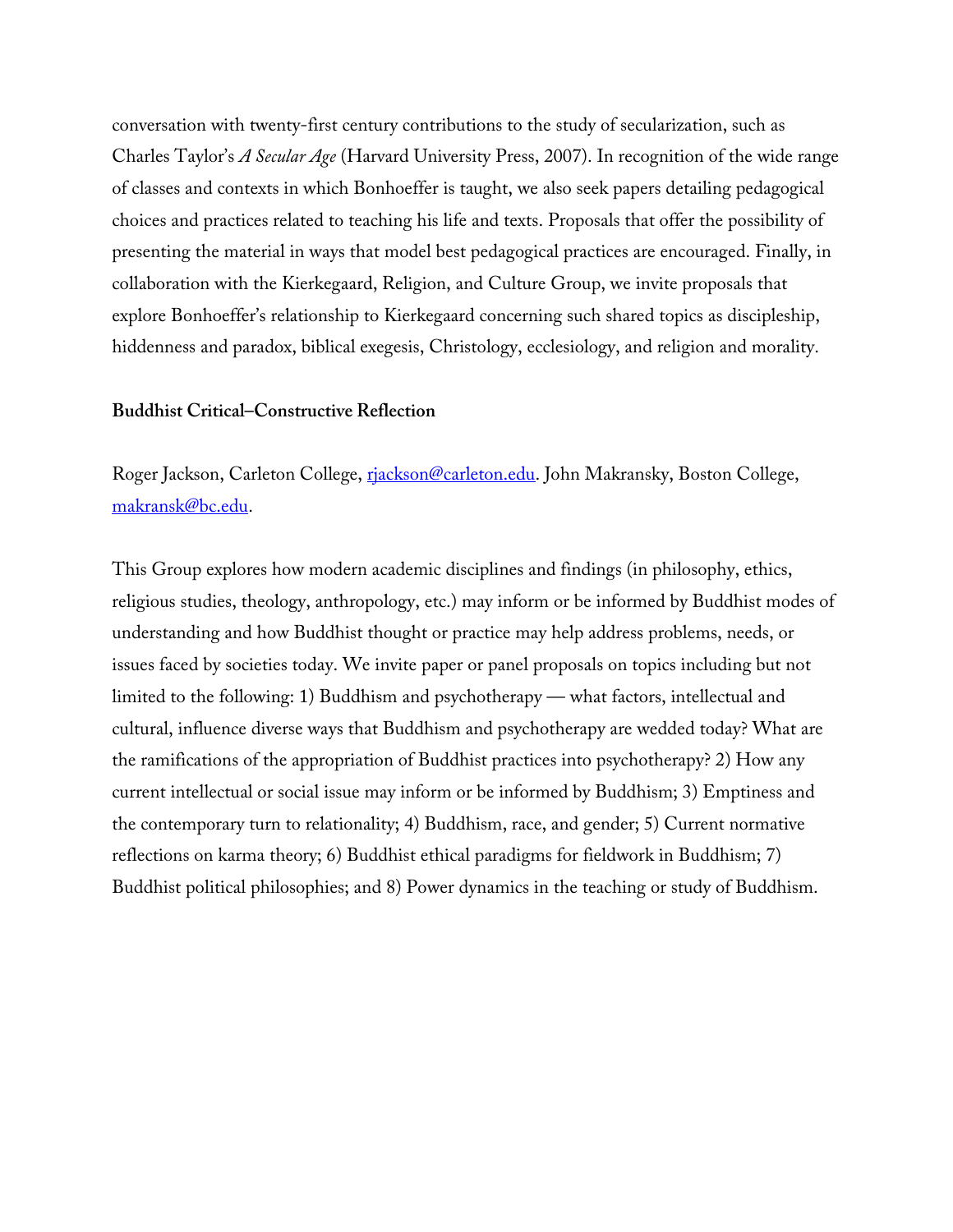# **Buddhist Philosophy**

Daniel A. Arnold, University of Chicago, d-arnold@uchicago.edu. Parimal G. Patil, Harvard University, ppatil@fas.harvard.edu.

While this Group entertains individual paper proposals, we mostly encourage thematically integrated sessions. These might focus on specific philosophical topics, on methodological issues, or on a recent publication in the field or a classical text of particular importance. Panels representing a diversity of methods to address a regionally defined topic are also encouraged. Potential topics raised by group members include: 1) The ontological and/or axiomatic status of the first Noble Truth; 2) Buddhist philosophy of the emotions; 3) Buddhist notions of habits, habituation, and habitus; 4) Meditation and philosophy of mind; 5) Buddhist reflections on the status of metaphors; 6) Buddhist reflections on the place of the body and/or intersubjectivity in Buddhist philosophy; 7) Buddhist reflections on Parimal G. Patil's *Against a Hindu God: Buddhist Philosophy of Religion in India* (Columbia University Press, 2009); 8) Buddhist reflections on the nature and character of Buddhist sastra (as genre, practice, etc.); and 9) Buddhist reflections on svasamvitti. Those interested in any of these topics should contact the chairs for information on other members intending to develop proposals on the same topic.

# **Chinese Religions**

Mark Halperin, University of California, Davis, mhalperin@ucdavis.edu. James A. Benn, McMaster University, bennjam@mcmaster.ca.

We invite proposals relating to all aspects of Chinese religion and science, as well as those in the following areas: sin and punishment; repentance; comparative rituals; minor deities; medicine, healing, and food in Chinese religion; historical, doctrinal, and cultural relations among the Confucian, Buddhist, Daoist, and popular traditions; religion during the Ming dynasty (1368– 1644); the place of Tantric practice in Chinese religion; and the relationship between the state and religion in historical and contemporary times.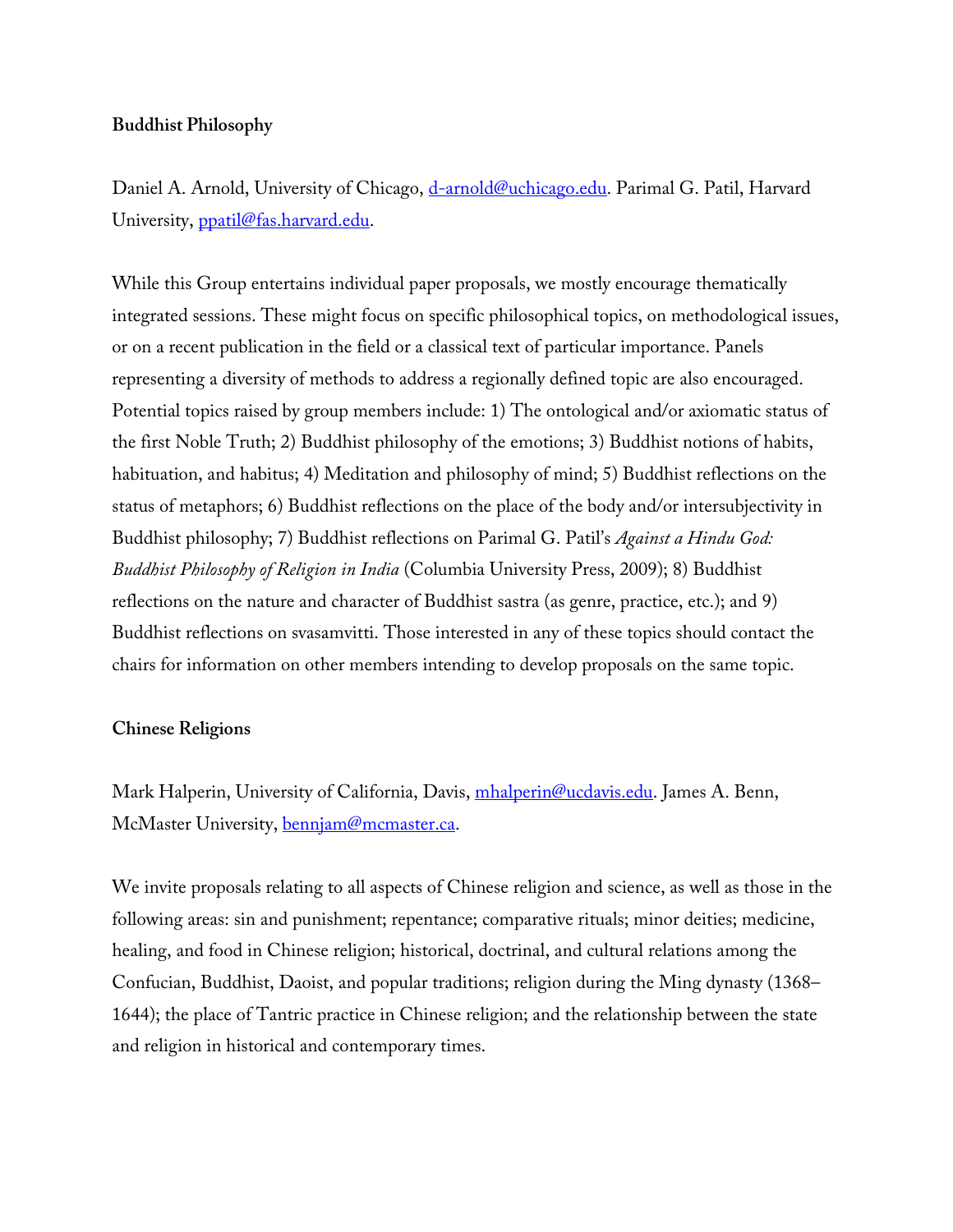# **Christian Spirituality**

Elizabeth Liebert, San Francisco Theological Seminary, eliebert@sfts.edu. Tim Hessel-Robinson, Brite Divinity School, tim.robinson@tcu.edu.

This Group welcomes proposals that explore the relationship between the academic study of Christian spirituality and its practice as well as proposals that employ multidisciplinary perspectives. We especially invite proposals on the following themes: 1) "The digital spirit?" spirituality and the new social media; 2) A cosponsored session with the Theology of Martin Luther King Jr. Consultation on spirituality and the Civil Rights movement (inclusive of spirituality in contemporary movements for justice); 3) Interfaces with other religious traditions in the history of Christian spirituality; and 4) Spiritual imagination in Southern fiction.

# **Comparative Religious Ethics**

Jonathan Schofer, Harvard University, jschofer@hds.harvard.edu. Aaron Stalnaker, Indiana University, Bloomington, astalnak@indiana.edu.

We encourage submissions of integrated sessions or individual proposals that explicitly compare positions or themes from diverse religious thinkers or groups and that also investigate methodological questions regarding comparison and ethics. This year, we especially invite papers in three main areas of inquiry: 1) The spatial and material dimensions of ethics — the ethical significance of bodies, space, and the cosmos, as well as the spatial and material ways that ethical norms are produced and disseminated (anything from textiles to graphic novels); 2) Ambivalence and flaws in moral heroes — negative role models, elusive exemplars, and antiheroes; and 3) Historical and theoretical reflection on the procedures and goals of comparison, particularly as they have developed over the last one hundred years.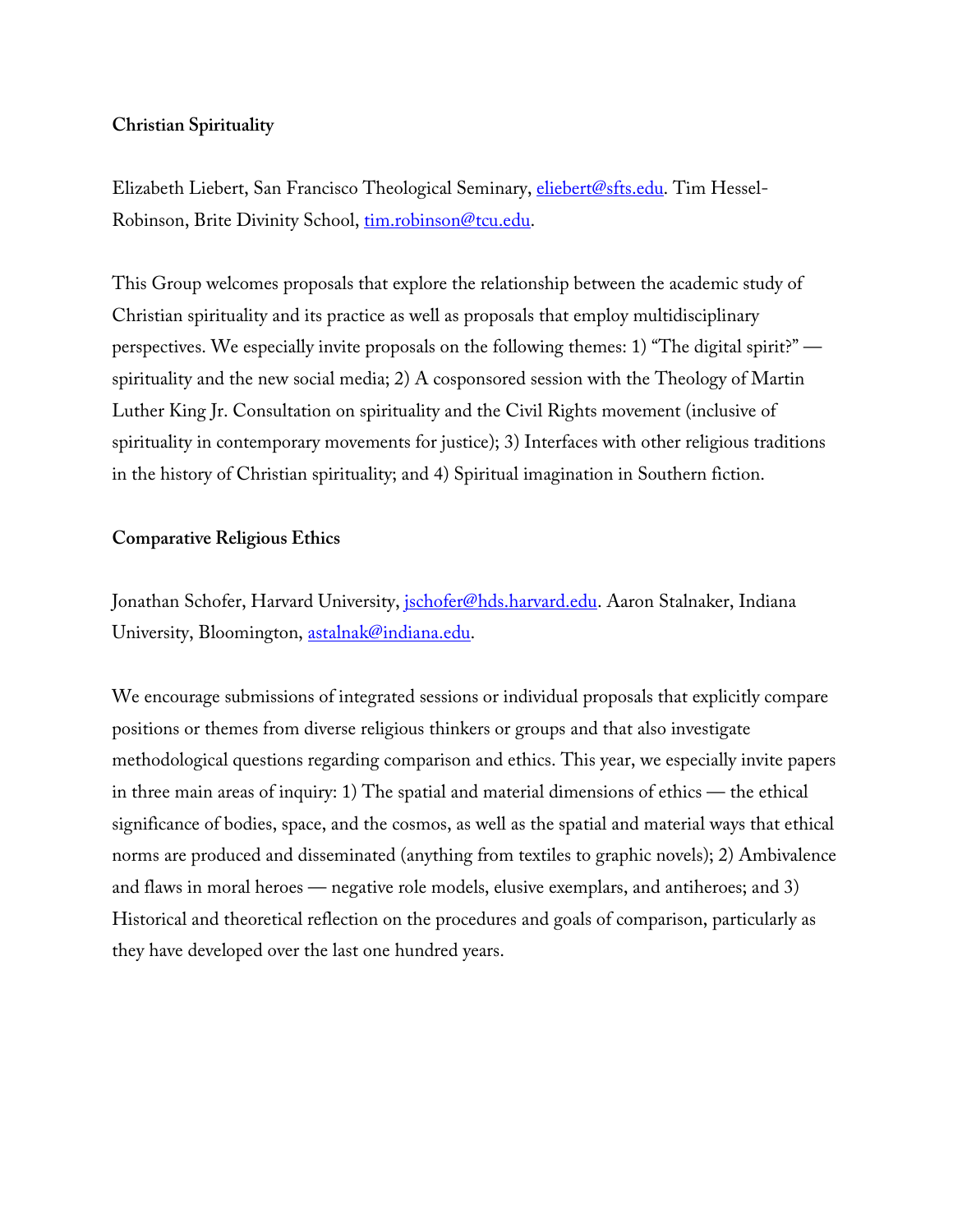## **Comparative Studies in Hinduisms and Judaisms**

Karen Pechilis, Drew University, kpechili@drew.edu.

For 2010, we are interested in individual papers and panel proposals on the following topics please note that individual papers are usually presented on one of the traditions and then the respondent for the panel illuminates comparative themes between the traditions from a review of the panel papers: 1) Representations of history — ancient narratives and collective memory; i.e., the creative interface among text, history, and memory; 2) Female leadership in Hinduisms and Judaisms — what publicly constituted roles and powers women have to lead others (teach, pray, etc.) in the traditions, then and now; 3) Dress and adornment — religious meanings, rules, and transgressions concerning treatment of the body for social display; and 4) Hinduisms and Judaisms online — comparison of their profiles in cyberspace in terms of presence, text, ritual, and participant engagement.

# **Comparative Theology**

Kurt Anders Richardson, McMaster University, kar@mcmaster.ca. Reid Locklin, University of Toronto, reid.locklin@utoronto.ca.

This Group invites comparative, constructive proposals in the following areas: 1) Revelation and natural theology (possibly cosponsored with the Christian Systematic Theology Section); 2) Political theologies; 3) Mystical marriage or union (possibly cosponsored with the Mysticism Group); 4) Frank Clooney on comparative theology; 5) Critical inquiry/critical immunity — the place of critical reasoning in contemporary theologies; 6) Apologetics, polemics, and debate; 7) Theologies mediated through arts; 8) Election/vocation; and 9) Unacknowledged pioneers of comparative theology. We strongly encourage panel proposals and welcome a wide variety of methodological approaches. Proposals on other topics will also be taken into consideration.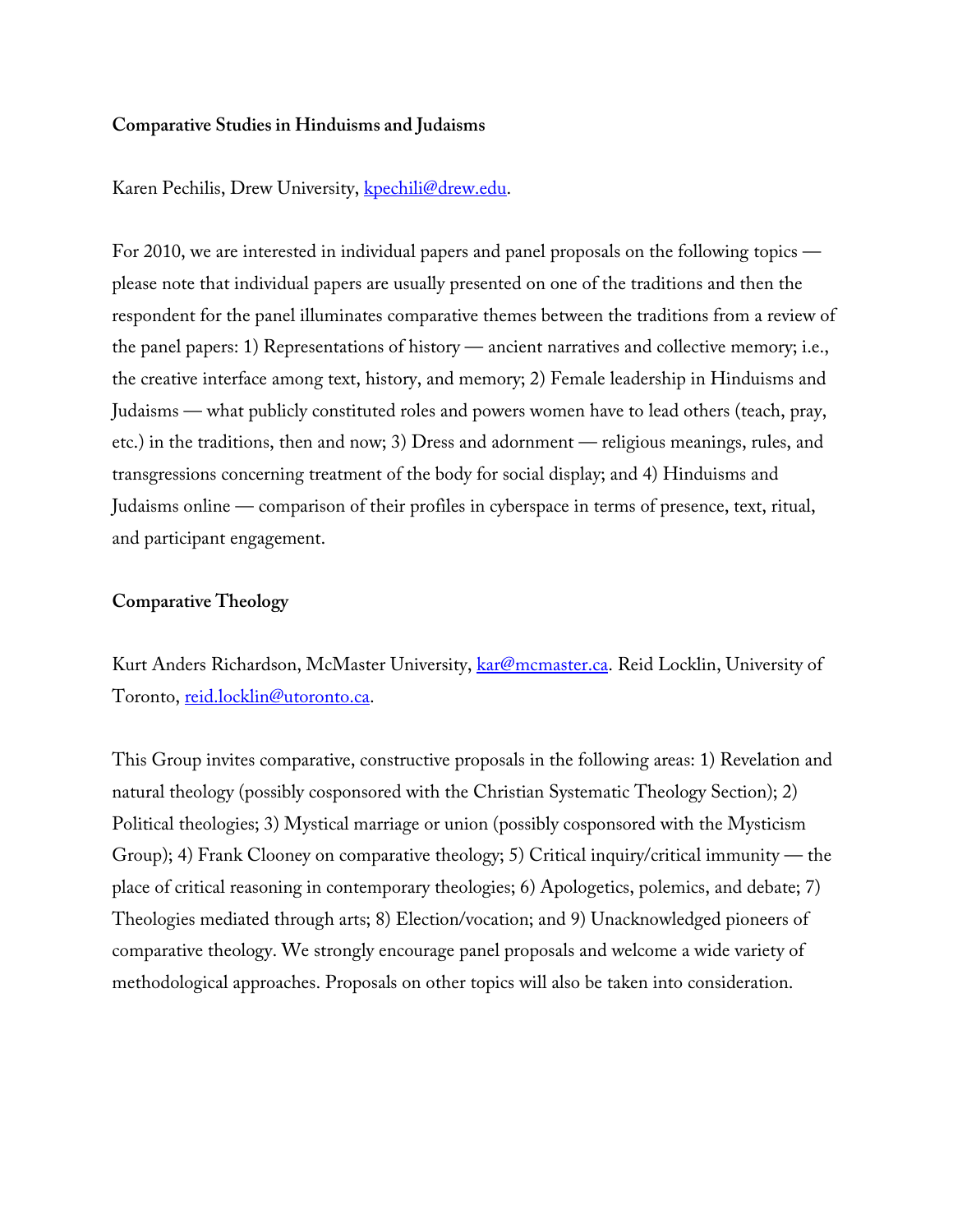# **Confucian Traditions**

Keith Knapp, The Citadel, knappk@citadel.edu. Thomas A. Wilson, Hamilton College, twilson@hamilton.edu.

We invite proposals concerning any aspect of Confucianism from any geographical area. Topics of particular interest this coming year are: Confucianism in North America, the formation of imperial Confucianism, frontier Confucianism, children and Confucianism, Confucian views of animals, Confucian ritual theory, Confucianism and Science, and whether practicing Confucians can study Confucianism objectively. A topic that we would like to explore with other groups is what are the consequences when ritual norms are violated? Panels that are in the traditional twoand-a-half-hour format are welcome, but we also encourage applicants to propose panels in the new ninety-minute format. This can take the form of a mini-panel or a symposium on a particular text, author, or pedagogy.

# **Contemporary Islam**

Anna Bigelow, North Carolina State University, anna bigelow@ncsu.edu. Amir Hussain, Loyola Marymount University, amir.hussain@lmu.edu.

This Group invites submissions on all subjects relating to Islam in the contemporary world. We are particularly interested in papers relevant to the following topics: Islam and ecology, contemporary form of Muslim artistic and cultural expressions, an assessment of the state of the field in Islamic Studies, Muslim public intellectuals, Muslims in the media, critical readings of marketing reform (for example the phenomenon of Muslim critics of Islam — Irshad Manji, Ayan Hirsi Ali, etc.), critical theory and Islam, methodological approaches to and/or new trajectories in Islamic Studies, insider-outsider issues in the study of Islam, contemporary Sufi movements and/or the negotiation of Sufi identity in the West, and Muslim masculinities.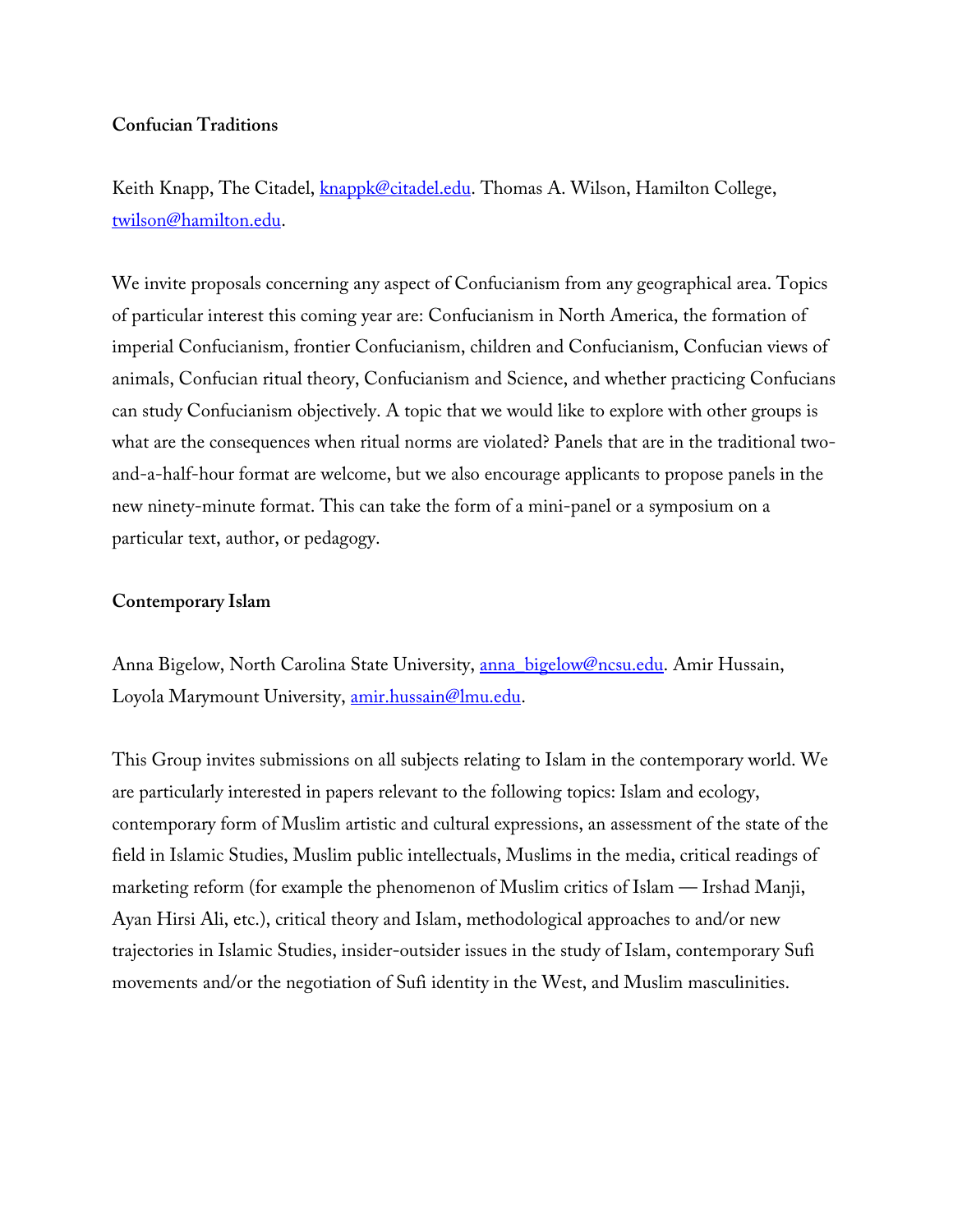# **Contemporary Pagan Studies**

Wendy Griffin California State University, Long Beach, wgriffin@csulb.edu. Michael York, Academy for Cultural and Educational Studies, London, michaelyork@michaelyork.co.uk.

This Group invites papers that address one of the following topics: 1) Pagan masculinities male identity, gender injustice, and power relations. Who are the Pagan men, how is their understanding of masculinity constituted, and how are they affected by the emphasis on the feminine in Pagan spirituality? (This session will be cosponsored with the Men's Studies in Religion Group); 2) Paganism, ethnicity and ultranationalism — the Right has increased representation in the European Parliament and some of those elected are Pagans with concerns about boundaries, immigration, and ethnicities. We welcome papers that investigate this growing phenomenon and the contentious issues that arise from it; 3) Idolatry and tangible sacrality — the conversation continues. This panel generated such excellent discussion at the 2009 meeting that we felt it important to explore it further; and 4) Papers on African-inspired religious traditions, such as Santeria, Vodun, Yoruba, and Candomble, especially as those are represented in the southeast United States (this will be a cosponsored session with the New Religious Movements Group).

# **Critical Theory and Discourses on Religion**

Jorunn Jacobsen Buckley, Bowdoin College, *jbuckley@bowdoin.edu*. Jens Kreinath, Wichita State University, Jens.Kreinath@gmail.com.

This Group offers an interdisciplinary forum for ongoing theoretical and methodological work in conversation with concrete ethnographic and historical case studies on religious life and institutions. We welcome both individual papers and panel proposals relevant to this year's themes: 1) Critical responses to cognitive theory; 2) Sociology of the Academy in the study of religion; 3) Review of Ann Taves's *Religious Experience Reconsidered: A Building Block Approach to the Study of Religion and Other Special Things* (Princeton University Press, 2009); 4) Emile Durkheim and the aboriginal religions of Australia; and 5) The semiotics of dance.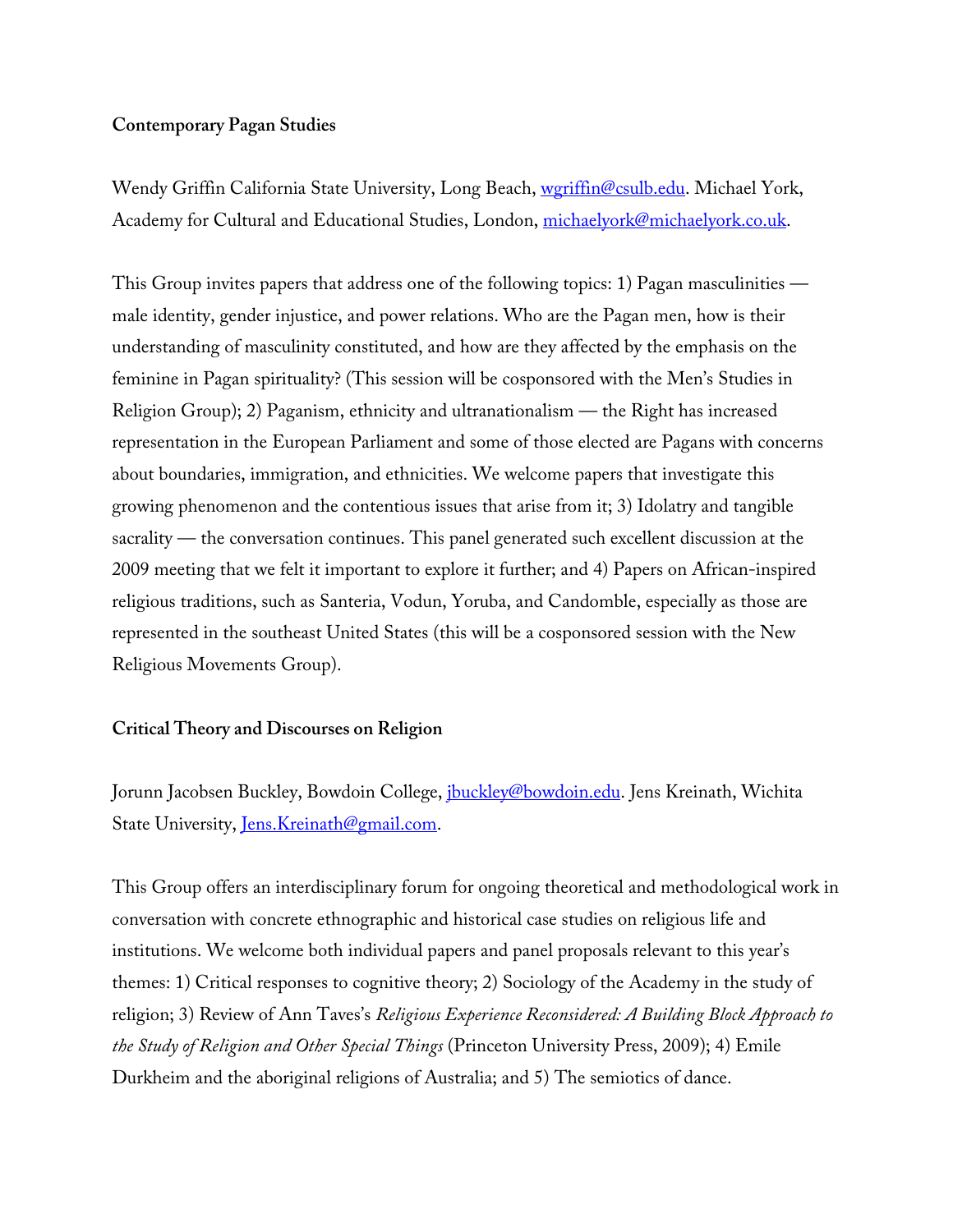### **Cultural History of the Study of Religion**

Randall Styers, University of North Carolina, Chapel Hill, **rstyers@unc.edu**. Tomoko Masuzawa, University of Michigan, masuzawa@umich.edu.

We seek papers that historically examine the construction of the category of "religion" in various social and cultural contexts and their relationship to the academic study of religion. We aim to represent diverse cultural/geographic locations. We especially encourage proposals on the following themes: 1) Critical reflection on the formation of the concepts of "religion" and "science" and their apparent opposition and entrenchment — how do we explain the resurgent popularity of debates about "religion and science" and the persistent attempts to reconcile/reaffiliate them?; 2) Cultural history of other social categories arising contemporaneously, codependently, or coconstitutive with "religion"— such as "nation," "culture," and "secular state"— and their function in the study of religion; and 3) The role of women in the history of the study of religion.

#### **Daoist Studies**

#### Gil Raz, Dartmouth College, Gil.raz@dartmouth.edu.

This Group invites panel and/or paper proposals on the topics listed below. Organizers are identified in parentheses (when applicable), so please contact listed organizers if you have questions. Topics include: 1) Visual and material culture in Daoism (David Mozina, University of North Carolina, Charlotte, *dmozina@uncc.edu*); 2) Historical continuities; 3) Contemporary Neidan; 4) Daoism on the Web; 5) Daoism in Japan; and 6) Daoism in the West (Elijah Siegler, College of Charleston, sieglere@cofc.edu). We also invite panel and paper proposals on other topics. The theme for next year's meeting is religion and science, so we will particularly welcome papers on the relationship between Daoism and science — both in traditional China and in modern contexts. Potential panel organizers are encouraged to contact Gil Raz prior to organizing a complete panel.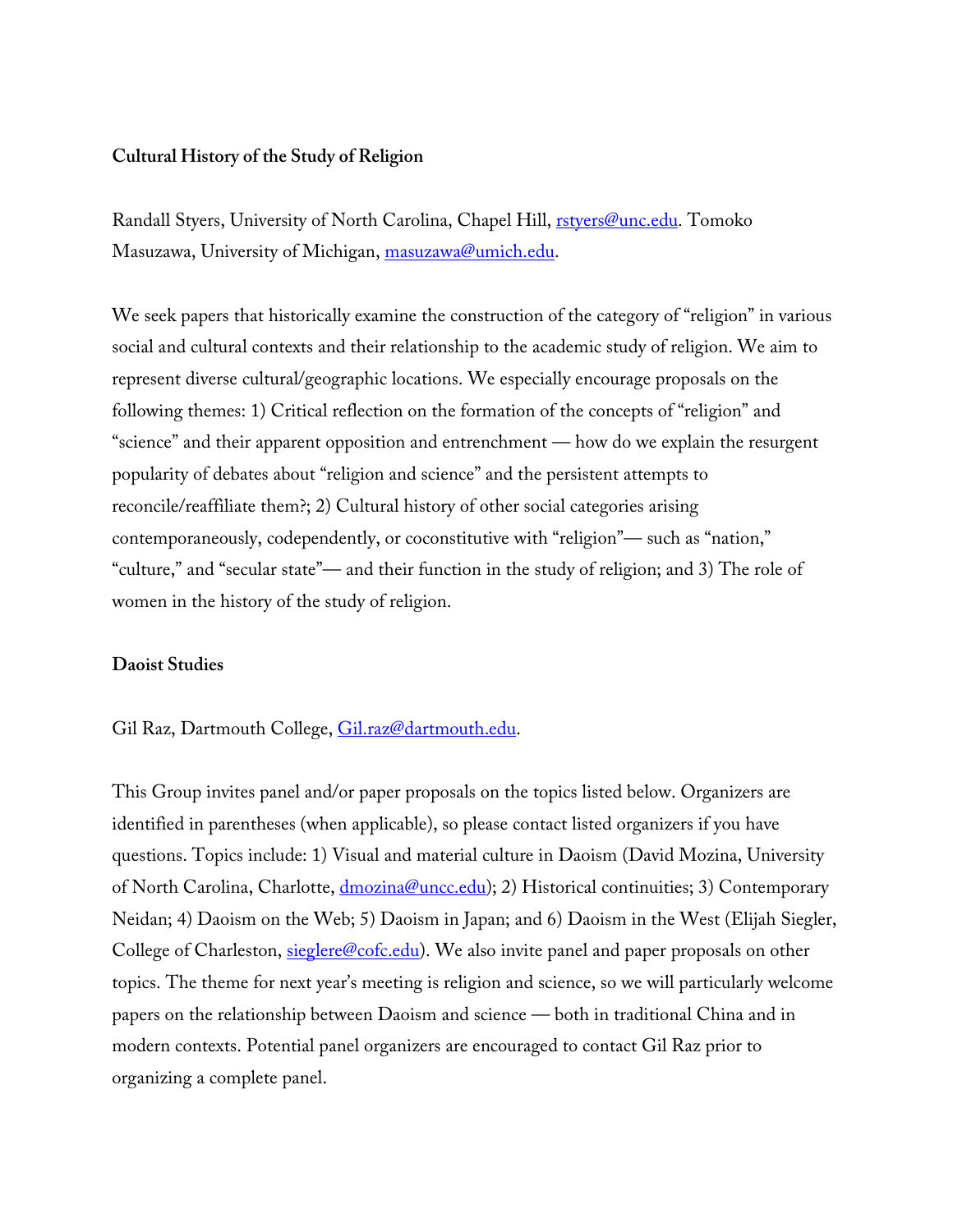### **Eastern Orthodox Studies**

Paul Gavrilyuk, University of Saint Thomas, plgavrilyuk@stthomas.edu. Eve Tibbs, Fuller Theological Seminary, etibbs@roadrunner.com.

This Group invites papers on Protopresbyter Alexander Schmemann — all aspects of his legacy, including practice and theology of the liturgy and reception of his theology within and outside of Eastern Orthodoxy. We also welcome papers on the comparative analysis of soteriological models (images and metaphors) in the East and the West, including: 1) The discussion of (in)compatibility of Western atonement theories and typically "Eastern" patristic/Byzantine accounts of salvation; and 2) Modern Orthodox soteriological views and their Western reception.

### **Ecclesiological Investigations**

Michael A. Fahey, Boston College, michael.fahey@marquette.edu. Gerard Mannion, Katholieke Universiteit Leuven, ges.mannion@gmail.com.

Submissions are invited in three areas: 1) Marking the centenary of the Edinburgh International Missionary Conference. We invite systematic and constructive papers on the aspects of mission and ecumenism; contributions on global South/African/contextual ecclesiologies; and the shifting sands in understanding mission and evangelization; e.g., "Dialogue as Proclamation" and neo-exclusivist reactions to this topic; 2) Modernity and its ecclesial discontents. The year 2010 is the one hundredth anniversary of Rome's anti-modernist oath. Papers are welcome in relation to this topic but should also include wider considerations; e.g., conceptions of modernism/modernity, reactions against modernity then and since — including world renouncing forms of ecclesiology in vogue, themes of normative ecclesiology, sacramental/analogical perspectives of history, historical/contemporary debates on authority/magisterium/ecclesiastical polity, and discerning the (ecumenical) ecclesial vocation of theologians today; and 3) Conceptions of unity — exploring understandings of ecclesial communion, union, and unity from differing denominational, ecumenical, epistemological,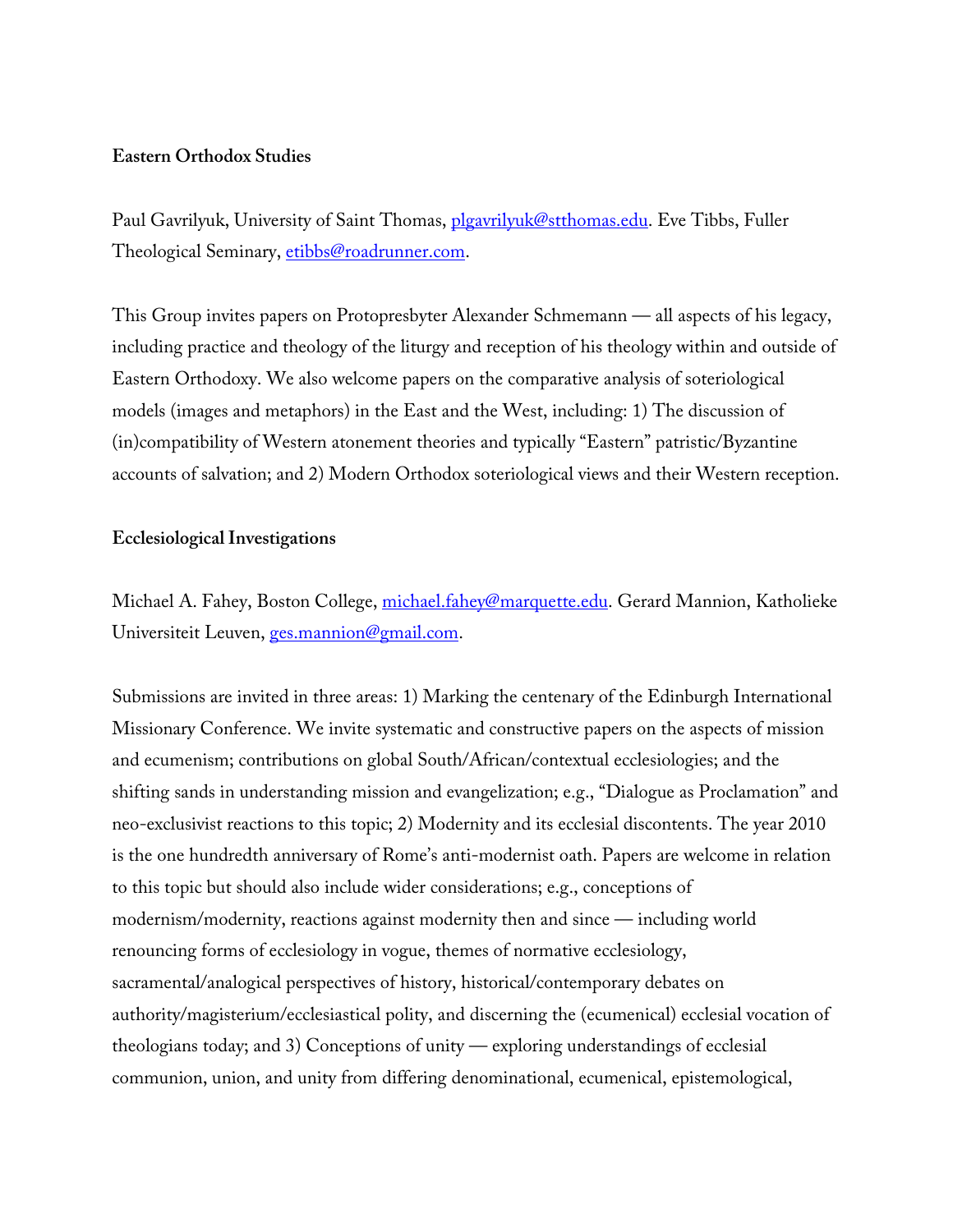historical, methodological, and practical perspectives. We also welcome papers on root metaphors and models to enhance ecumenical efforts (this is for a cosponsored session with the Pentecostal–Charismatic Movements Consultation).

#### **Evangelical Theology**

Candy Gunther Brown, Indiana University, Bloomington, **browncg@indiana.edu.** 

We invite paper and panel proposals on the following topics: 1) Reading Jesus from the margins — race, ethnicity, and reenvisioning evangelicalism. Papers might offer critical interpretations of the nature and meanings of "evangelicalism" (and/or problematize the term "evangelical") from the angles of race and ethnicity, including generational differences among newer/older immigrants; 2) God, cosmologies, and the new physics. Papers might take up the relationship between evangelicalism and science from diverse perspectives, including physical cosmology, theologies of creation, natural theologies, genetics, and the nature of personhood; 3) Global evangelical politics — papers should illuminate the problems and possibilities for evangelical politics from vantages outside the United States; 4) Korean evangelicalism — papers might examine social, cultural, theological, and historical dimensions of Korean evangelicalism as it is practiced in or outside Korea; compare Korean evangelicalism with evangelicalism in other regions; or assess Korean evangelicals' missionary efforts (this session will be cosponsored with the Korean Religions Group).; and 5) Other topics; e.g., atonement and predestination related to evangelical theology.

### **Feminist Theory and Religious Reflection**

Christine E. Gudorf, Florida International University, gudorf@fiu.edu. Rita M. Gross, University of Wisconsin, Eau Claire, grossrm@uwec.edu.

Paper and panel proposals are invited that critically, practically, and constructively engage feminist theory and religious reflection. Preference is given to proposals with substantial feminist theoretical argument and with attention to cross-cultural perspectives. This year, we will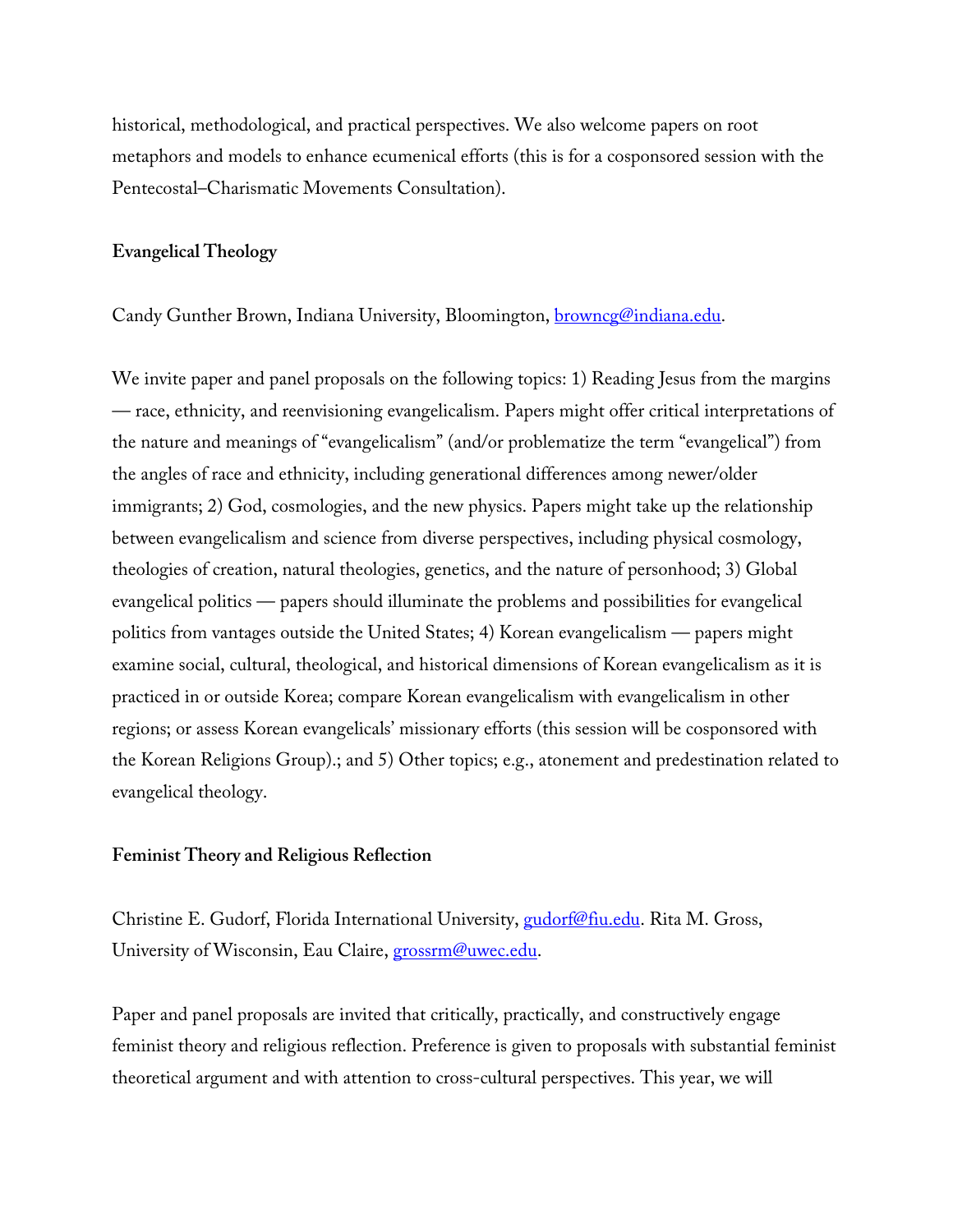prioritize papers on Australia or Oceana. We solicit both papers and panels particularly on the following topics: 1) Emerging feminist/Womanist theories and religious reflections in third wave, global, and/or postcolonial contexts; 2) Reactions to strategic essentialism; 3) Responses to Serene Jones's *Trauma and Grace: Theology in a Ruptured World* (Westminster John Knox Press, 2009) — for a cosponsored session with the Theology and Religious Reflection Section; 4) Territories that matter — feminist reconfigurations of the relationships between the secular and sacred, public and private, and politics and religion; and 5) Feminist engagements with evolutionary theory or engagements with the intersections of animal studies and secularization theory.

#### **Gay Men and Religion**

Paul J. Gorrell, Stockton, NJ, *pauligorrell@aol.com*. Peter Savastano, Seton Hall University, p.savastano@comcast.net.

This Group invites papers and complete panels that treat theoretical, methodological, and/or ethical dimensions of the following themes: 1) The meaning of beauty experienced in the life of gay men with various topics, including strip club rituals, voyeurism, aging, gym culture, and cyber sexuality; 2) The intersection of race, ethnicity, class, and sexual orientation; 3) Identity politics — the changing face of political activism and religion in the lives of gay men; 4) A joint session with the Lesbian–Feminist Issues and Religion Group on the question, "Has 'queer' eclipsed the relevance of gendered sexual identities?" We encourage submissions by scholars of all sexual identities (including those who are heterosexually identified), multiple disciplines, religious traditions, and perspectives.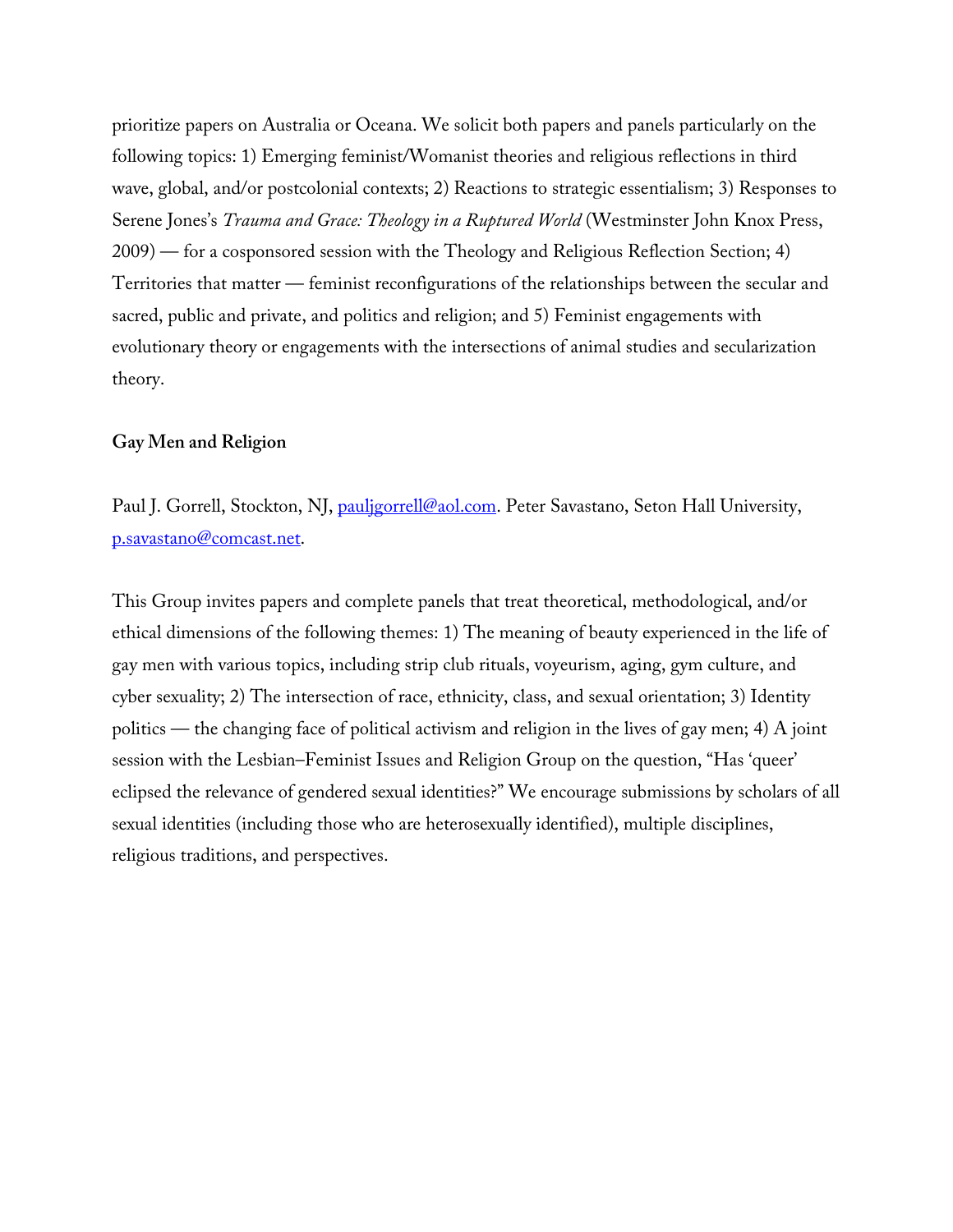# **Hinduism**

Vijaya Nagarajan, University of San Francisco, nagarajan@usfca.edu. Timothy Lubin, Washington and Lee University, lubint@wlu.edu.

This Group invites proposals on themes pertinent to understanding Hindu thought, practice, and culture in any of its forms and periods. Organizers are identified in parentheses (when applicable), so please contact listed organizers if you have questions. Topics proposed are: 1) Theorizing tradition (Arti Dhand, University of Toronto, arti.dhand@utoronto.ca); 2) Reconsidering *Bhagavad-Gita* (Richard H. Davis, Bard College *rdavis@bard.edu)*; 3) Rural and popular religiosity (Ramdas Lamb, University of Hawai'i, Manoa, rlamb@hawaii.rr.com); 4) Mobilizing religious communities (Rupa Viswanath, University of Pennsylvania, rv@sas.upenn.edu); 5) Yoga and Puranas (Stuart R. Sarbacker, Oregon State University, stuart.sarbacker@oregonstate.edu); 6) Self and experience in Vedanta (J. E. Llewellyn, Missouri State University, *JLlewellyn@MissouriState.edu*); 7) Transnational popular culture (Caleb Simmons, University of Florida, simmons@ufl.edu); 8) Gender and ritual performance; 9) Hinduism and science; 10) Hinduism and comics; and 11) Hinduism and visuality. Proposals on other topics, including interdisciplinary and comparative themes, are also welcome. Complete session proposals are highly encouraged, but individual paper proposals may also be accepted.

# **Indigenous Religious Traditions**

Jace Weaver, University of Georgia, *jweaver@uga.edu*. Suzanne Owen, Leeds Trinity University College, s.owen@leedstrinity.ac.uk.

We invite submissions addressing: 1) Notions of what is an indigenous religion and the limits of both indigenous and Western categories; 2) Traditional indigenous science and technology (including but not limited to traditional environmental knowledge, star knowledge, traditional medicine, and changes to indigenous traditions from contact with Western technology); 3) For the centennial anniversary of the AAR, changes in approaches to indigenous traditions in the last one hundred years and the differences in religious studies versus anthropological approaches and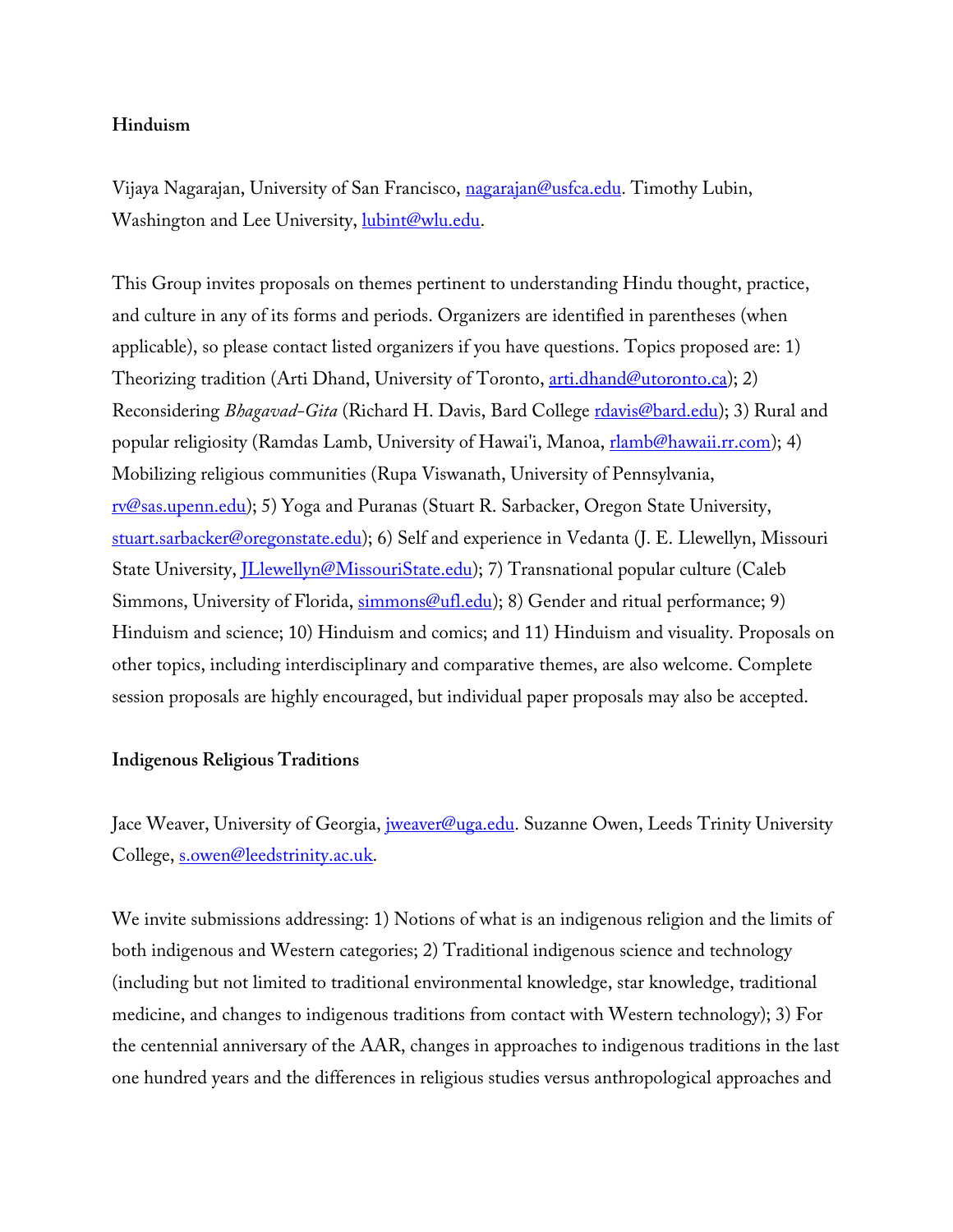categories; and 4) The politics of recognition. In keeping with the International Connections Committee focus for the 2010 Annual Meeting, we welcome submissions on these topics with a focus on Australia and/or Oceania. We also welcome papers on other themes dealing with indigenous traditions.

#### **Islamic Mysticism**

Omid Safi, University of North Carolina, **omid@email.unc.edu**. Laury Silvers, University of Toronto, laury.silvers@utoronto.ca.

This Group solicits paper and panel proposals engaging diverse topics and regions. Special attention will be given to the following topics: Encounters between Jewish and Muslim mystics; Islamic mysticism and asceticism; Islamic mysticism and gender; Music, mysticism, and science in Islam; Islamic mystical psychology; Islamic mystical exegesis; Sufism and the arts; Sufism and oral traditions; Mystical marriage in Islam; and Islamic mystical performances. Prearranged session or panel proposals with the Mysticism Group or Middle Eastern Christianity Consultation are encouraged. Prearranged session or panel proposals reflecting diversity in gender and ethnicity are always encouraged.

# **Japanese Religions**

Barbara Ambros, University of North Carolina, Chapel Hill, bambros@hotmail.com. James L. Ford, Wake Forest University, fordj@wfu.edu.

We invite panel and individual proposals related to all aspects of Japanese religious practice and thought, both historical and contemporary. For 2010, we welcome proposals relating to, but not confined by, the following topics: 1) Religion and science; 2) Biomedical issues; 3) Religious responses to modernity from the Meiji to the contemporary period; 4) Buddhism and socialism; 5) Emaki/otogizoshi; and 6) Religious experience. Panel proposals should include a panel abstract and individual paper abstracts submitted as a complete package by the panel organizer. Proposals that include explicit reflection on the relevance of Japanese religiosity to human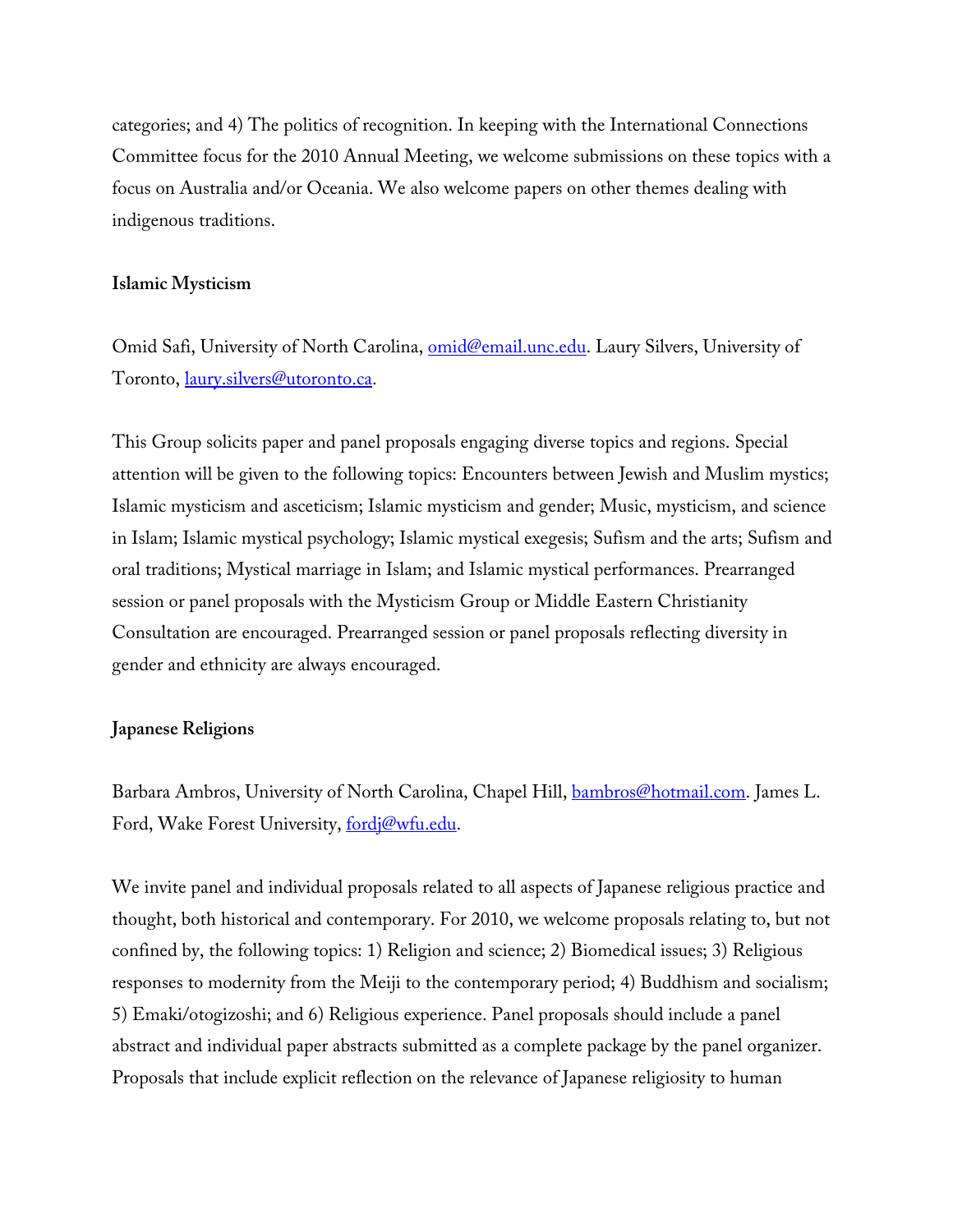religiosity and the study of religion more broadly are preferred. Creative formats (film, organized discussion, "workshop," etc.) are encouraged.

### **Kierkegaard, Religion, and Culture**

Andrew J. Burgess, University of New Mexico, *aburgess@unm.edu*. Sylvia Walsh, Stetson University, sperkins6@cfl.rr.com.

This Group invites proposals for three sessions: (1) a session on Kierkegaard, politics, justice, and the "single individual," raising questions such as: What are the social and political implications of Kierkegaard's concept of the "single individual"? Can a politics that speaks to contemporary concerns be derived from Kierkegaard's critique of his time? and how might a concern for justice flow from Kierkegaard's central concepts, such as God, neighbor, history, and love? (2) a session, co-sponsored with the Ethics Section, on Kierkegaard, divine authority, and divine-command morality, focusing on issues arising from C. Stephen Evans' book *Kierkegaard's Ethics of Love: Divine Commands and Moral Obligation* (Oxford, 2004); (3) a session, co-sponsored with the Bonhoeffer: Theology and Social Analysis Group, that explores Bonhoeffer's relationship to Kierkegaard concerning such shared topics as discipleship, hiddenness and paradox, theological exegesis, Christology, and religion and morality.

#### **Korean Religions**

Jin Y. Park, American University, *jypark@american.edu*. Timothy S. Lee, Brite Divinity School, timsanglee@aol.com.

This Group invites paper or panel proposals on the state of the field of Korean religions with a focus on recent publications on Korean religions. A panel proposal might focus on one religious tradition (Buddhism, Confucianism, etc.) or be inclusive of diverse religious traditions in Korea. Also welcome are proposals on Korean religions in diaspora and new religions in Korea. Additionally, we invite papers for a joint panel with the Evangelical Theology Group on Korean Evangelicalism. Papers might examine social, cultural, theological, and historical dimensions of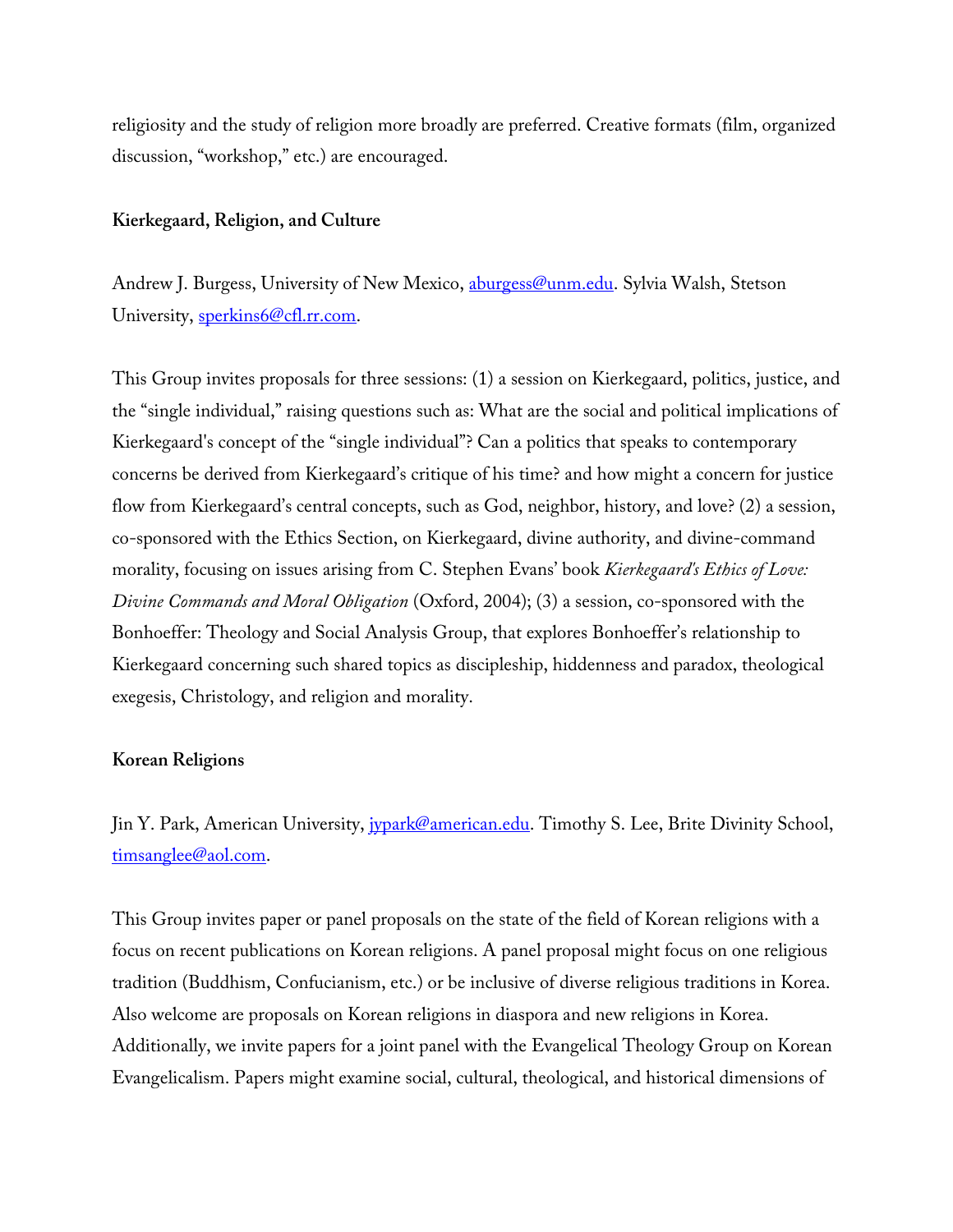Korean Evangelicalism as it is practiced in or outside Korea; compare Korean Evangelicalism with Evangelicalism in other regions; or assess Korean Evangelicals' missionary efforts.

#### **Latina/o Religion, Culture, and Society**

Carmen Marie Nanko-Fernandez, Catholic Theological Union, Chicago, cnanko@ctu.edu.

This Group invites submissions in the following areas: race, ethnicity, and the environment the greening of theology, praxis, and ethics; Latina/os and the arts — icons in Latina/o popular religions; sources, texts, and revelation — new directions in Latina/o theologies; and Census 2010 — identity, ethics, and religion.

### **Law, Religion, and Culture**

Greg Johnson, University of Colorado, Boulder, greg.johnson@colorado.edu.

We invite paper and panel proposals, including author-meets-reader panels, on any aspect of the cultural, historical, critical, and comparative study of the intersections of law and religion, including legal categories in religious traditions, the treatment of religion within legal traditions, and human rights and freedom of religion and belief. This year, we especially welcome submissions on the following themes: 1) The body as evidence; 2) Reading Carlo Ginzburg's *The Cheese and the Worms: The Cosmos of a Sixteenth Century Miller* (Johns Hopkins University Press, 1992) in light of contemporary public culture and perceptions about religious identity; 3) Law and medical ethics; 4) The implication of race, class, and colonialism in religious discourses and politics surrounding same-sex marriage; and 5) In view of this year's international theme, we solicit papers concerning the intersection of cultural property law and contemporary ritual in Australia and Oceania. With the Anthropology of Religion Group, we seek proposals for a session exploring grounded methodologies for the anthropological study of religion and law. With the North American Association for the Study of Religion (NAASR), we seek proposals for a session theorizing discourses of sovereignty in comparative and cross-cultural perspective.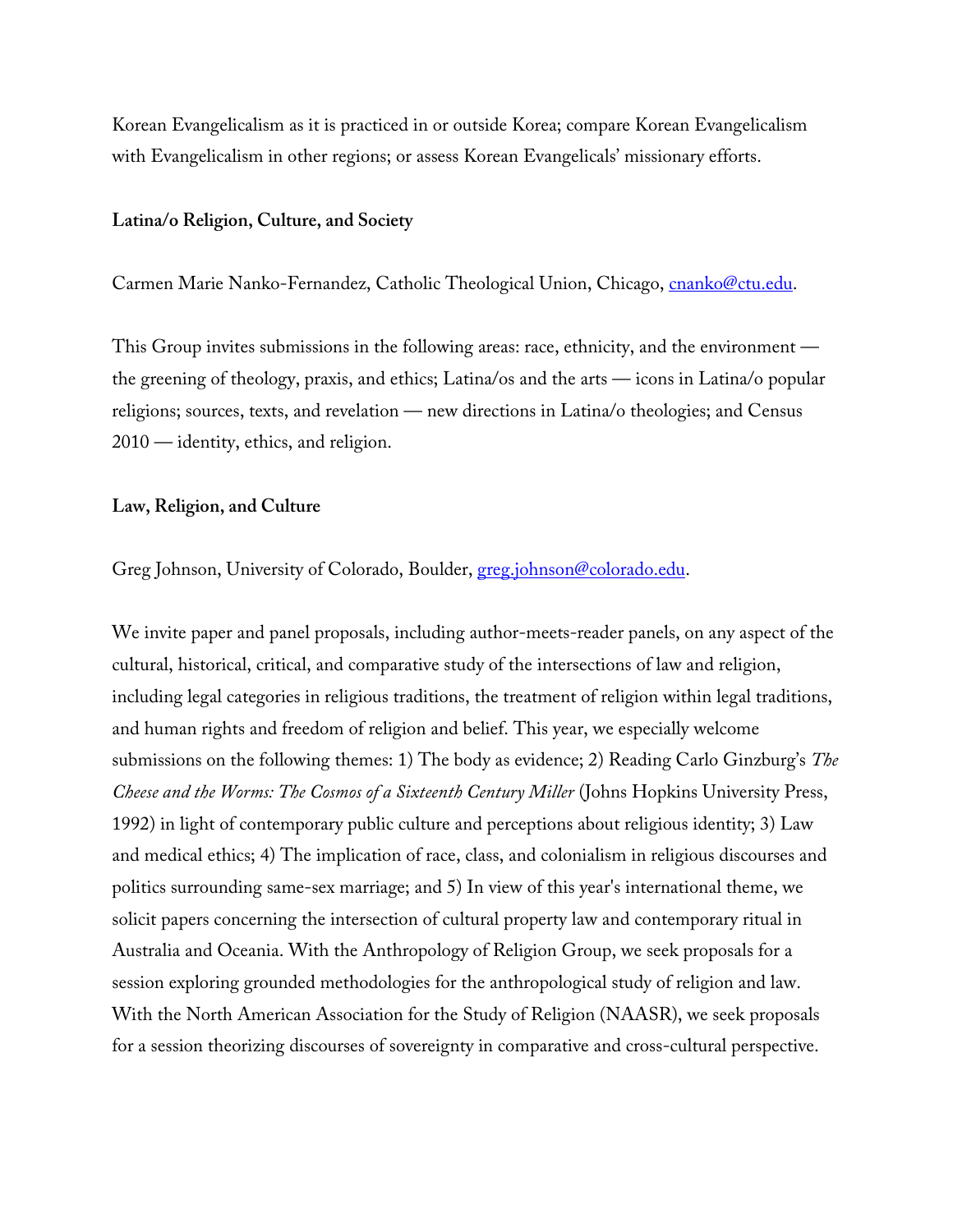# **Lesbian–Feminist Issues and Religion**

Yvonne Zimmerman, Methodist Theological School, Ohio, yzimmerman@mtso.edu.

This Group invites papers and complete panels that treat theoretical, methodological, and/or practical dimensions of the following themes: 1) The language and performance of "conversion" to feminism, sexual identity/orientation, or GLBTQ support; 2) "Strategic indecency" in GLBT social change movements; 3) Ethics, grammar, discourses, models, and/or experiences of lesbianfeminist sexualities in non-Christian religion; 4) Analyses of contemporary issues such as immigration, healthcare, child welfare, housing, (dis)ability, or the marketing of gendered sexual identities that explore gender specific effects of, and avenues of resistance to, heterosexism; and 5) For a joint session with the Gay Men's Issues in Religion Group, engagements with the question, "Has 'queer' eclipsed the relevance of gendered sexual identities?"

### **Men, Masculinities, and Religion**

Robert A. Atkins, Grace United Methodist Church, Naperville, IL, BobAtkins@alumni.northwestern.edu. Garth Kasimu Baker-Fletcher, Texas College, gfletcher@texascollege.edu.

For a combined session with the Contemporary Pagan Studies Group, we welcome submissions regarding pagan masculinities: male identity, gender injustice, and power relations. Who are the Pagan men, how is their understanding of masculinity constituted, and how are they affected by the emphasis on the feminine in Pagan spirituality? Celebrating twenty years in the AAR in 2010, we plan to hold a book review panel session on Bjorn Krondorfer's *Men and Masculinities in Christianity and Judaism: A Critical Reader* (SCM Press, 2009). This panel will lead to a discussion of the future direction of critical men's studies in religion.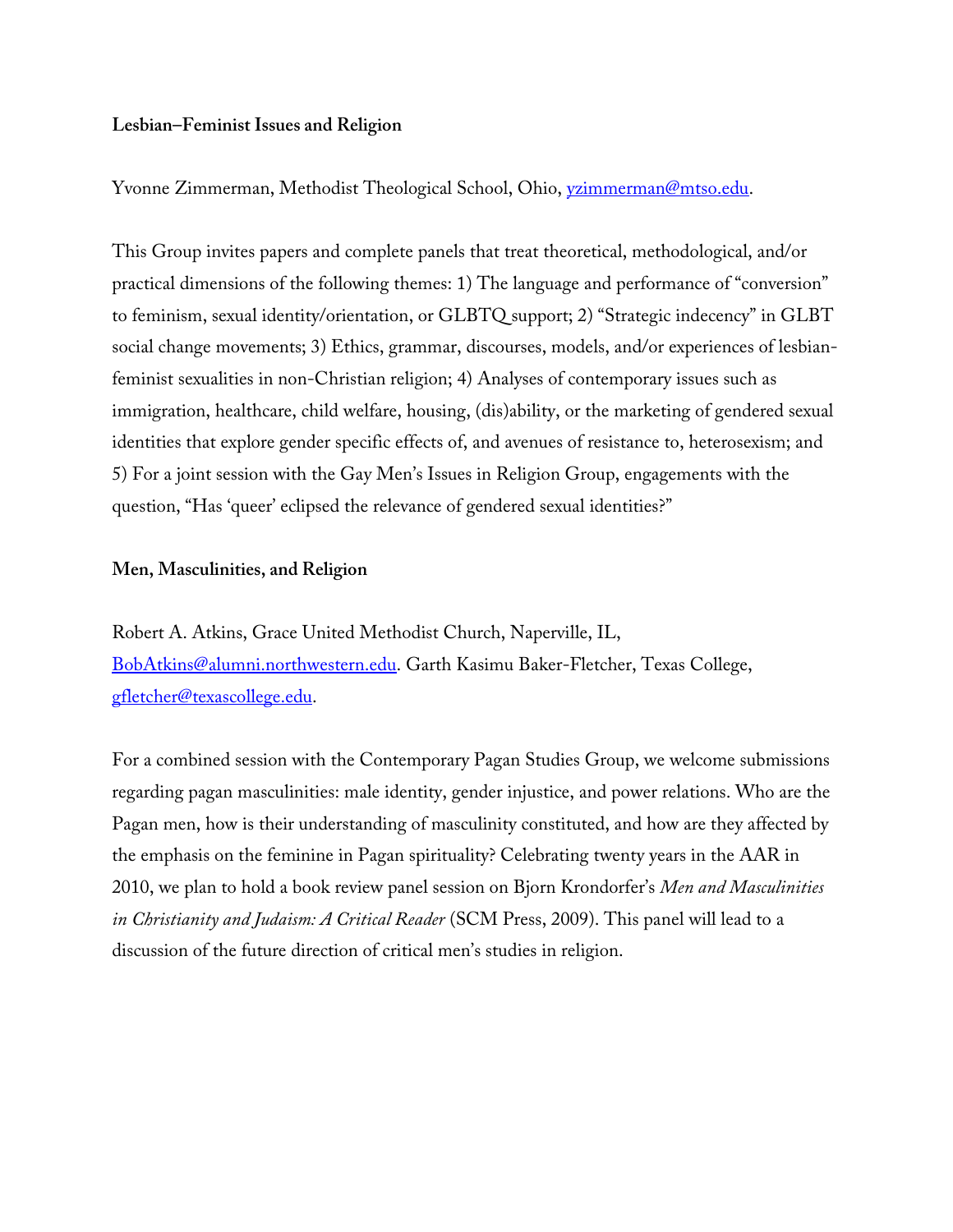# **Mysticism**

Thomas Cattoi, Graduate Theological Union, to trattoi@istb.edu. Laura Weed, College of Saint Rose, weedl@strose.edu.

This Group welcomes proposals for: 1) Mystical asceticism and martyrdom (possibly cosponsored with the Islamic Mysticism Group); 2) Mysticism and cognitive neuroscience (possibly cosponsored with the Cognitive Science of Religion Consultation); 3) Mysticism and madness/altered states; 4) Mystical marriage or union, also considering the transgression of gender boundaries by deities and devotees (possibly cosponsored with the Comparative Theology Group); and 5) Mysticism in Chinese religions (possibly cosponsored with the Chinese Religions Group). Our Group is primarily thematic rather than methodological, so a variety of methodologies are welcome, including psychology, philosophy, theology, sociology or history of religion, textual criticism, biographical analysis, feminism, queer theory, art criticism, cultural studies, film studies, and anthropology of consciousness.

# **Native Traditions in the Americas**

Kenneth Mello, Southwestern University, mellok@southwestern.edu. Mary C. Churchill, Sonoma State University, marycchurchill@gmail.com.

We invite individual papers and group proposals on any aspect of Native traditions in the Americas (North, Central, and South). We especially encourage proposals in the following areas: 1) Native peoples of the Southeast; 2) Nonnative appropriation of Native religion; 3) Intersections between Native Americans and African Americans; 4) Native mapping and/or philosophy; 5) Native religions and museums; 6) Topics related to the international focus on Australia and Oceania, such as comparative analyses of indigenous traditions with Native Traditions in the Americas, indigenous cultural exchange, and struggles for self-determination and indigenous human rights; and 7) How Native traditions throughout the Americas modify and adapt their healing practices in response to urban, modern/postmodern settings and to the experience of dislocation. Proposals for the sixth topic should address how these examples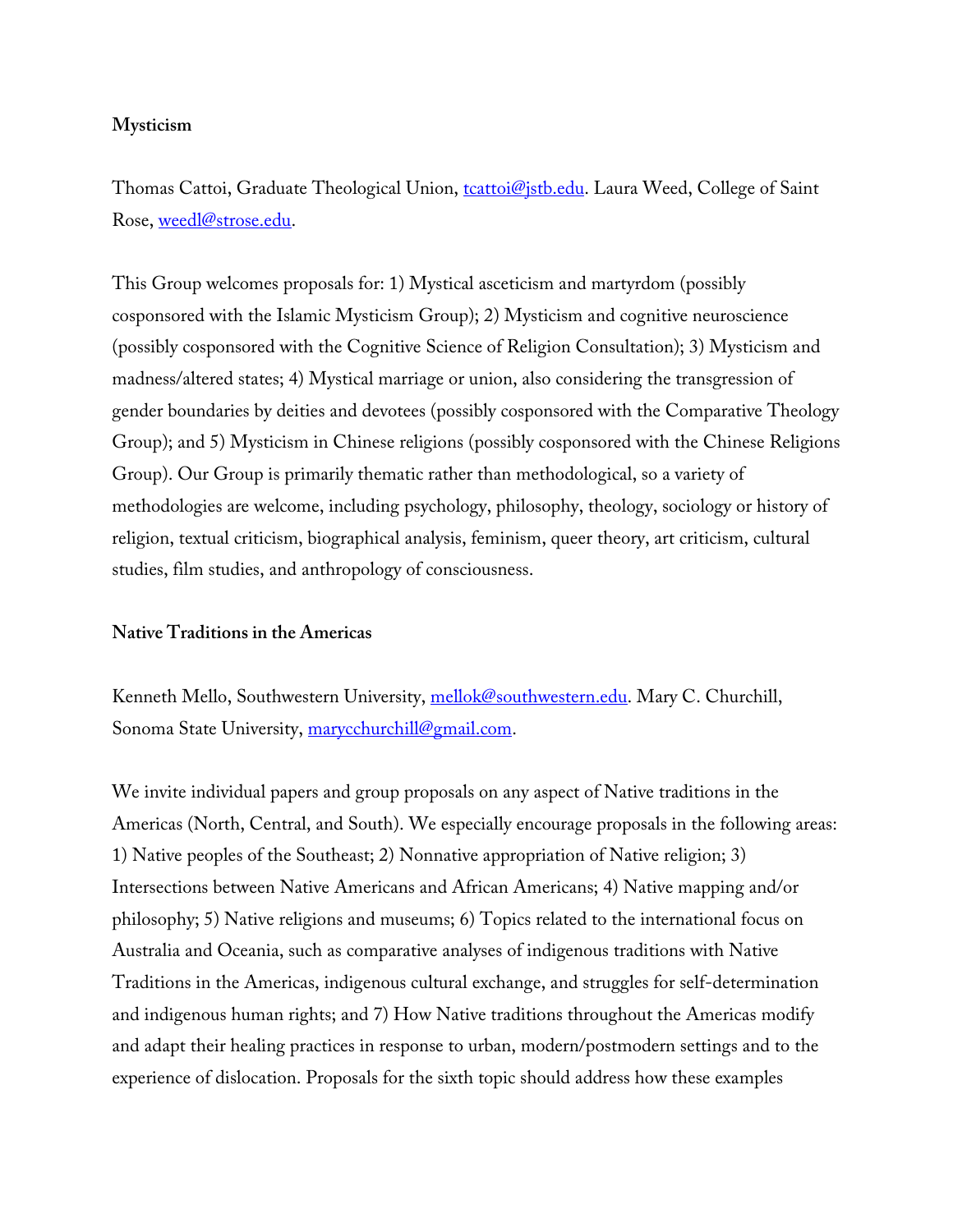contribute to broader understandings of healing as a concept (for possible cosponsored session with the Religions, Medicines, and Healing Group).

#### **New Religious Movements**

Douglas E. Cowan, University of Waterloo, decowan@uwaterloo.ca.

We seek paper or panel proposals in three areas: 1) New religions and the media; 2) The role of scholarship in New Religions studies; and 3) For a joint session with the Contemporary Pagan Studies Group, papers on new religions in the changing South, especially African-inspired religious traditions — such as Santeria, Vodun, Yoruba, and Candomble — particularly in the southeast United States. Presenters are encouraged to submit proposals from a variety of methodological and theoretical standpoints. Please note that new religious movements are not limited to those groups traditionally regarded as "cults," but also include revitalization movements within established traditions, the transplantation of traditions between social contexts, and the sectarian emergence of challenges to dominant traditions. As always, we welcome papers on any aspect of new religions study. Given the 2010 Annual Meeting's focus on Australia and Oceania, we will be pleased to receive paper or panel proposals related to new religious movements in these regions.

### **Nineteenth Century Theology**

Lori K. Pearson, Carlton College, **lpearson@carleton.edu**.

Papers are invited in the following three areas: 1) Theology and the secular — explorations of the concept of the "secular" or of "secularization" in nineteenth century religious thought. How did specific thinkers conceptualize the secular (and related categories) and what function did this category serve in their theological or theoretical projects?; 2) Theology and race — examinations of the theological construction, in a variety of national and cultural contexts, of the category of race in the nineteenth century. Topics may include the legitimization of slavery, as well as theological responses to or uses of developing theories of race; and 3) In conjunction with the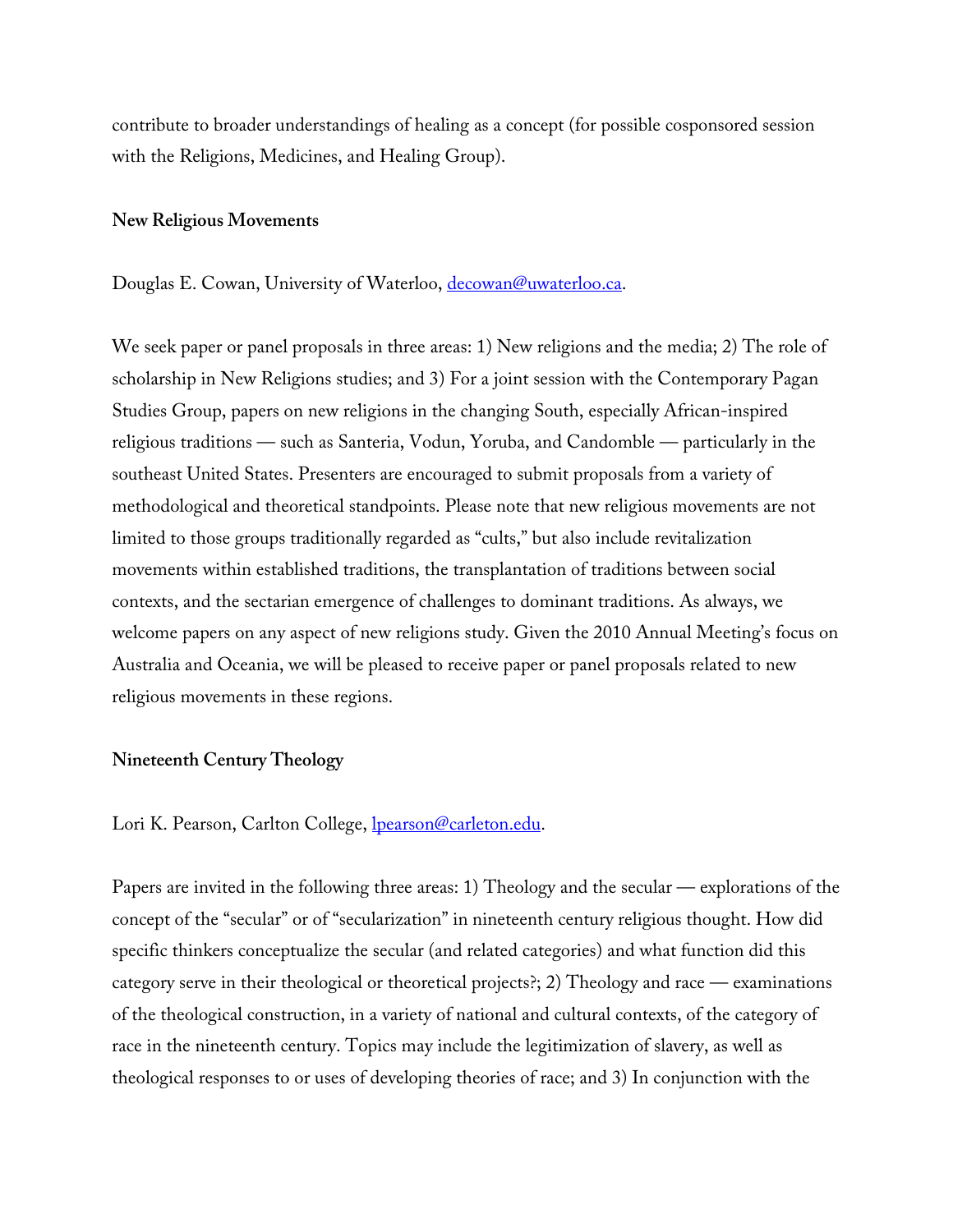Religion and Humanism Consultation, nineteenth century proposals for a religion of humanity — papers examining nineteenth century movements and figures who articulated post-Christian, humanist religious visions or advocated the replacement of religion by science. Papers exploring theological and anti-theological responses to these figures will also be considered.

# **Platonism and Neoplatonism**

John Kenney, Saint Michael's College, *ikenney@smcvt.edu*. Douglas Hedley, Cambridge University, rdh26@cam.ac.uk.

Thinking about "The One" is a central concern of Platonism and Neoplatonism. This Group invites papers on the following topics: 1) Ancient, medieval, and modern Henology — this may include the interpretation of Hellenic henology in subsequent Western philosophy, and/or conceptions of "The One" in Islamic or Indic thought; and 2) Contemporary Henology — what role does the "The One" play in contemporary philosophy and theology?

# **Pragmatism and Empiricism in American Religious Thought**

Eddie S. Glaude Jr., Princeton University, esglaude@princeton.edu.

We invite proposals on the following topics: 1) 2010 marks the one hundredth anniversary of William James's death. This Group recognizes this historic moment with a call for papers that address the extraordinary work of William James and its influence on the study of religion. Papers can range from James's psychology, his views on pluralism, and his radical empiricism; 2) Exploring the complex intersection of pragmatism, feminism, and/or process thought; and 3) John Dewey argued that pragmatism can be understood as a form of social criticism. We also seek papers that explore some contemporary social/political problem from a "pragmatic" point of view. How might, for example, we intervene pragmatically in debates about same-sex marriage, healthcare, or the wars in Afghanistan and Iraq? We also welcome proposals on topics relevant to pragmatism and empiricism as well as panel proposals.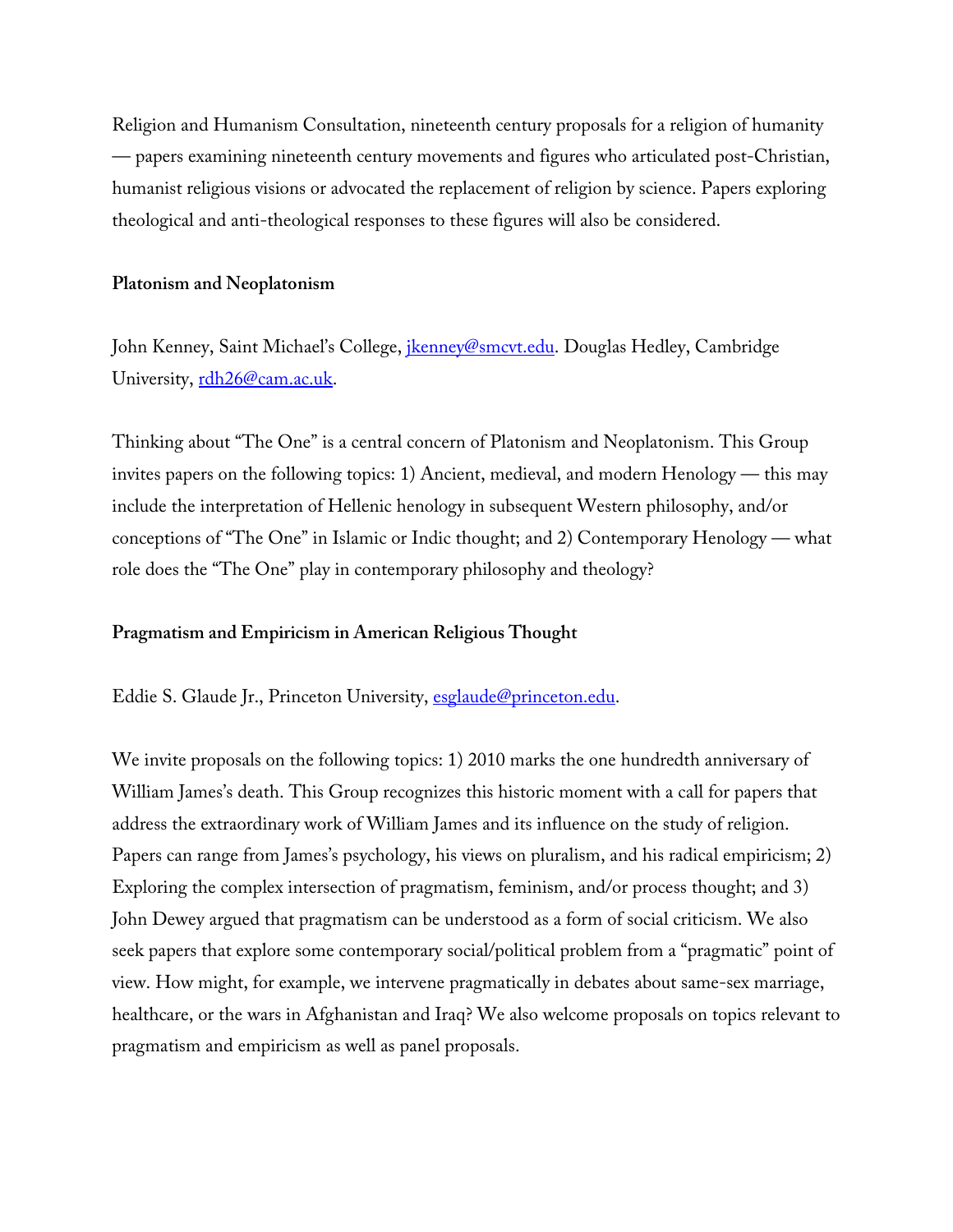# **Practical Theology**

Tom Beaudoin, Fordham University, theaudoin@fordham.edu. Joyce Mercer, Virginia Theological Seminary, *imercer@vts.edu.* 

This Group engages practical theology and religious practice, reflects critically on religious traditions and practices, and explores issues in particular subdisciplines of practical theology and ministry. We invite papers and panel proposals on any practical-theological topic or method, especially the following: 1) Practical theology of antiracist practices — especially scholarship supported by qualitative/field research; 2) Joint presentations by teams of practitioners and academics exploring how such collaboration can enrich practical theology; and 3) Practices of reconciliation and forgiveness, for a potential session with the Liberal Theologies Consultation. Preference will be shown to proposals that demonstrate practical theological methods and examine the theologies embedded in practices, as well as how practices inform theology. We encourage proposals that respect diverse beliefs, moral claims, political commitments, and presentation styles.

# **Psychology, Culture, and Religion**

Kirk A. Bingaman, Fordham University, bingaman@fordham.edu. Hetty Zock, University of Groningen, th.zock@rug.nl.

This Group welcomes proposals on the following themes: 1) Trauma, psychology, and religion — insights from brain science, traumatology, attachment theory, and other perspectives; 2) Southern sensibilities — psychological and religious perspectives on Southern cultures (e.g., life, literature, art, film, etc.); and 3) "Who am I anyway?" — psychological and religious perspectives on identity formation, artificial intelligence, generational/gender/virtual identities, etc. We also welcome proposals on other themes dealing with psychology, culture, and religion.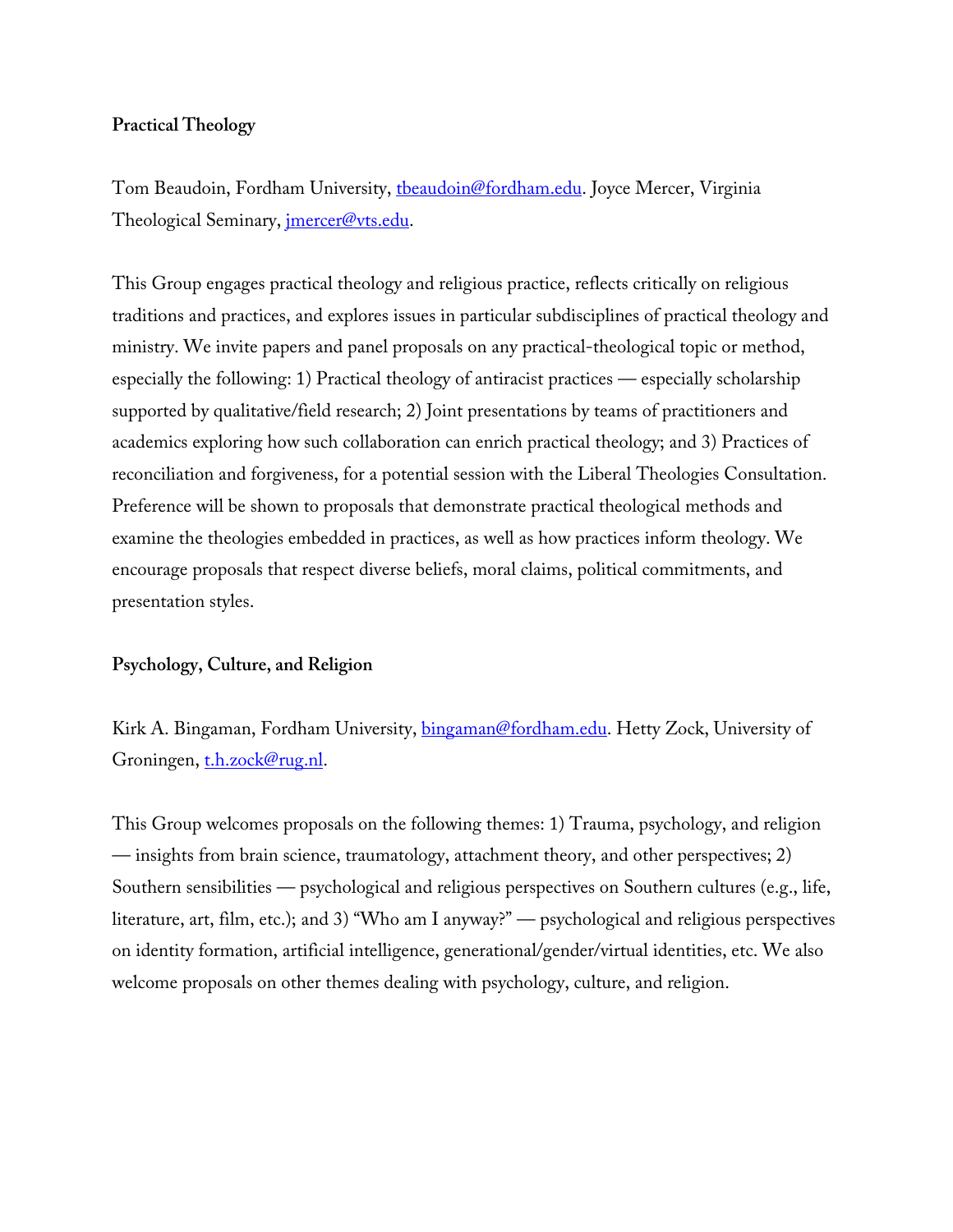# **Qur'an**

Gordon D. Newby, Emory University, gdnewby@emory.edu.

We welcome proposals related to the academic study of the Qur'an. Topics include: 1) An analysis of Qur'anic text; 2) The history of interpretation of the Qur'an; 3) The recitation/performative aspects of the Qur'an; 4) Artistic aspects of the Qur'an; 5) The relationship of the Qur'an to other scriptures and traditions; and 6) Form criticism and the historical/textual milieu in which the Qur'an has been received. We especially welcome proposals that have a pedagogical focus, designed to educate members of the AAR on incorporating material about the Qur'an into their existing courses. For 2010, we also invite topics on ecology, science, non-Arabic tafsir and Qur'an commentary found in atypical genres. Successful proposals will reflect theoretical and methodological sophistication and self-awareness, as well as innovative examination of Islamic societies and texts. All prearranged sessions should consider the gender and seniority diversity of participants. Respondents are essential. Innovative, interactive formats and multimedia presentations are welcome.

#### **Reformed Theology and History**

Kang-Yup Na, Westminster College, nak@westminster.edu.

This Group invites historical, theological, and interdisciplinary work showcasing and critically examining the Reformed tradition's engagement with church and society. Sought topics include: 1) Reformed responses or proposals for addressing ethnic discrimination (from anti-slavery and civil rights struggles in the United States to the dismantling of apartheid in South Africa); 2) The history and prospects of the Belhar Confession as an instrument for reflecting on and strengthening the church's civil rights witness; 3) Reformed critiques of mission, imperialism, and colonialism — or new, alternative, or global models or theologies of mission; and 4) Case studies of mission regions or indigenous missions and missionaries that offer new perspectives or insight into multicultural or transnational missions or missional theology.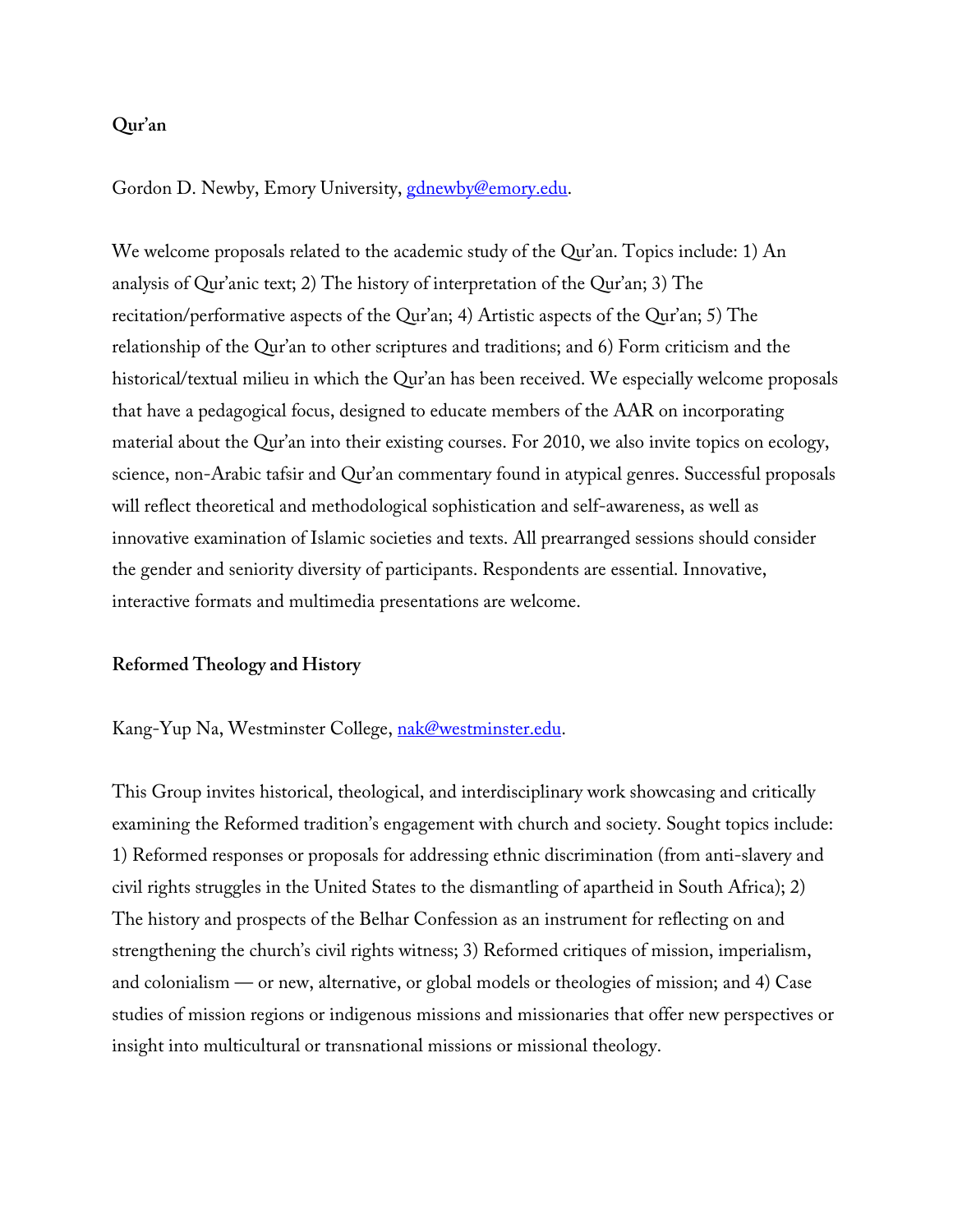# **Religion and Disability Studies**

# Deborah Creamer, Iliff School of Theology, dcreamer@iliff.edu.

This year, we are particularly interested in proposals that focus on the legacy of Nancy Eiesland's work with disability and religion. We also invite paper proposals on any topic related to religion and disability, such as those that explore architecture and space, emerging concerns related to bioethics and health care, and intersections between aging and disability.

# **Religion and Ecology**

Whitney Sanford, University of Florida, *wsanford@uful.edu*. Whitney Bauman, Florida International University, whitneyabauman@mac.com.

This Group is seeking paper and panel proposals on the following topics: 1) Environmental justice and climate change (especially religious responses to the Copenhagen meeting on climate change); 2) The contributions of Thomas Berry to the field of religion and ecology/nature; 3) The importance of emerging alternatives to the language of sustainability and stewardship; 4) The place of technology and the virtual world in an environmental ethic and/or understandings of "nature"; and 5) The ways in which evolutionary theory has changed religious understanding. Finally, we are seeking papers for a session trisponsored with the Religions, Social Conflict, and Peace Group and the Religion, Film, and Visual Culture Group on the topic of virtual worlds, embodiment, and environmental justice, and/or religiously "green" movies and environmental justice. We will also consider paper and panel proposals on topics outside of the themes listed. We will only consider full and complete proposals.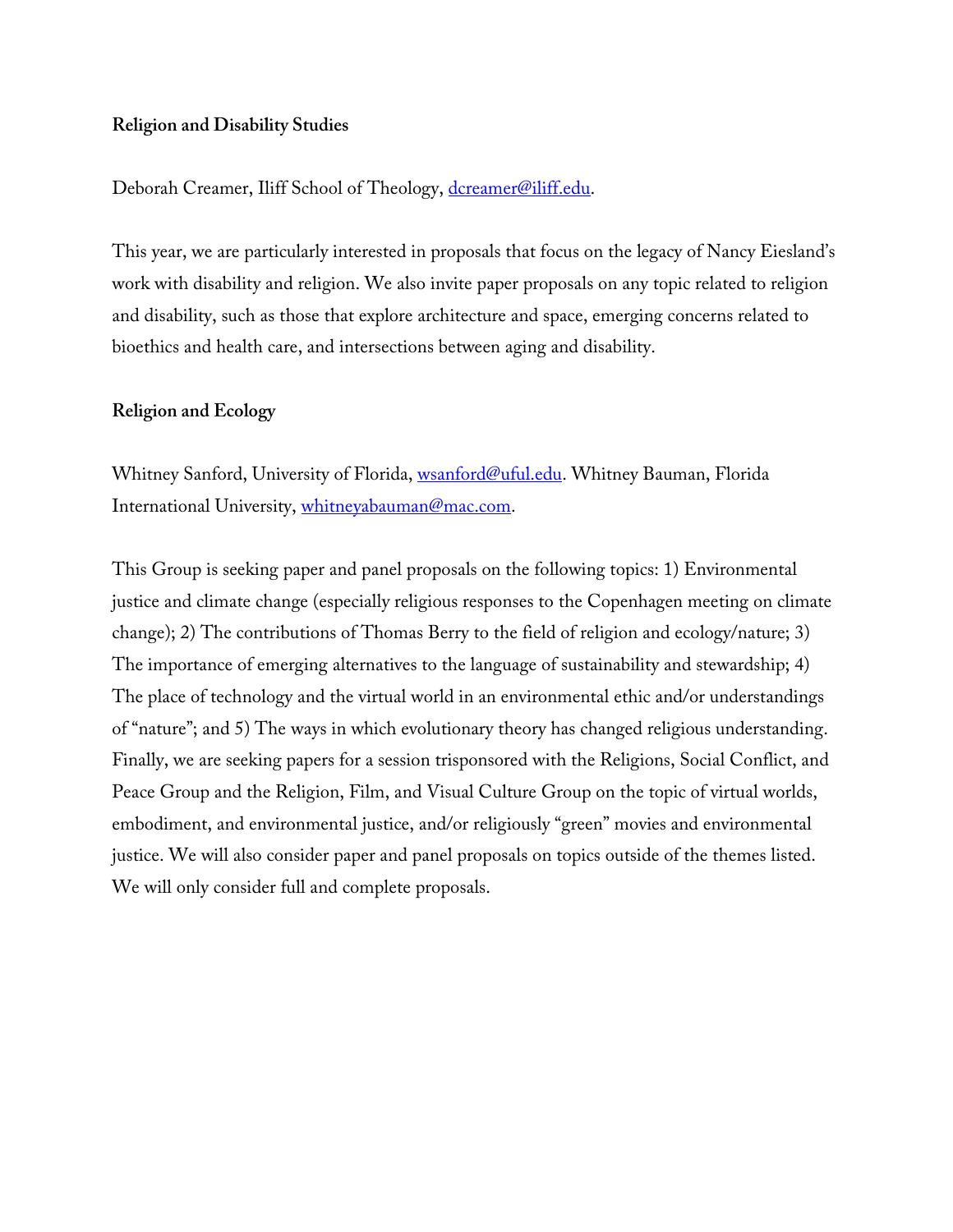## **Religion and Popular Culture**

Lisle Dalton, Hartwick College, *DaltonL@Hartwick.edu*. Gregory Price Grieve, University of North Carolina, Greensboro, *gpgrieve@uncg.edu.* 

This Group invites both organized sessions and individual paper proposals that explore the intersections of religion and popular culture. This year, we encourage presentations that examine the following areas: 1) Online religion 2.0 — wikis, blogs, virtual texts, and digital archives; 2) Comic books, graphic novels, manga, etc.; 3) Humor — stand-up, sitcom, slapstick, satirical, scatological, etc.; 4) Cross-cultural dimensions of religion and popular culture; 5) Travel, tourism, and theme parks; and 6) Open call for any other topics dealing with religion and popular culture. We also encourage any proposals that address this year's international focus on Australia and Oceania. Finally, the committee especially invites submissions that address the relevance of popular culture studies for larger theoretical and methodical issues in the field of religious studies.

### **Religion in Latin America and the Caribbean**

Jennifer Scheper Hughes, University of California, Riverside,jhughes@ucr.edu. Jorge A. Aquino, University of San Francisco, aquino.jorge@gmail.com.

This Group encourages submissions on all areas of Latin American religion and theology. In particular, we seek proposals for papers or panels on: 1) Charismatic Christianity, especially work in charismatic Catholicism and transnational Pentecostalism; 2) Research on the religions of the Black Atlantic, including the era of slavery in comparative perspective and studies on crossborder religious communities; 3) Latino/a and Latin American decolonial and emerging epistemologies and critical theory on the crossings of sexuality, race, gender, and religion; 4) Contemporary indigenous religions, theologies, and cosmologies, North and South, including social movements around land claims, cultural sovereignty, and economic decolonization; 5) New research on Islamic communities in Latin America and among Latino/as from the United States;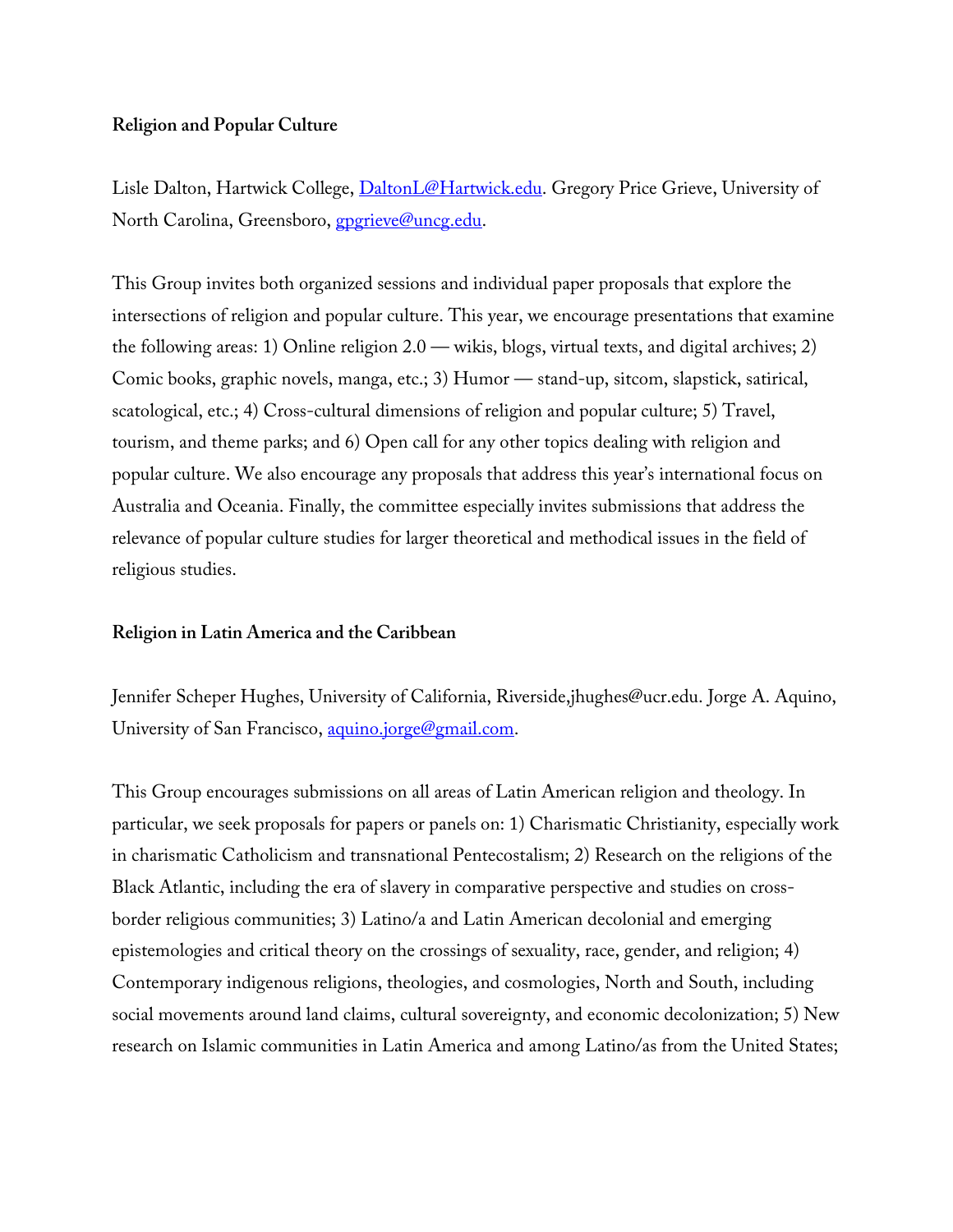and 6) Christianities (Protestant and Catholic), indigenous religions, and the Mexican nation two centuries after independence (1810–2010).

#### **Religion, Film, and Visual Culture**

John Lyden, Dana College, *jlyden@dana.edu*. Rachel Wagner, Ithaca College, rwagner@ithaca.edu.

We seek proposals (papers or panels) that reflect on the study of religion, film, and visual culture in regard to: 1) The relationship between video games and films; 2) Changing modes of production, consumption, and reception of film (e.g., Youtube and other new media); 3) Filmic constructions of evil and/or the apocalyptic; 4) Online and virtual spirituality/religion; 5) The bodily/sensory experience of film created through the use of elements like sound, editing, and music; 6) Depictions of children's spirituality/religion; 7) Auteur theory, especially the Coen Brothers, Peter Weir, Jane Campion, and Lars Von Trier; and 8) For a session trisponsored with the Religion and Ecology Group and the Religions, Social Conflict, and Peace Group, virtual worlds, embodiment, and environmental justice, and/or religiously "green" movies and environmental justice. We will also consider individual or panel proposals on other topics.

#### **Religion, Holocaust, and Genocide**

Laura S. Levitt, Temple University, *llevitt@temple.edu*. Katharina von Kellenbach, Saint Mary's College, Maryland, kvonkellenbach@smcm.edu.

We are seeking individual paper or panel proposals on the following three topics: 1) Changing the Past? — the challenges and limitations to revisioning the Holocaust that engage questions of literary license, creative productions, imaginative narrations, and culpable distortions as the Holocaust recedes into history and the survivors pass away. Deborah E. Lipstadt, author of *Denying the Holocaust: The Growing Assault on Truth and Memory* (Penguin Group, 1994) will serve as respondent; 2) Critical reflections on Susannah Heschel's *The Aryan Jesus: Christian Theologians and the Bible in Nazi Germany* (Princeton University Press, 2008). Heschel will be in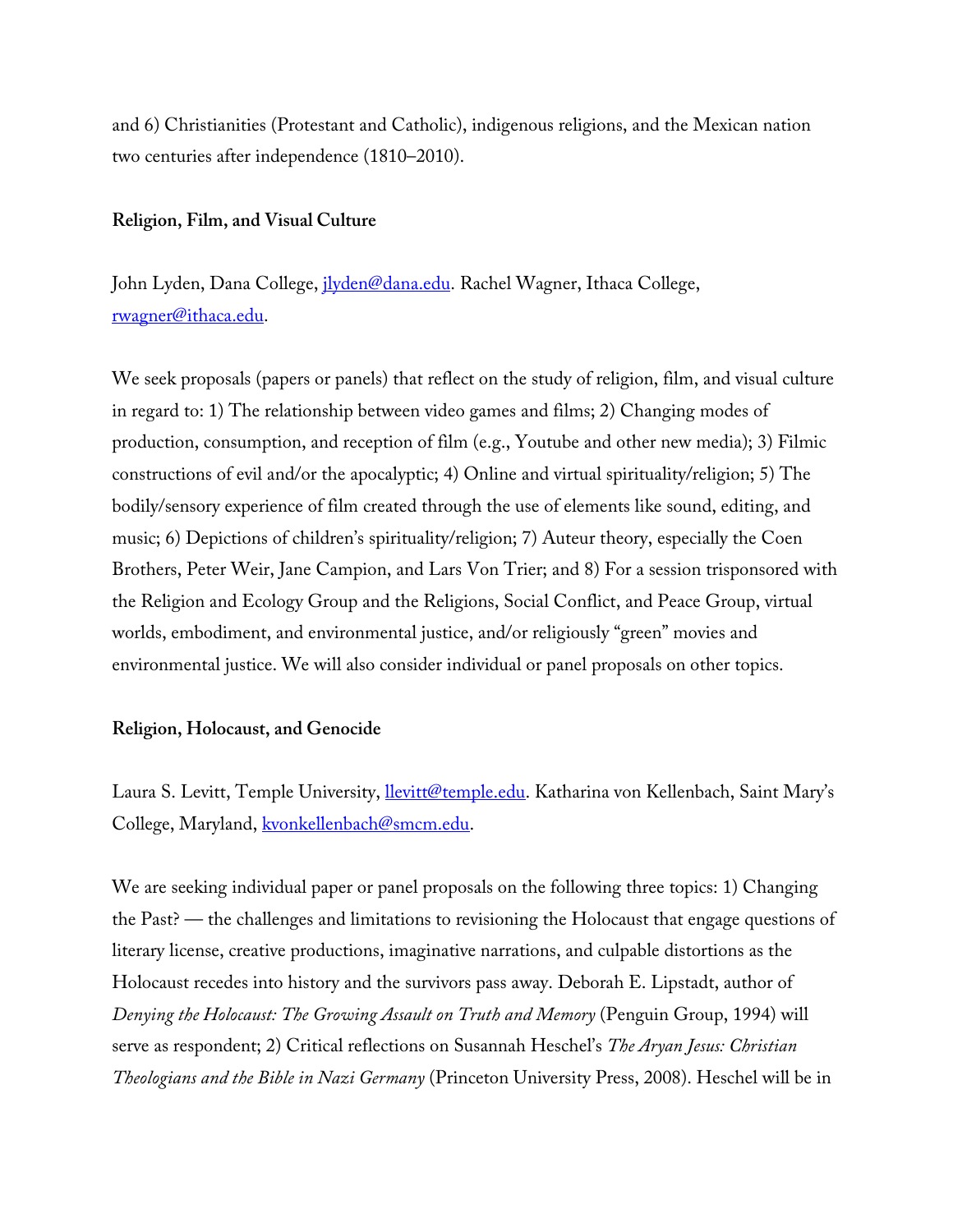attendance for the discussion; and 3) In conjunction with the Black Theology Group, creative responses and spiritual resistance strategies that helped people survive slavery and the Holocaust and their traumatic aftermaths.

#### **Religion, Media, and Culture**

Lynn Schofield Clark, University of Denver, Lynn.Clark@du.edu. Jenna Tiitsman, University of California, Chapel Hill, and Auburn Media, *jennatii@gmail.com*.

This Group invites proposals exploring the intersections between media and religion in contemporary and historical contexts. We encourage thematically coherent panels as well as individual papers. For 2010, we would be particularly interested in proposals on: 1) Mobile technologies; 2) Religion, media, and power (cosponsored with the Sociology of Religion Consultation); 3) Religion, media, authenticity, and "the real;" 4) Religious toys and play; 5) Aesthetics and embodiment in religious uses of media; and 6) Any other topics relevant to the Group's focus. We especially welcome papers and panels employing multi- or cross-disciplinary approaches to these topics. Innovative, interactive formats and multimedia presentations are welcome.

#### **Religions, Medicines, and Healing**

Suzanne J. Crawford O'Brien, Pacific Lutheran University, suzanne.crawford@plu.edu. Linda L. Barnes, Boston University, *linda.barnes@bmc.org*.

We invite proposals addressing: 1) Critical analysis of historical and cultural variation in the relationship and interplay of the categories of "religion" and "science" within specific healing traditions, practices, and groups. What has been the impact of disciplinary assumptions and language on the part of the scientist versus the religionist? Is there a shared discursive arena for talking about religion and science?; 2) How Native Traditions throughout the Americas modify, adapt, and sustain their healing practices in response to urban modern/postmodern settings and to the experience of dislocation (possibly cosponsored with the Native Traditions in the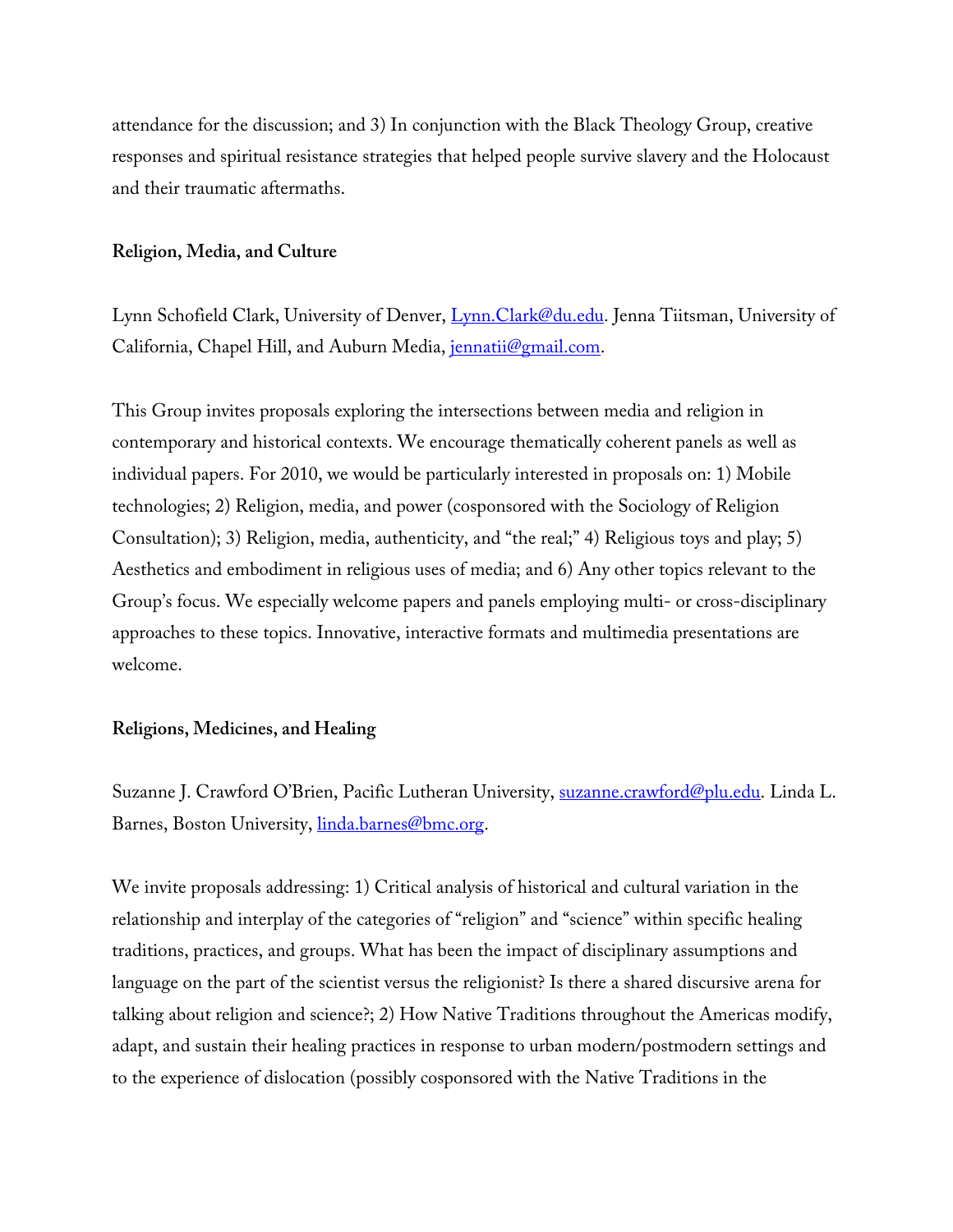Americas Group); and 3) Courses, teaching, and innovative pedagogy related to the field of religions, medicines, and healing (cosponsored with the Teaching Religion Section). Proposals should address how these examples contribute to the theories and more nuanced understandings of healing as a concept. Minority and women scholars are encouraged to submit proposals.

#### **Religions, Social Conflict, and Peace**

Jon Pahl, Lutheran Theological Seminary, Pennsylvania, *jpahl@ltsp.edu*. Marla J. Selvidge, University of Central Missouri, Selvidge@kc.rr.com.

We encourage the use of multimedia and/or PowerPoint presentations. We invite papers and panel proposals on all topics related to religions, social conflict, and peace, but will be especially interested in the following topics: 1) Economic and/or political systems and their intersections with peace or social conflict; 2) Poverty, wealth, and social conflict; 3) Idealized martyrdom; 4) The place of "religion" in peace and justice studies programs; 5) Blood rituals and their intersection with peace or social conflict; 6) "Whiteness" as a category of religious violence; and 7) Virtual worlds, embodiment, violence, and environmental justice, and/or religiously "green" movies and environmental justice (for a session trisponsored with the Religion and Ecology Group and the Religion, Film, and Visual Culture Group).

#### **Ritual Studies**

Ute Huesken, University of Oslo, ute.huesken@ikos.uio.no. Sarah Haynes, Western Illinois University, s-haynes@wiu.edu.

This Group solicits proposals relating to: 1) Food and eating; 2) Rites of Buddhism in the West (for possible cosponsorship with the Buddhism in the West Consultation); 3) Children's rituals and children in rituals (for possible cosponsorship with the Childhood Studies and Religion Consultation); 4) The ritual construction and performance of (normative) gender; 5) Ethology and ritualization; 6) Rituals in/of AAR and "academe" more generally; and 7) On the question of whether festivals foster conviviality, competition, and/or factionalism. We explicitly encourage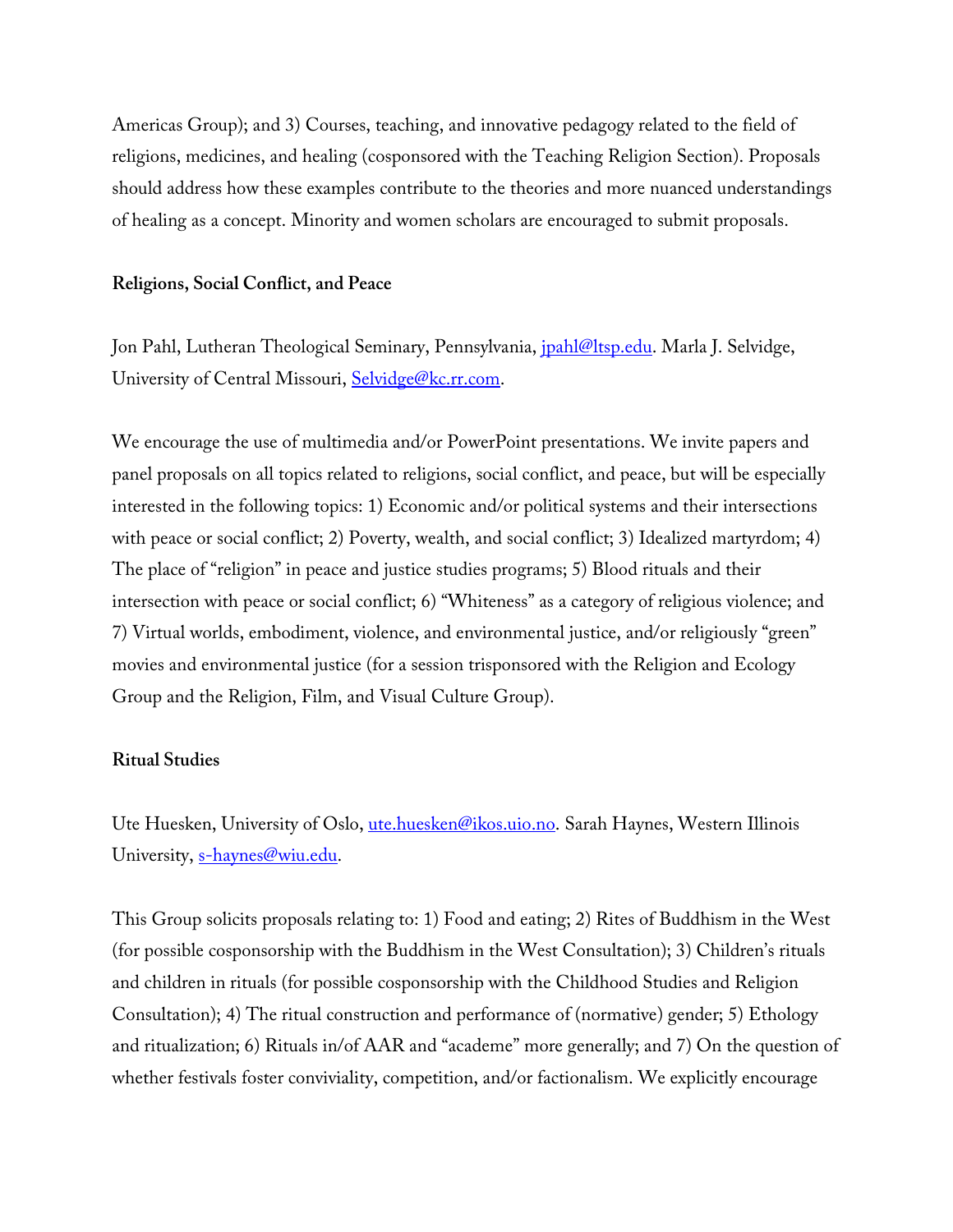proposals for prearranged panels that use innovative forms of presentation and have a strong emphasis on interaction and discussion. Successful proposals will indicate that the paper or panel will advance, rather than simply apply, ritual theory; and, papers using at least two comparative cases and/or focusing on Australia/Oceania (the 2010 international focus) will be given preference.

#### **Roman Catholic Studies**

Jeannine Hill Fletcher, Fordham University, hillfletche@fordham.edu. Daniel Speed Thompson, Saint Mary's University, dthompson1@stmarytx.edu.

This Group seeks to engage in scholarly investigation of topics of contention and polarization in Catholicism. Papers which raise such issues and engage them from diverse perspectives and methods are especially solicited. Additionally, papers which represent the ethnic, cultural, or geographical diversity of Catholicism are encouraged, including Latino/a Catholicism, Catholics in the South, Catholicism and race, or Catholicism in Atlanta. Focus topics might also include Catholics and the Civil War, lamentations and mourning, memory and temporality (contested historical stories), or power, gender, silencing, and authority.

#### **Sacred Space in Asia**

Steven Heine, Florida International University, *heines@fiu.edu*. Eve Mullen, Emory University, emullen@emory.edu.

We solicit individual paper or full panel proposals in the following areas: 1) Sites under threat of destruction or extinction due to current or historical political, ethnic, or religious tensions in Asia; 2) Secularization and its impact on sacred sites that become commercialized or affected by things like tourism; 3) Mass pilgrimage and issues of crowd control, distribution of resources, and access to sacred space; 4) The role of sacred space in relation to urban development; and 5) Premodern or traditional sites that feel the impact of modernity. Although these topics are recommended, other proposals related to sacred space in Asia are also welcomed. We encourage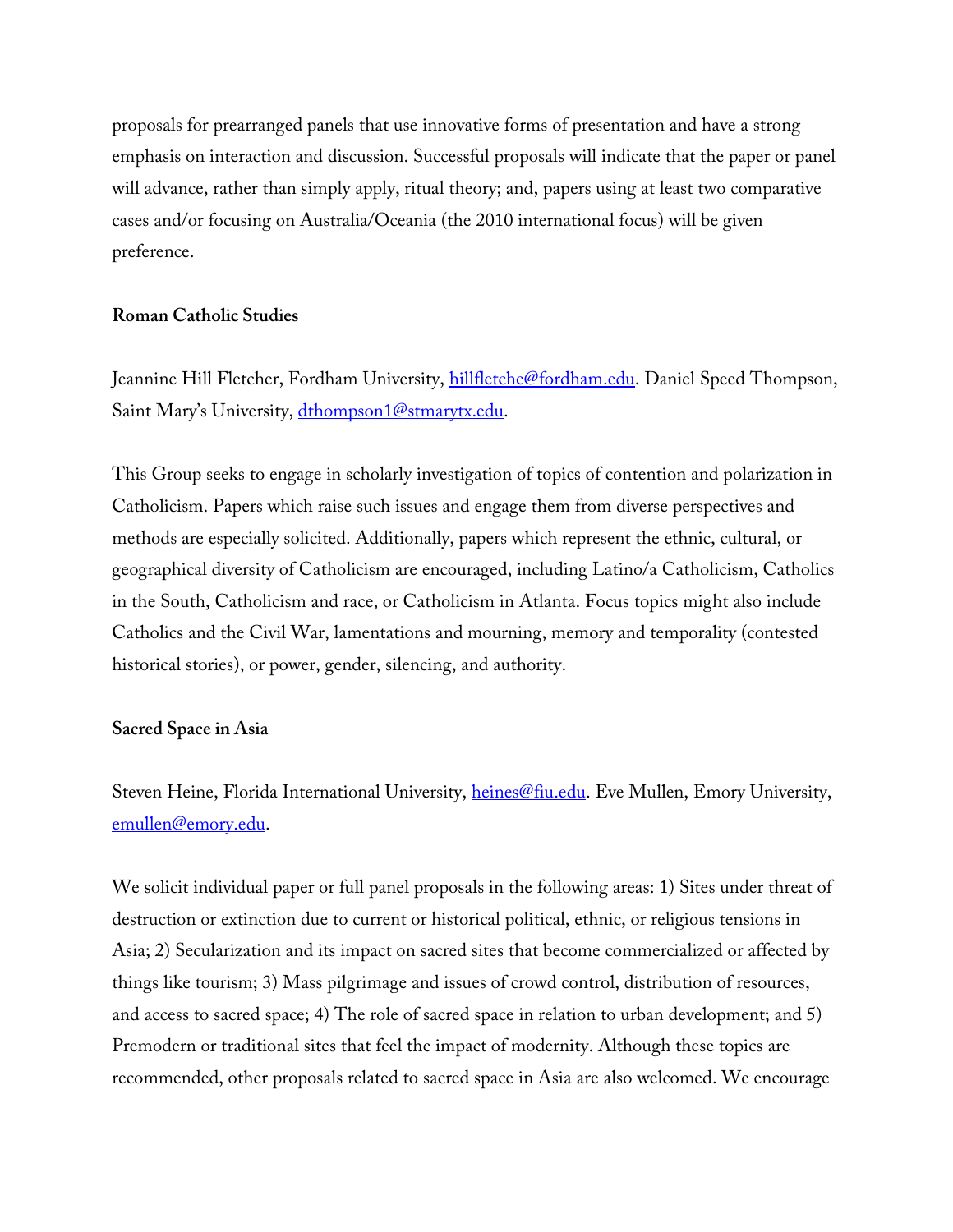submissions that have collaborations or opportunities for cosponsorship with other AAR units, including those with an Asian-American focus.

#### **Schleiermacher**

Andrew Dole, Amherst College, adole@amherst.edu.

In 2010, we will host the second of two Annual Meeting sessions devoted to new work on Schleiermacher. We welcome proposals that have to do not only with traditional topics within Schleiermacher's theology or philosophy of religion, but also with other areas within which he worked (ethics, metaphysics, hermeneutics, pedagogical theory, etc.), with the historical context or reception of Schleiermacher's work, and with points of connection or divergence between Schleiermacher and contemporary work in the area of religion. We particularly welcome papers which indicate new or nontraditional research trajectories or which engage recent secondary work on Schleiermacher in any language.

### **Science, Technology, and Religion**

James Haag, Suffolk University, jameshaag@hotmail.com. Lea Schweitz, Lutheran School of Theology, Chicago, *lschweitz@lstc.edu.* 

We accept paper and panel proposals that engage the natural sciences from religious perspectives and consider the import of developments in science and technology for religion. This year, we encourage submissions that: 1) Engage and assess recent works on extended mind and religious thought; 2) Develop descriptive and/or normative proposals for the relationship between nature and technology and its implications for religion and/or theology; and 3) Develop constructive and/or critical approaches to a science of morality.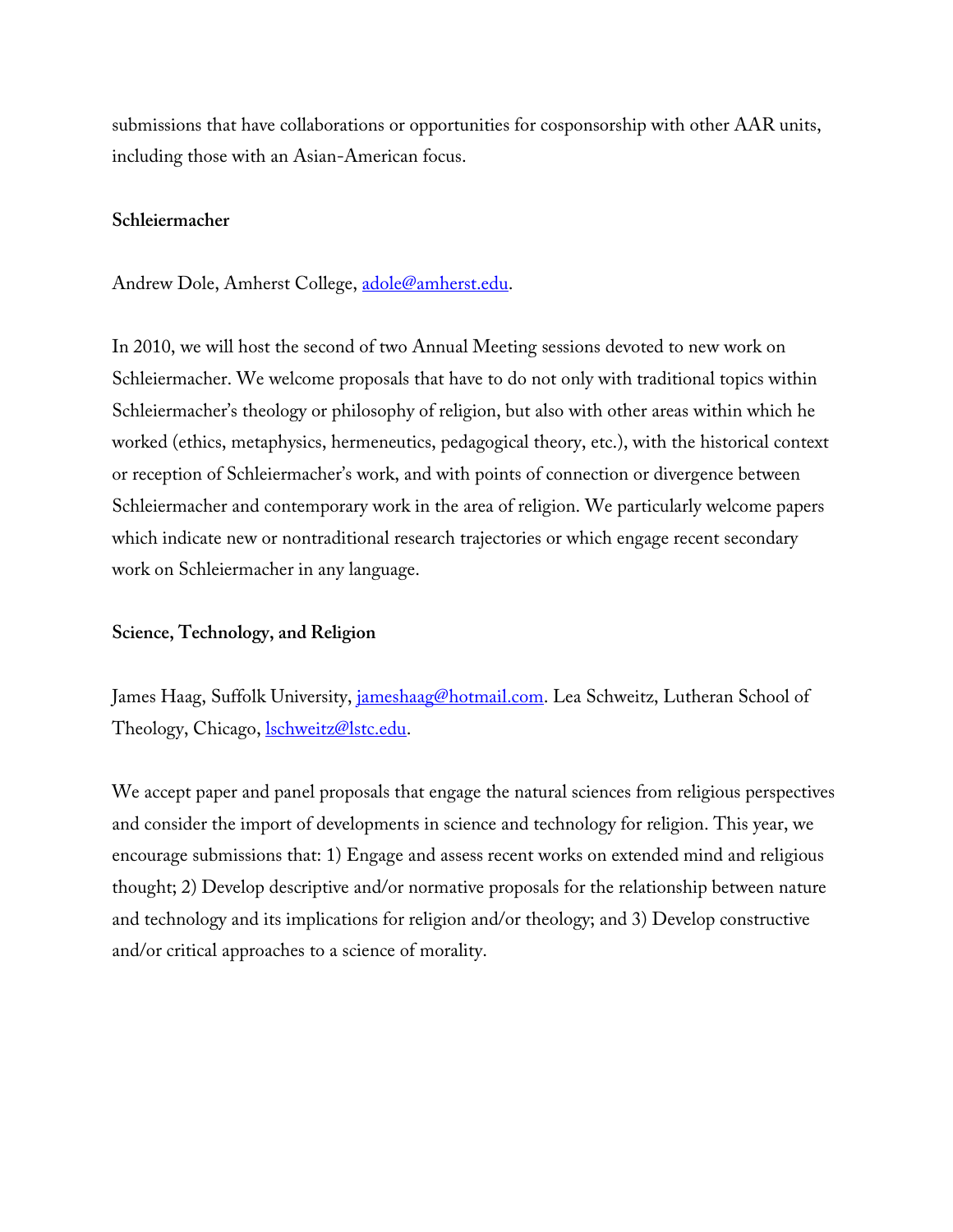### **Scriptural Reasoning**

Tom Greggs, University of Chester, t.greggs@chester.ac.uk.

This Group gathers Jewish, Christian, and Muslim thinkers for the study of scriptural texts that speak to themes of contemporary importance. Papers should examine brief scriptural passages (drawing on both textual scholarship and reception history) and suggest how they address contemporary readers' concerns. Participants will be asked to circulate drafts in advance and revise their papers in conversation with each other. At least one session will include textual study in small groups. We invite paper or panel proposals in comparative liturgy, genealogy and/or inheritance, family relations, Messianism, and scriptural reasoning methodology. We welcome proposals on other topics as well and encourage complete panel proposals.

### **Tantric Studies**

Loriliai Biernacki, University of Colorado, Boulder, *loriliai.biernacki@colorado.edu.* Sthaneshwar Timalsina, San Diego State University, timalsin@mail.sdsu.edu.

This Group invites papers and preformed panels dealing with recent research in Tantric studies, including but not limited to the following topics: 1) Tantric art and architecture (cosponsored with the Arts, Literature, and Religion Section); 2) Jainism and tantra (cosponsored with the Jain Studies Consultation); 3) Tantra in the West (cosponsored with the Western Esotericism Group and/or the North American Hinduism Consultation); 4) Tantra and cosmology; 5) Alternative methodologies for studying tantra; 6) A workshop on tantric textual work; 7) Parallel texts: Buddhist and Saiva Tantra; 8) Bridging European and North American scholarship on tantra; and 9) Tantra and royalty. We support the collaboration of scholars in Tantric studies across the traditional boundaries of research based on geographic regions, specific traditions, and academic disciplines.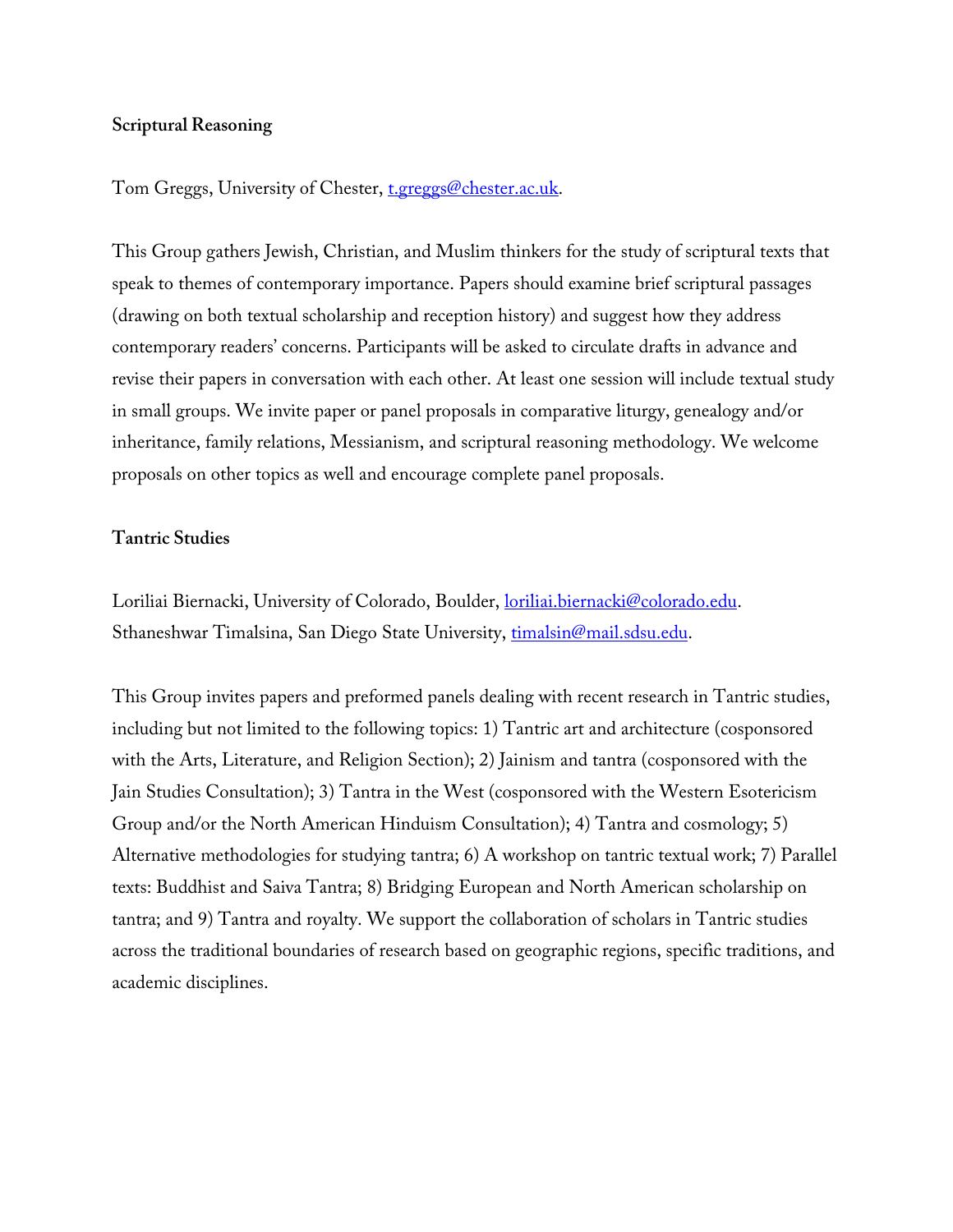# **Theology and Continental Philosophy**

Ellen T. Armour, Vanderbilt University, *ellen.t.armour@vanderbilt.edu*. Bruce Ellis Benson, Wheaton College, bruce.ellis.benson@wheaton.edu.

We invite proposals for papers or panels on the following topics: 1) How pedagogy can/should incorporate practices given their importance to religion and to continental thought (e.g., Foucault, Bataille, de Certeau, Bourdieu); 2) The significance of Levi-Strauss for religious thought and/or the thought of religion in light of his relationship to continental philosophy; 3) Engaging affect and/or the senses through continental thought; 4) Middle Eastern and/or North African engagements with continental philosophy and religion; 5) Theatricality and theology (e.g., Sam Weber, Hans von Balthasar); 6) Aesthetics, politics, and theology (e.g., Jacques Ranciere); and 7) Other topics at the intersection of continental philosophy and theology.

### **Tibetan and Himalayan Religions**

Frances Garrett, University of Toronto, *frances.garrett@utoronto.ca*. Andrew Quintman, Yale University, andrew.quintman@yale.edu.

This Group promotes conversations between different approaches to the study of Tibetan and Himalayan religions. We solicit proposals for both panels and individual papers. For 2010, we encourage proposals that address the broad AAR theme of religion and science. Possible topics of interest (based on responses at the 2009 meeting) include: 1) Twentieth century Tibetan and/or Himalayan responses to scientific discourse; 2) Approaches to the astromedical tradition; 3) Analysis of a core Tibetan religious text (or texts); 4) Tibetan/Himalayan female religious authority; 5) Localized Buddhist traditions in the Himalayas; 6) Pox and plagues in Tibet and the Himalayas; 7) Children in Tibetan religion; 8) Dreams in Tibetan Buddhism; and 9) The Buddhist appropriation of Bon. We especially encourage proposals that may be cosponsored with other Sections, Groups, or Consultations.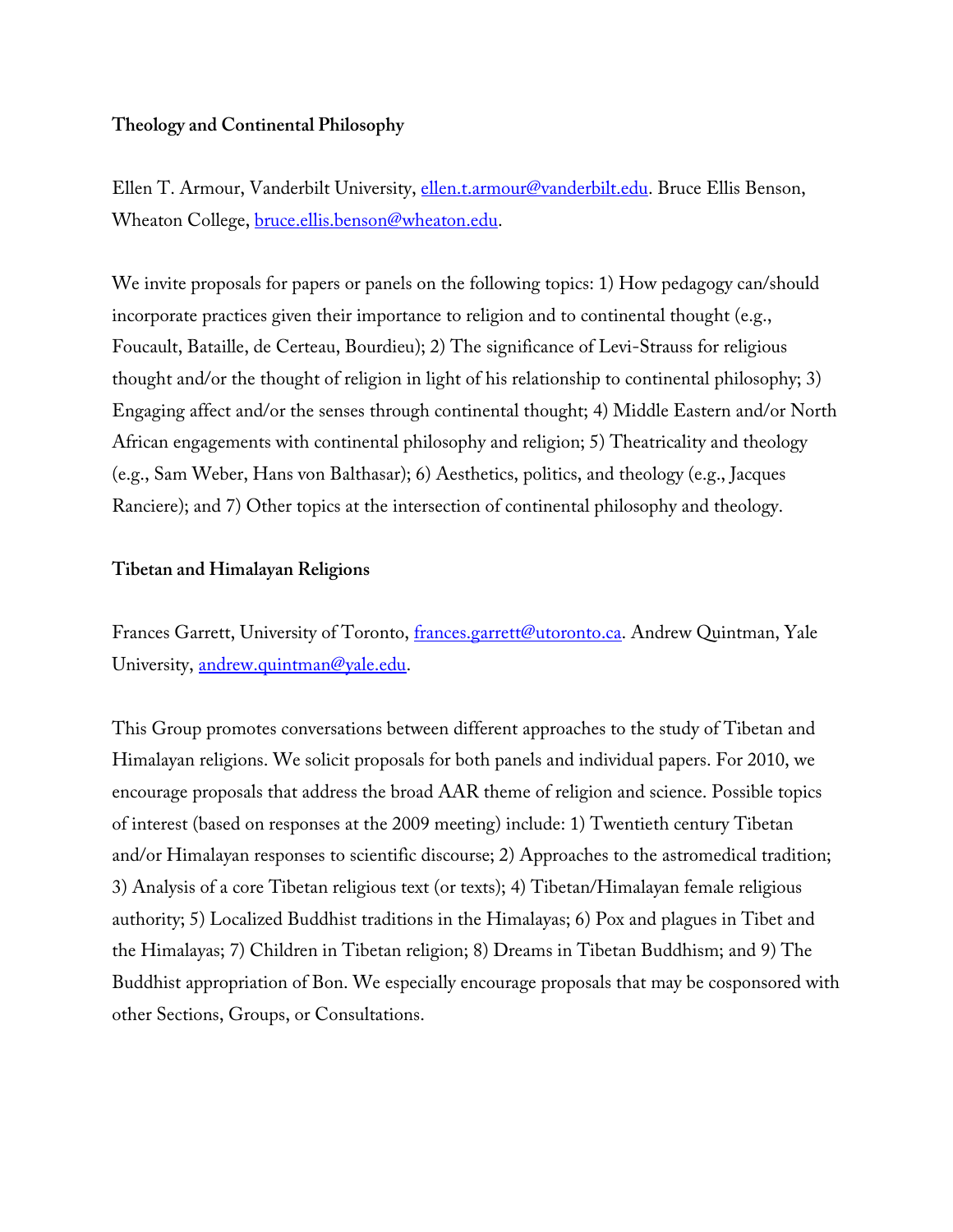### **Tillich: Issues in Theology, Religion, and Culture**

Russell Re Manning, University of Cambridge, rm24@cam.ac.uk. Sharon P. Burch, Interfaith Counseling Centre, spburch@att.net.

We welcome proposals for individual papers and panels on the following issues in theology, religion, and culture that engage with Tillich or post-Tillichian thought: 1) Cognitive scientific approaches to religion; 2) New trends in theological anthropology; 3) The turn to (Neo)Platonism in recent theology; 4) Emergence, pan(en)theism, and theologies of nature; 5) Globalization, migration, and theologies of the boundary; 6) War and peace; 7) Theologies of culture as resources for interreligious encounters; and 8) Tillich as a resource for feminist theology. Other Tillich-related proposals will be seriously considered. Unless otherwise requested, proposals not scheduled are automatically passed on to the North American Paul Tillich Society for possible inclusion in their Annual Meeting. A winning student paper receives the \$300 Annual Tillich Prize.

### **Wesleyan Studies**

Priscilla Pope-Levison, Seattle Pacific University, popep@spu.edu. Rex D. Matthews, Emory University, rex.matthews@emory.edu.

This Group is interested in papers for two planned sessions. This first session will cover Methodism and the Civil Rights Movement. Papers are invited that assess the complex and conflicted engagement of individuals and groups of Wesleyan and Methodist heritage with the theological, ethical, and social issues posed by the Civil Rights Movement of the 1950s and 1960s. The second session will cover the legacy of Edinburgh 1910: Wesleyan trajectories of ecumenism, mission, and interreligious relations for the twenty-first century (this will be cosponsored with the World Christianity Group). The World Missionary Conference in Edinburgh in 1910 provided major impetus for the Protestant missionary movement and the ecumenical movement in the twentieth century. The conference was chaired by the American Methodist and ecumenical leader John R. Mott. Papers are sought that explore the trajectories of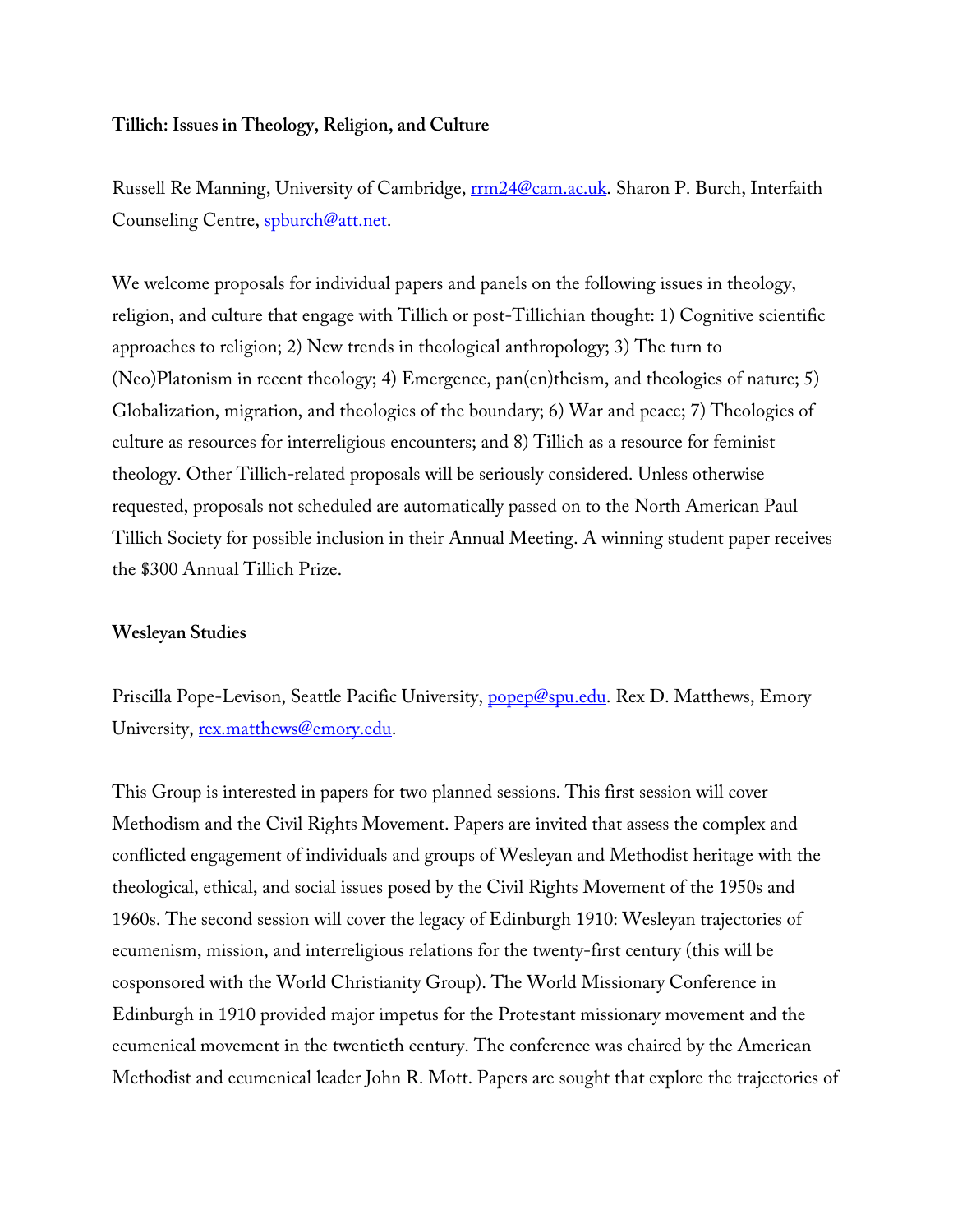ecumenism, mission, and interreligious relations from Edinburgh 1910 to the present and into the future, particularly those conversant with Wesleyan/Methodist traditions (this session will be cosponsored with the World Christianity Group).

#### **Western Esotericism**

Allison P. Coudert, University of California, Davis, apcoudert@ucdavis.edu. Cathy N. Gutierrez, Sweet Briar College, coutierrez@sbc.edu.

Submissions are invited for a panel on the commodification of the esoteric, where perceived scarcity of some modes of knowledge may increase its cultural and actual capital. We seek papers that address the way various media, both in the past and present, promote the commodification and consumption of esoteric knowledge. Proposals are also welcome that cover the topic of tantra in the West, for a possible cosponsored panel with the Tantric Studies Group.

#### **Womanist Approaches to Religion and Society**

Linda E. Thomas, Lutheran School of Theology, Chicago, *lthomas@lstc.edu.* 

This Group invites critically developed paper and panel proposals on the following topics: 1) The "loves the Spirit, loves love and food and roundness, loves herself, regardless" definition of womanism and cultural representations of black femaleness, with specific focus on Tyler Perry's productions; 2) Intersectionality and issues of health praxis, poverty, reproductive health, and human trafficking; 3) Womanist ontological, pedagogical, and epistemological trajectories; and 4) Black women in the Civil Rights Movement, twenty-first century Atlanta civic engagement, and participation in "megachurches."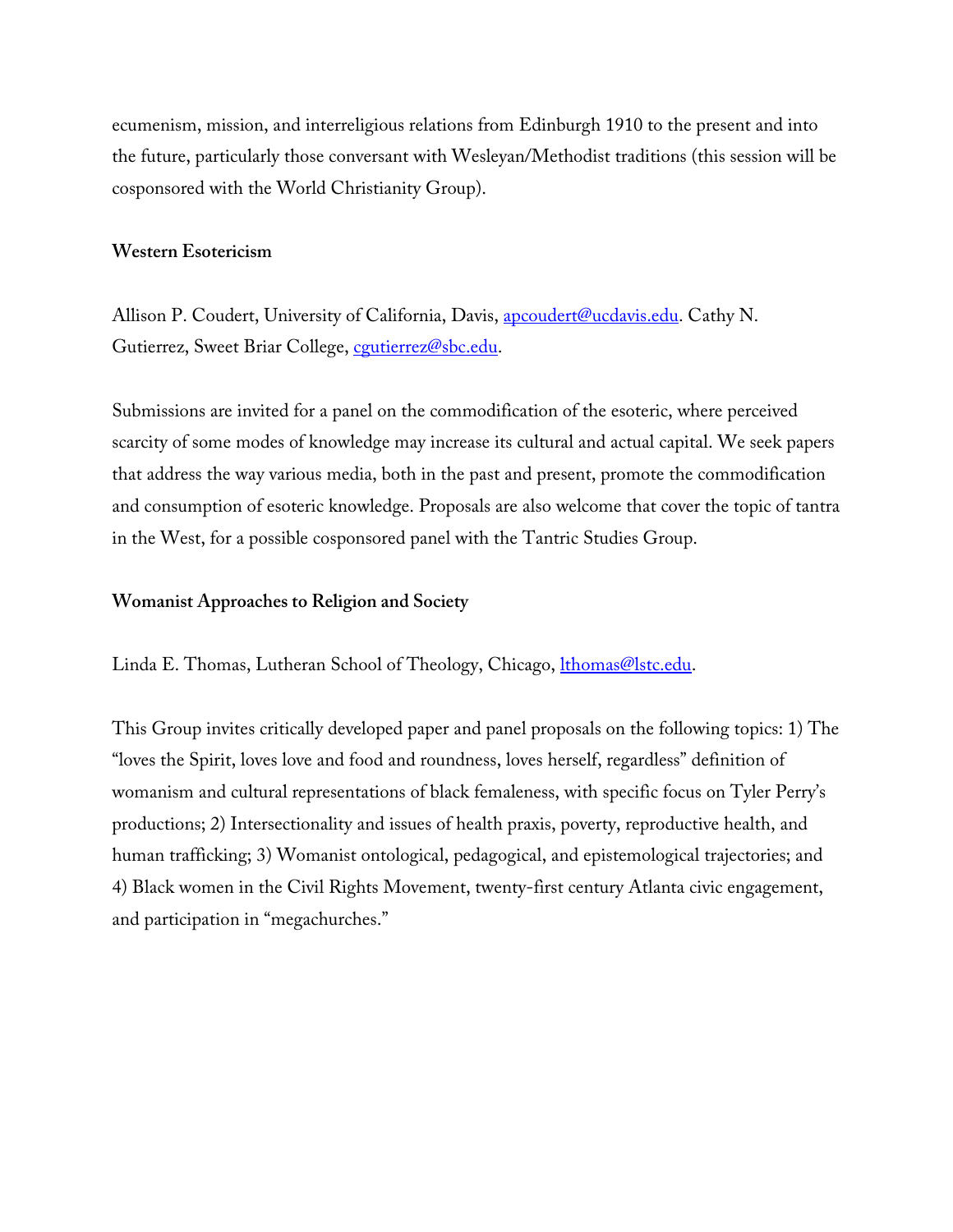## **World Christianity**

Peter C. Phan, Georgetown University, pcp5@georgetown.edu. Jane Carol Redmont, Guilford College, jredmont@guilford.edu.

This Group welcomes proposals for papers that address: 1) "Who is missing from the typical depictions of Christianity as a world religion?"; and 2) Practices of theological education and pastoral formation in World Christianity. Papers are welcome for a joint session with the Wesleyan Studies Group on the legacy of Edinburgh 1910: Wesleyan trajectories of ecumenism, mission, and interreligious relations for the twenty-first century. The World Missionary Conference in Edinburgh in 1910 provided major impetus for the Protestant missionary movement and the ecumenical movement in the twentieth century. The conference was chaired by the American Methodist and ecumenical leader John R. Mott, General Secretary of the World Student Christian Federation from 1895 to 1920, and recipient of the Nobel Peace Prize in 1946. Papers that explore the trajectories of ecumenism, mission, and interreligious relations from Edinburgh 1910 into the future, particularly those conversant with Wesleyan/Methodist traditions are welcome.

### **SEMINARS**

### **Christian Zionism in Comparative Perspective**

Göran Gunner, Church of Sweden, Goran.Gunner@svenskakyrkan.se. Robert O. Smith, Evangelical Lutheran Church in America, Robert. Smith@elca.org.

The phenomenon of Christian Zionism — in its contemporary forms, faith-based Christian political support for the State of Israel — provides opportunities for reflecting on the intersections of religion with history, popular culture, domestic political movements, foreign policy analysis, and interreligious engagement, among other topics. The complexity of Christian Zionism has led to a great deal of diversity among approaches to comprehending the movement. Should it be approached historically, theologically, textually, culturally, or politically? If it is true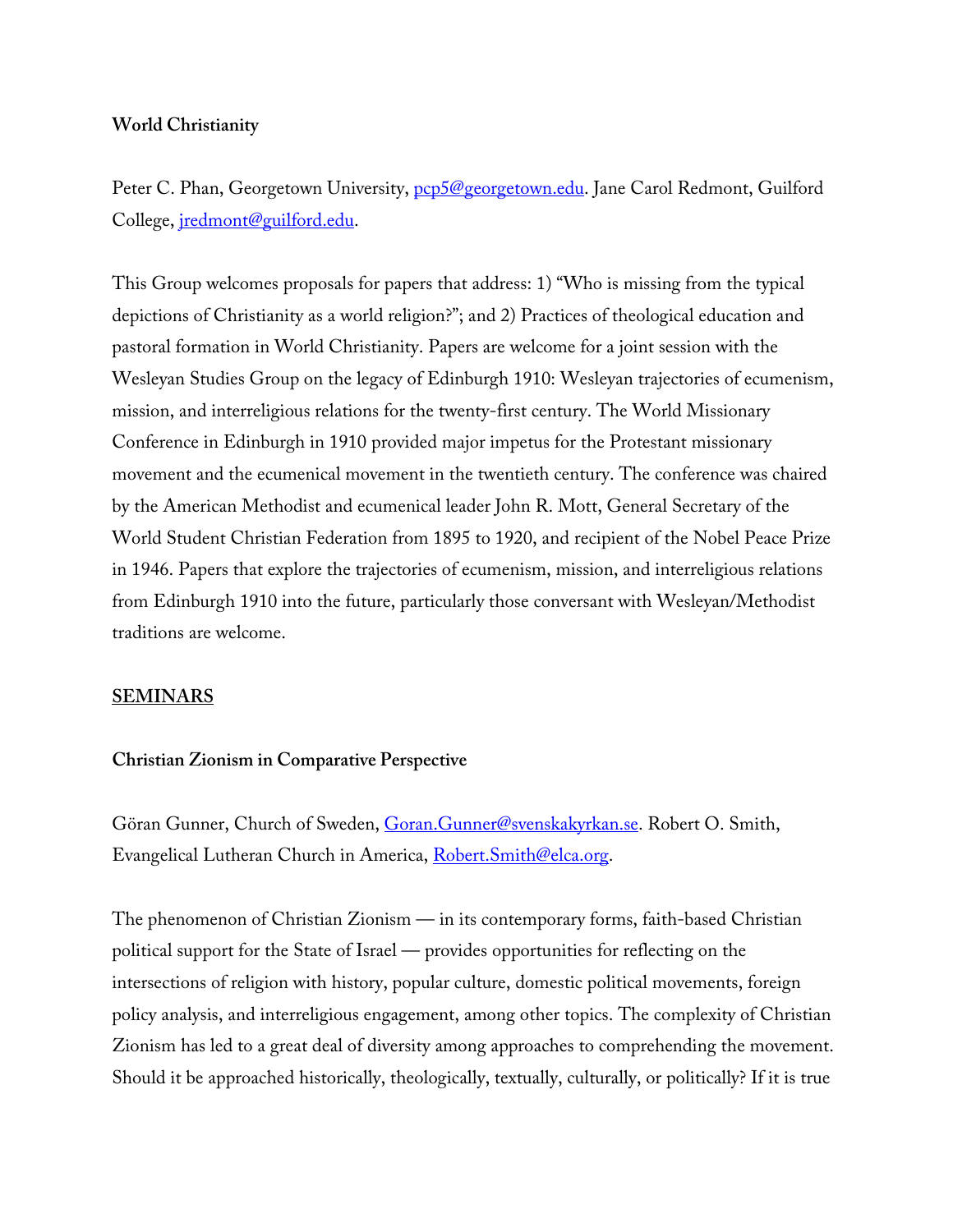that, at least within Anglo-American contexts, Christian Zionism is a cultural phenomenon, analysts must be aware of the methodological predispositions and proclivities that culture may supply. Each approach yields a certain increase in understanding. We invite scholars from several different contexts to analyze various aspects of Christian Zionism, with the goal of expanding and complexifying the conversation around the phenomenon.

# **Comparative Philosophy and Religion**

Morny Joy, University of Calgary, mjoy@ucalgary.ca. Tsingsong Vincent Shen, University of Toronto, vincent.shen@utoronto.ca.

This Seminar's theme is comparative philosophy and religion: beyond incorporation, dealing with alternative approaches to non-Western philosophical systems, categories, and ideas. Suggested themes and topics include rethinking Western philosophical/religious traditions and categories while considering non-Western traditions, and revisiting definitions and descriptions in cases where non-Western categories have been assimilated or made to conform to Western definitions. First preference is given to papers submitted by members of the Seminar. All accepted papers will be circulated prior to the conference. Papers will not be read at the conference.

### **Religion and the Literary in Tibet**

Andrew Quintman, Yale University, andrew.quintman@yale.edu. Kurtis Schaeffer, University of Virginia, schaeffer@virginia.edu.

The Seminar participants will be invited. Auditors who are not among the seminar's participants are welcome.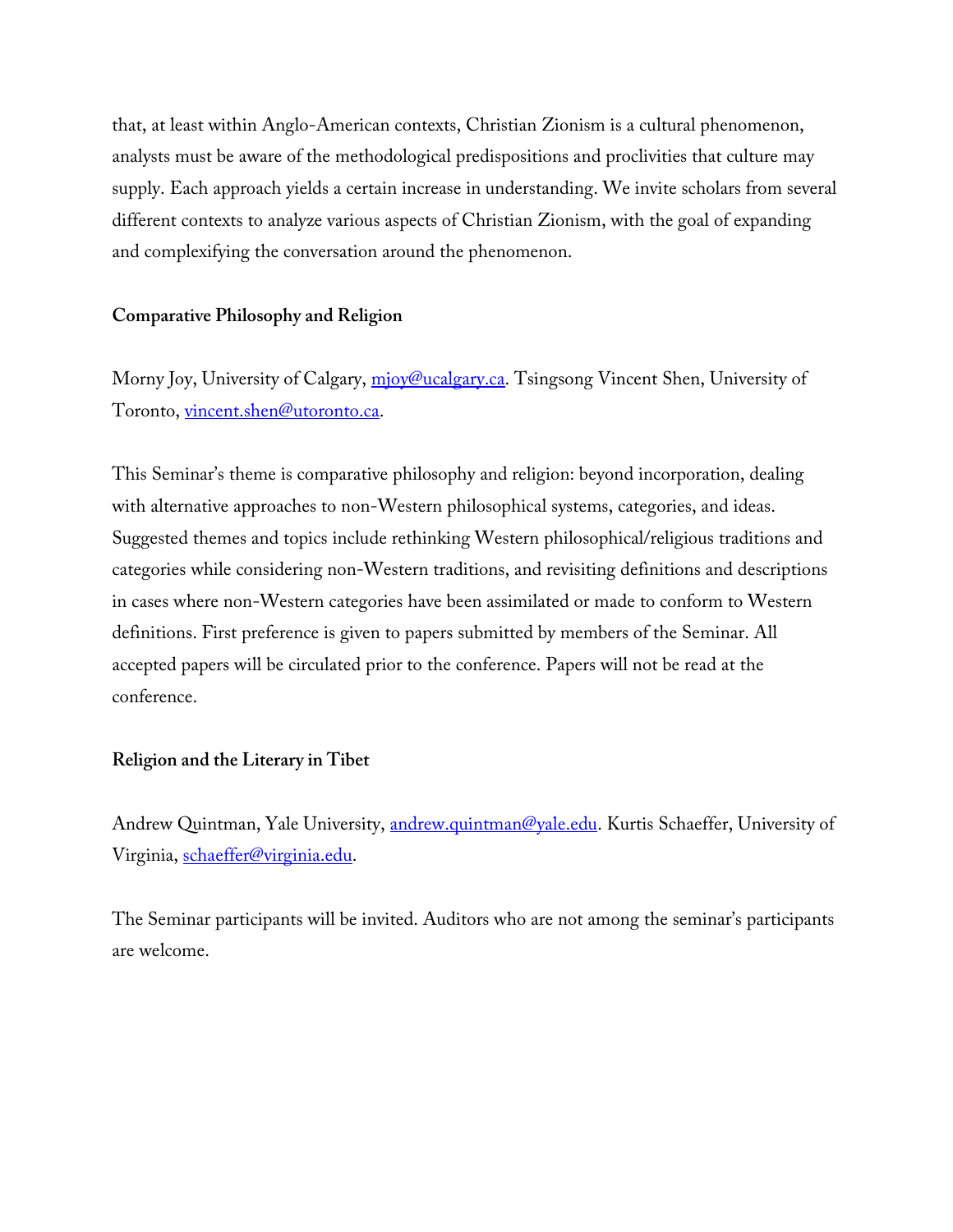## **Religion in the American West**

James B. Bennett, Santa Clara University, *ibbennett@scu.edu*. Quincy D. Newell, University of Wyoming, *qdnewell@uwyo.edu.* 

This Seminar invites proposals for article-length papers to be precirculated for discussion at the Annual Meeting. Papers may cover any subject within the American West and should make clear how the topic enhances our understanding of religion in the American West, our conceptions of American religious history, and/or of religion in general. We especially welcome papers considering the implications of the turn to globalization/globalism for the study of the American West, the place of the Global West (including Latin America), considerations of Asian America, or explorations of the role that Far West regions and religions (e.g., Alaska or Hawai'i) might play in consideration of the religious history of the American West.

## **Religion, Food, and Eating**

Benjamin E. Zeller, Brevard College, zellerbe@gmail.com.

This Seminar brings together scholars with a shared interest in the topic of food, eating, drinking, and religion in North America. We welcome proposals that focus on questions of how religious food practices shape-embodied personal identity, interacts with sociocultural boundaries, affects or explains religious-cultural contexts, and illuminates theoretical issues in the study of religion and food. The Seminar is particularly interested in papers that focus on Native American, Latino, African, Islamic, and Asian religions in North America and studies that broaden our scope to include consideration of Canada, Mexico, and the Caribbean. Previously published materials and material currently being considered for publication elsewhere are not acceptable.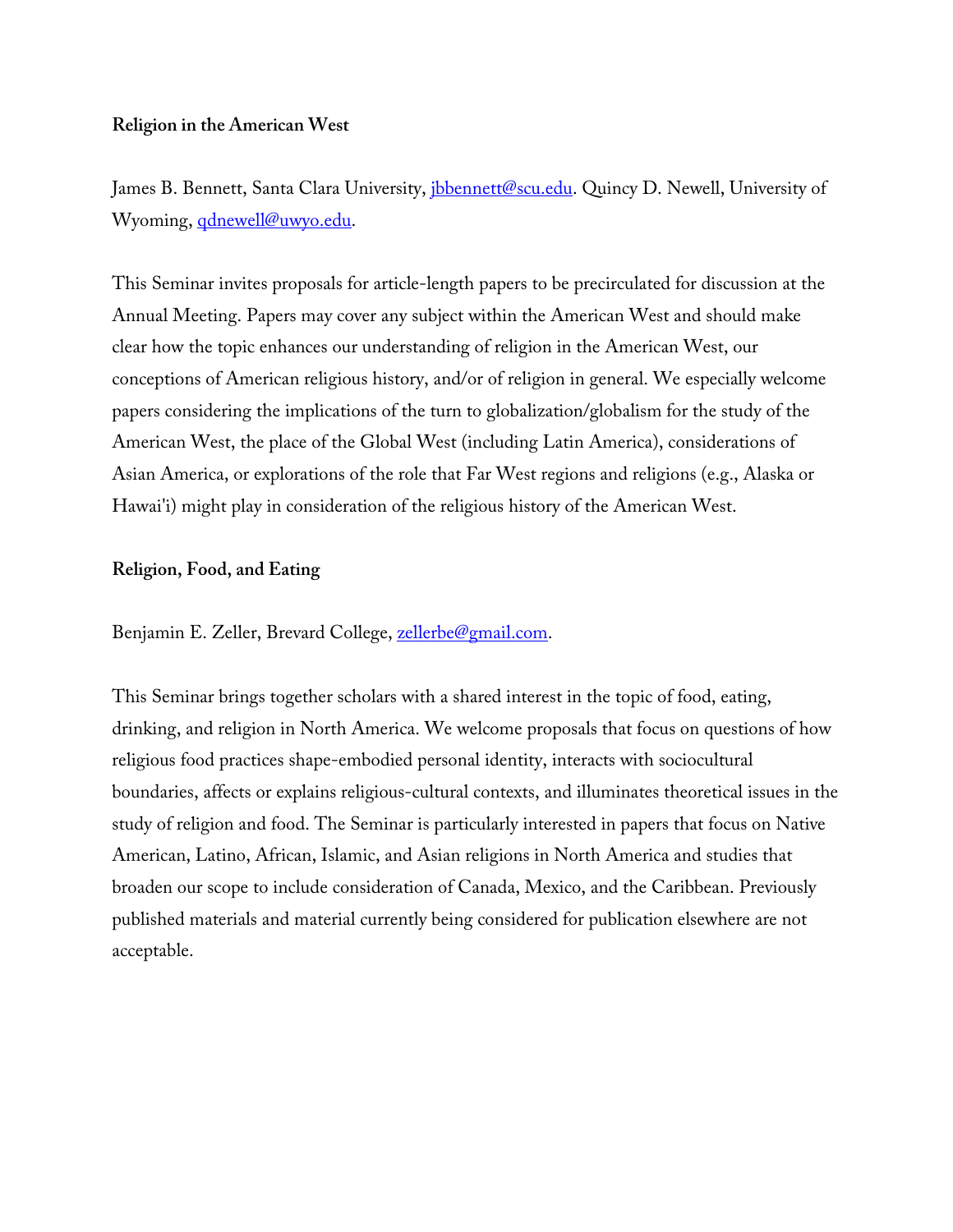### **Religions in Chinese and Indian Cultures: A Comparative Perspective**

Chakravarthi Ram-Prasad, Lancaster University, c.ram-prasad@lancaster.ac.uk. Tao Jiang, Rutgers University, tijang@rci.rutgers.edu.

In the concluding panel of this Seminar, we will examine some broader issues in the comparative studies between Chinese and Indian religious traditions, especially in the area of philosophy of religion. If we agree to use "philosophy" in a general sense for these traditions, we can ask: What are we/they doing philosophy for? Key issues of interest will include: 1) What are the ultimate philosophical questions in the Chinese and Indian religious traditions?; 2) What conceptions of the Good do they seek?; and 3) What role does their understanding of history and time play in their conceptualization of the Good? We are open to other questions as well. Potential panelists should be familiar with some works on these subjects, including Chakravarthi Ram-Prasad's *Eastern Philosophy* (Octopus Publishing Group, 2005), as points of departure.

## **CONSULTATIONS**

### **African Diaspora Religions**

Maha Marouan, University of Alabama, mmarouan@bama.ua.edu.

We invite papers for a panel on themes and approaches to the study of African diaspora religions. In particular, we seek proposals that bring an interdisciplinary approach and that consider the transnational and global dimensions of African diaspora religions, emphasizing their geographic, historical, cultural, and linguistic complexities. We welcome proposals on the following themes: 1) African diaspora religions in a global context; 2) Continuity and separation from Africa; 3) African diaspora religions and postcolonial migrations; 4) Diasporic practices and African traditional religions; 5) Islam, Christianity, and Judaism in diasporic contexts; 6) African diaspora religions and material culture; and 7) Ritual and preserving African diaspora histories.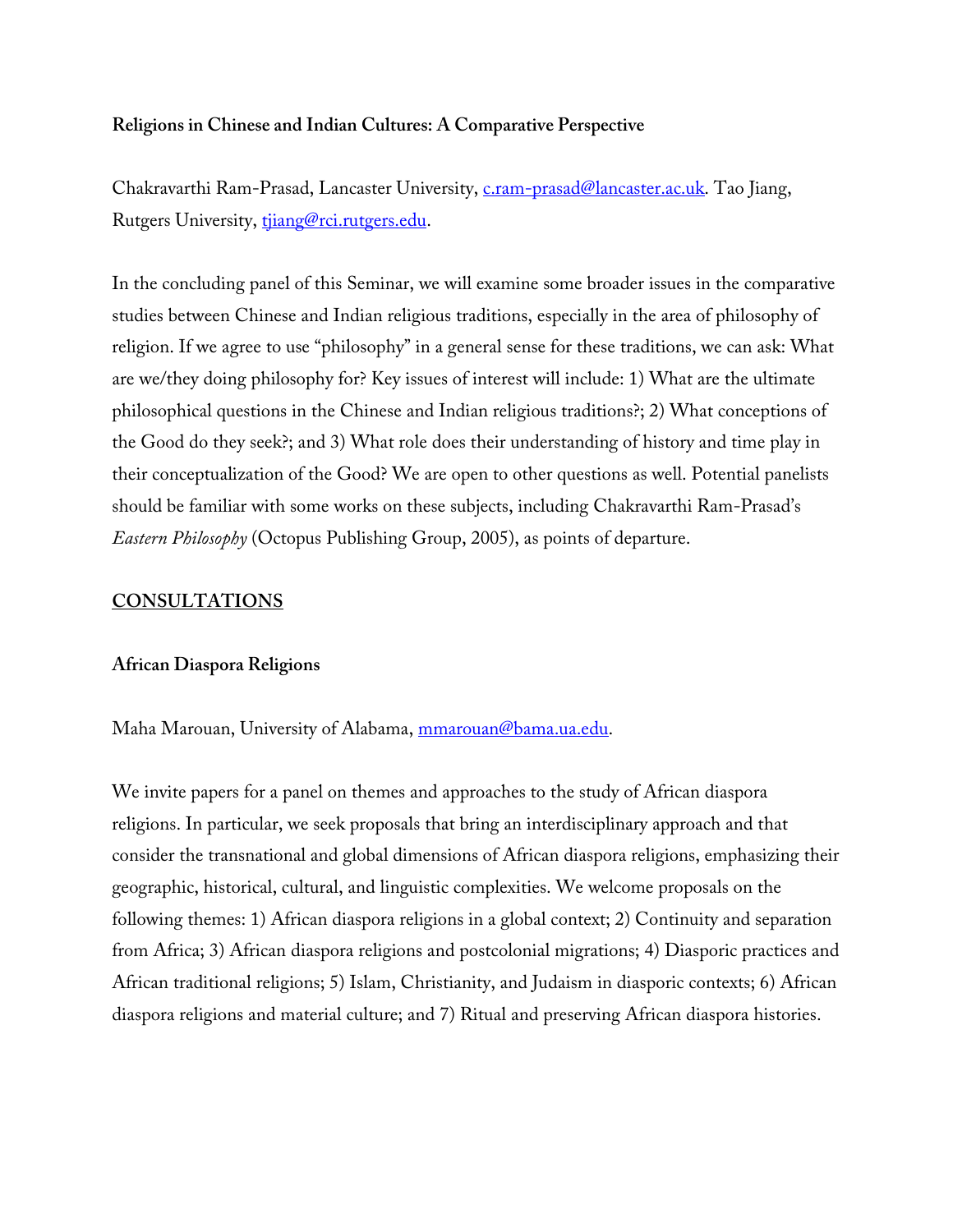#### **Animals and Religion**

David Aftandilian, Texas Christian University, *d.aftandilian@tcu.edu.* Aaron Gross, University of San Diego, aarongross@sandiego.edu.

This Consultation welcomes paper or preferably panel proposals on all topics related to animals and religion. Possible cosponsored panels include: 1) Animal studies and cognitive science of religion with the Cognitive Science of Religion Consultation (theorizing interdisciplinary work between primatology and religious studies, especially topics that could be linked to the work of Frans de Waal); 2) Women, animals, and religion with the Women and Religion Section (othering, personhood, and agency); and 3) Yoga and animals with the Yoga in Theory and Practice Consultation. We also welcome papers on the work of Donna Haraway, Jacques Derrida, animals as religious subjects, primatology and religious studies, religious responses to factory farming, animals and war, animals in critical theory (postcolonial, feminist, queer studies), animal narratives and religion, and children, animals, and religion.

#### **Body and Religion**

Rebecca Sachs Norris, Merrimack College, rsnorris@sacredgames.org. Richard M. Carp, Appalachian State University, carprm@appstate.edu.

This Consultation aims to provide a forum for multi-, inter-, and transdisciplinary conversations on issues of body and religion. We are especially interested in the overall question of "what is body?" We invite proposals presenting diverse methodologies and understandings of body, as well as traditional and alternative presentation styles. This year we are focusing especially on: 1) Religions, bodies, and/or conflict; 2) Nonhuman bodies (e.g., animal, prophet, angel, deities, earth, bodies of knowledge, etc.); 3) Impact of developments in science, technology, and/or biomedicine on religious body practices and understandings; and 4) Constructed and/or deconstructed migrant bodies (human, deities, temples, etc.) for a cosponsored session with the North American Hinduism Consultation. We also encourage submissions on other aspects of body and religion from scholars in any area of religious studies or theology.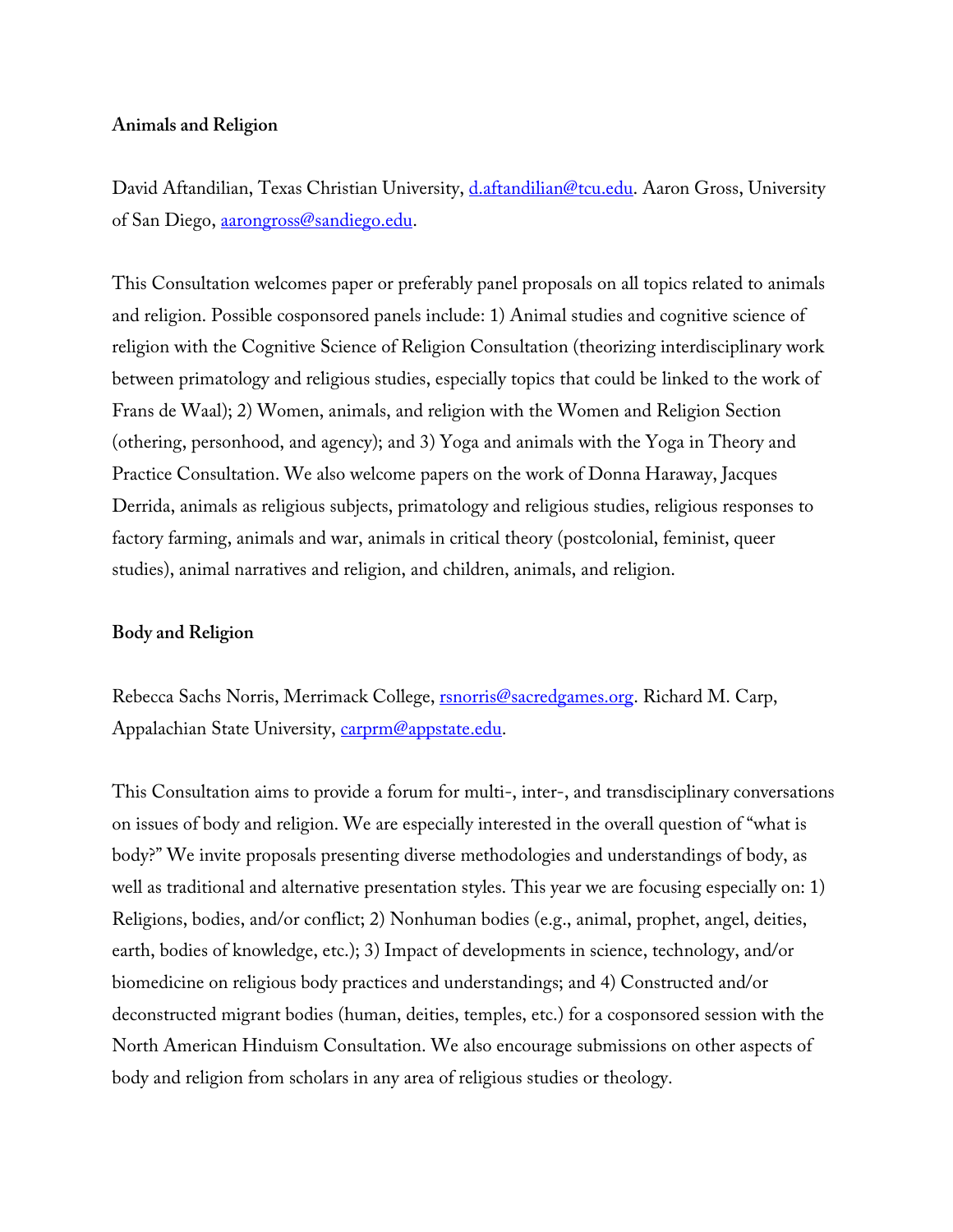#### **Buddhism in the West**

Jeff Wilson, University of Waterloo, jewilson@uwaterloo.ca.

This Consultation has an open call for papers and also seeks presentations that fall into one or more of the following areas: Buddhist activism and civil engagement, the sustainability of monasticism in the West, vernacular Buddhism and material cultures in North America, global Buddhism and the West, issues and/or best practices for teaching Buddhism in academic settings, feminist and/or cultural critiques of Buddhism in the West, Buddhism and sexuality, new ethnographic research on Western Buddhism, Buddhist ethics, Buddhism and environmentalism, and proposals that might fit well with a potential cosponsored session with the Ritual Studies Group.

### **Childhood Studies and Religion**

John Wall, Rutgers University, *johnwall@camden.rutgers.edu*. Laurie Zoloth, Northwestern University, **lzoloth@northwestern.edu**.

This Consultation encourages proposals from scholars of diverse religious traditions and locations who engage in historical, social science, and/or normative/conceptual research related to children and childhood. This year we invite proposals in all areas, but would like to focus particularly on four topics: 1) Children's participation in religious rituals; e.g., initiation rites, liturgical practices, ordination, and festival participation (cosponsored with the Ritual Studies Group); 2) The role of music in children's religious experiences/meaning-making; e.g., religious identity constructed in relation to popular lyrics, hip-hop, choral singing, holiday songs, and lullabies (cosponsored with the Music and Religion Consultation); 3) Depictions of children's spirituality/religion in film (cosponsored with the Religion, Film, and Visual Culture Group); and 4) Parochial and public education about religions, aims, methods, children's experiences, and imagined and real scenarios of conflict/cooperation (cosponsored with the Religion Education in Public Schools: International Perspectives Consultation).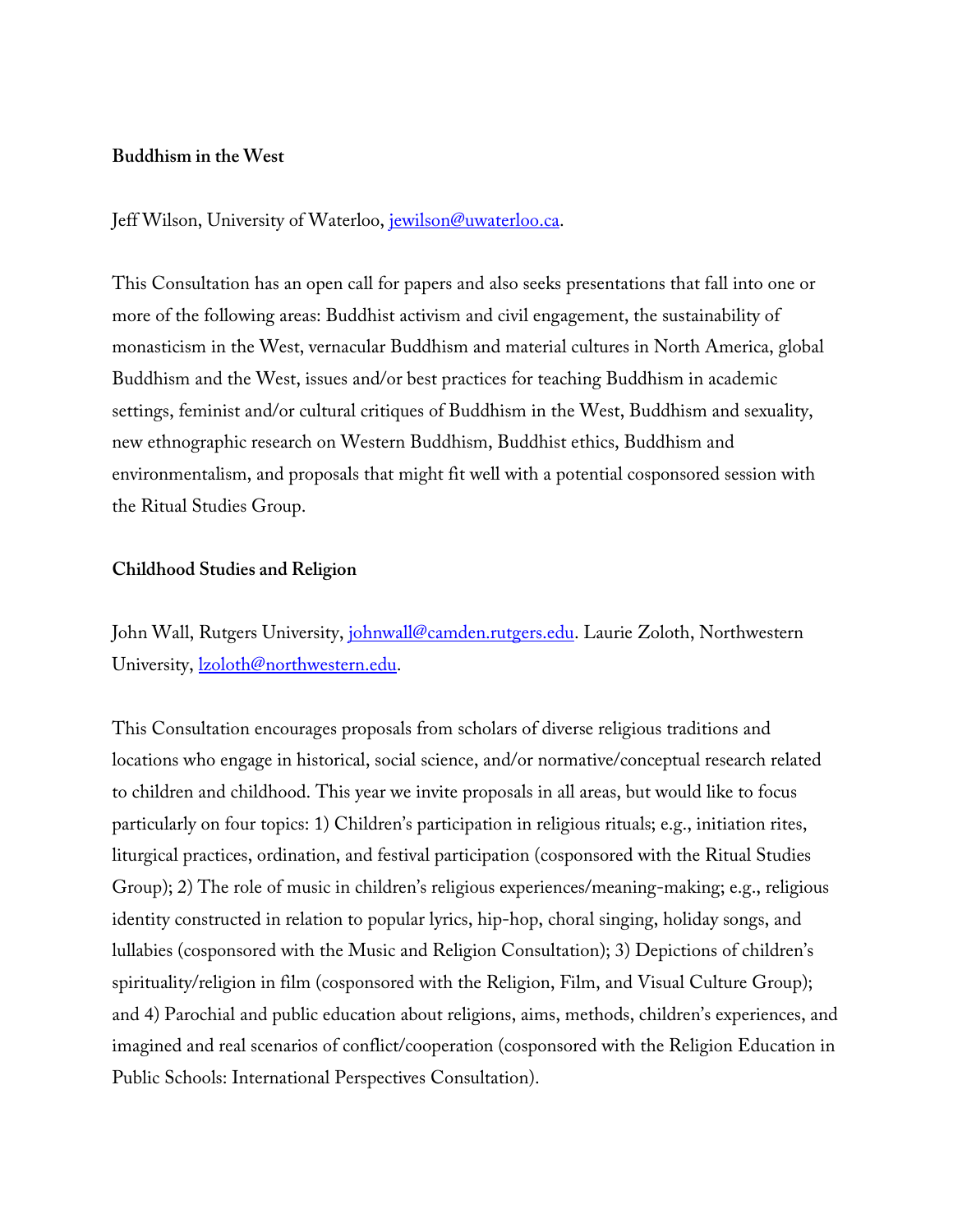#### **Christianity and Academia**

David S. Cunningham, Hope College, cunningham@hope.edu.

This Consultation explores issues at the intersection of Christian theology and higher education. Papers are invited on such topics as the (declining?) role of denominations in church-related institutions, issues surrounding institutionally-sponsored worship and worship spaces, the challenges for non-Christian faculty at church-related institutions, and the converse, fundamentalism(s) on campus, the postmodern student (visual culture, personal spiritualities, "incredulity toward metanarratives"), the perception of theology among other academic disciplines, the formative role of external funding sources, the theological ramifications of the hybridization of the academy (including new course-delivery systems), notions of scarcity and abundance in the "market" of higher education, and the idea of a "theology of administration." We prefer papers that move beyond mere description and that endeavor to analyze issues from a theological perspective.

#### **Cognitive Science of Religion**

Edward Slingerland, University of British Columbia, edward.slingerland@ubc.ca.

This Consultation welcomes individual paper proposals and paper session and panel proposals on any topic related to the cognitive science of religion. For the 2010 Annual Meeting, we particularly welcome proposals on the topics of ritual, reductionism, cognitive modularity, bodily and extended cognition, and applications of Cognitive Science of Religion methods to historical or ethnographic data. We welcome proposals to be cosponsored with the Animals and Religion Consultation (especially work studying religious cognition in the context of ethology, primatology, and hominid evolution, and topics that could be linked to the work of Frans de Waal), or with the Pragmatism and Empiricism in American Religious Thought Group (especially for topics related to the centennial of William James's death). Interdisciplinary research is encouraged.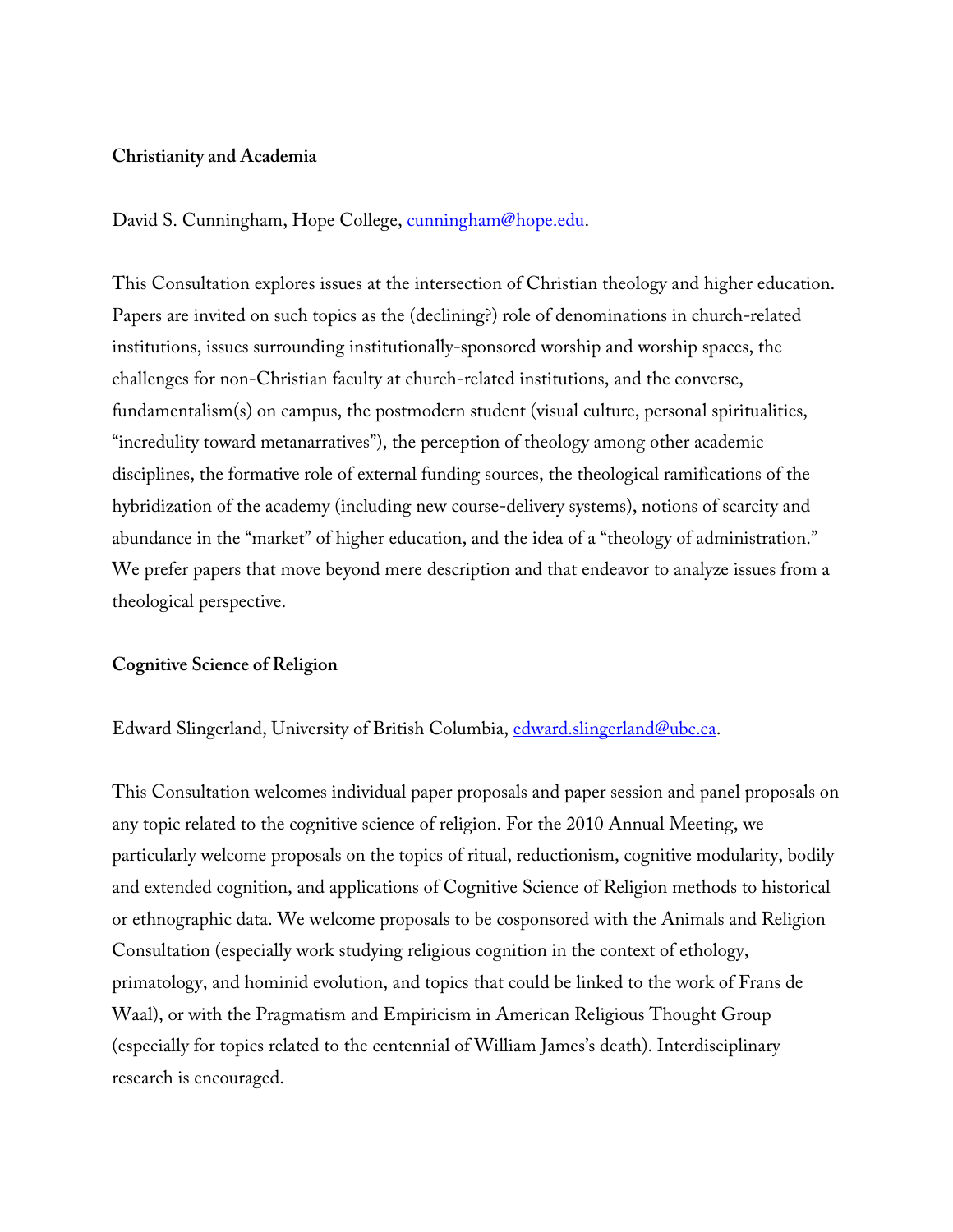## **Death, Dying, and Beyond**

Christopher M. Moreman, California State University, East Bay, christopher.moreman@csueastbay.edu. Kathleen Garces-Foley, Marymount University, Kathleen.Garces-Foley@marymount.edu.

We seek papers exploring the broadly conceived theme: 'Experiences of, or Encounters with, Death.' Some possibilities include studies in psychical research, Spiritualism, near-death experiences, explorations of violence/war, or the experiences of those who survive the death of another. As a potential cosponsored session, we also encourage proposals on 'Death and the Arts.' We are open to papers discussing the arts in any form, whether music, works of art, literature, or film. Papers might explore the representations of death in these media, or the use of the arts during the dying process, such as that of music in funerals or art therapy as a coping aid. Of course, proposals falling outside of these two thematic areas are also welcome.

### **International Development and Religion**

Nathan R. B. Loewen, McGill University, loewenn@vaniercollege.qc.ca. Scott T. Kline, University of Waterloo, skline@uwaterloo.ca.

This Consultation will explore the religious dimensions in international development. We invite thematic panel and individual paper proposals that address the topical intersection of religious studies and international development studies. Topics might include, but are certainly not limited to: 1) The exploration of critical approaches to the study of religion in the context of international development; 2) Comparative or specialized theological studies on religious conceptions of wellbeing, poverty, wealth, and social flourishing; 3) Comparative or specialized theological studies of religious hermeneutics related to development-related practices; 4) Analyses of the political and social repositioning of religions in civil society relative to development; 5) The interaction of development interventions with extant religious traditions; 6)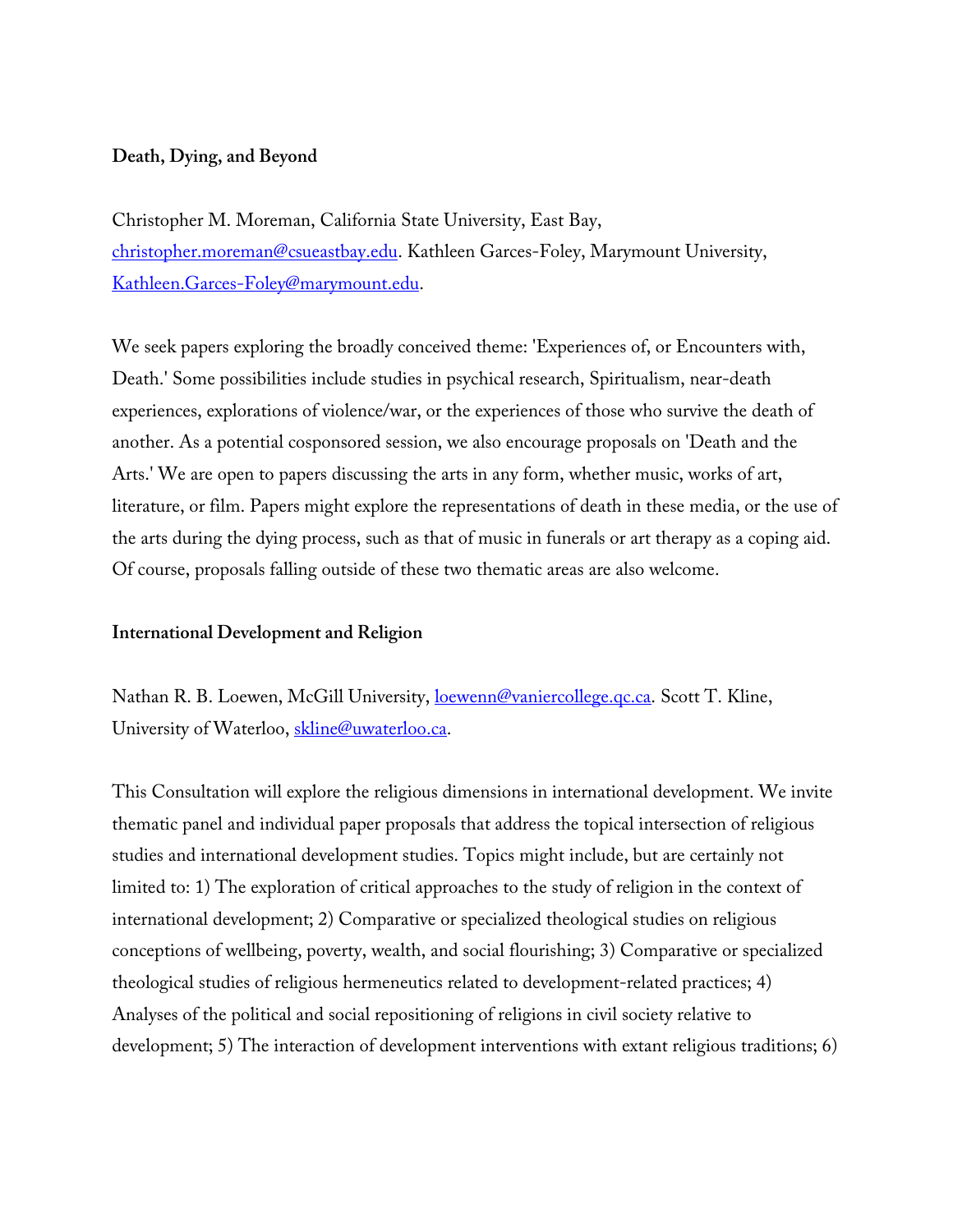Studies on the work of religiously-affiliated NGOs and INGOs; and 7) Studies of development institutions' engagements of religious dimensions of development.

# **Jain Studies**

Christoph Emmrich, University of Toronto, Mississauga, christoph.emmrich@utoronto.ca. Anne Monius, Harvard University, anne monius@harvard.edu.

This Consultation invites both thematic panel and individual paper proposals on any aspect of Jainism, whether in South Asia or the global diaspora. Topics might include, but are certainly not limited to: 1) Jains in relation to Hindus and/or Buddhists; 2) Gender in Jain thought and/or practice; 3) Jain monasticism/asceticism; 4) Teaching Jainism in the classroom; 5) Varieties of Jain tantra; and 6) Discussion of a recent monograph relevant to Jain Studies.

# **Latina/o Critical and Comparative Studies**

Luis Leon, University of Denver, luis.leon@du.edu. Laura Perez, University of California, Berkeley, leperez@berkeley.edu.

Our goal is to explore theories and methods to expand the traditional areas of religious studies that will enrich our understanding of institutionalized religion and spirituality within a global context, drawing from fresh perspectives, including post-colonialism, ethnic studies, gender and queer theory, and cultural studies. For 2010, we seek submissions exploring the phenomenon of Latina/o conversion to Islam in the United States and across the Americas. Papers are encouraged from all perspectives, including cultural studies, theology, ethnography, and others. We also seek submissions for a cosponsored panel with the Queer Theory and LGBT Studies in Religion Consultation on queer(y)ing machismo and marianismo. Finally, we invite papers on ongoing epistemological conversations.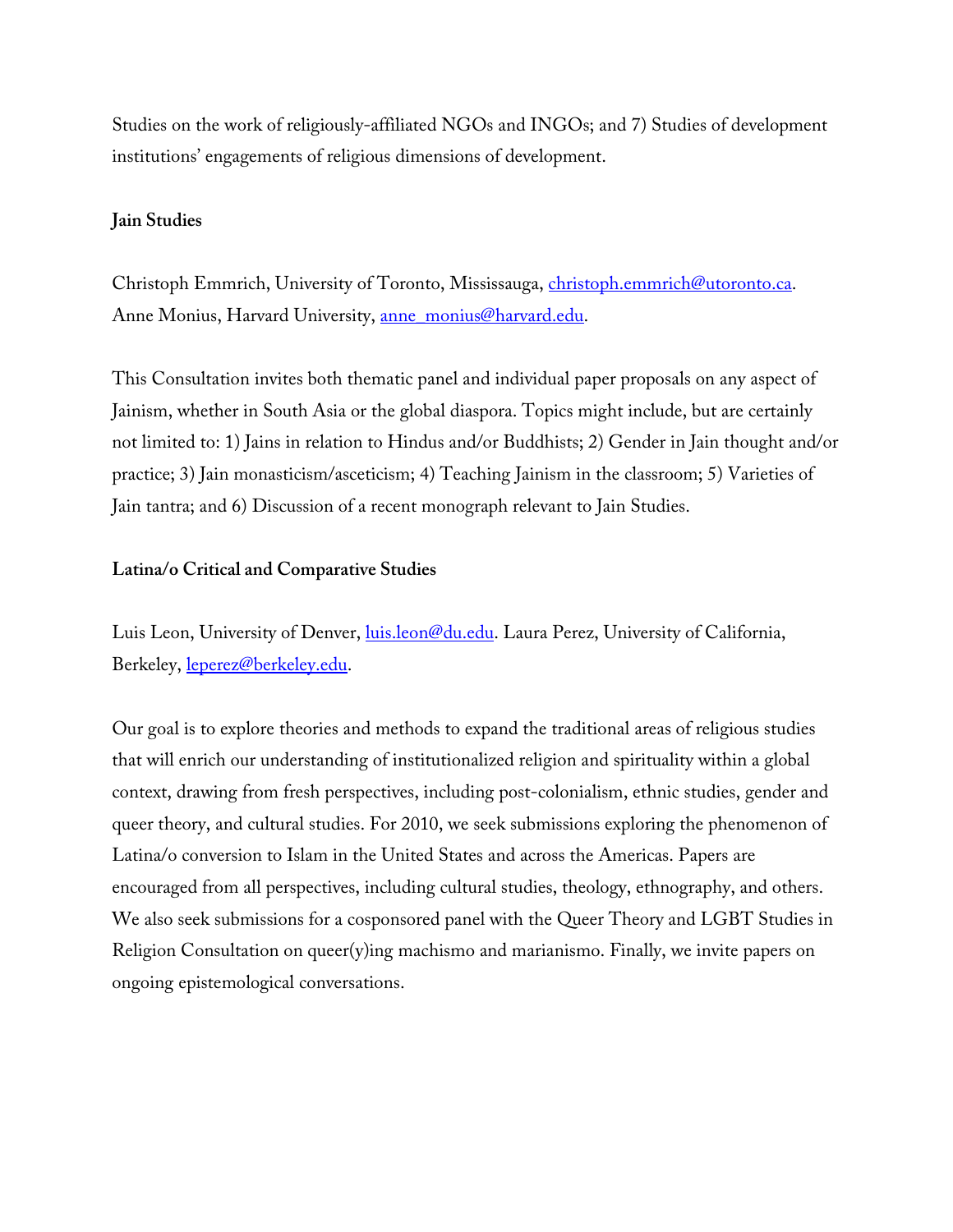## **Liberal Theologies**

Krista Duttenhaver, University of Notre Dame, kduttenh@nd.edu. Daniel McKanan, Harvard University, dmckanan@hds.harvard.edu.

We welcome papers in three areas: 1) The theory and practice of "public reason" within liberal theology and liberal religious communities, with attention to liberal religious participation in secular and pluralist political contexts, issues of translation from religious to public discourse, and how theology might engage public reason; 2) The theory and practice of confession, forgiveness, and reconciliation within liberal theology, as applied to liturgical or pastoral practice within local congregations, liberal participation in "truth and reconciliation" projects at the local or national level, or in other contexts; and 3) The relationship between Christian and post-Christian (or analogous distinctions rooted in other religious traditions) varieties of religious liberalism. In all cases we welcome either descriptive or normative, or historical or contemporary approaches.

### **Liberation Theologies**

Thia Cooper, Gustavas Adolphus College, tcooper@gac.edu.

This Consultation asks, "What does liberation theology mean in and for the twenty-first century?" We encourage cross-over dialogue — between contexts and between disciplines — and reflection on the implications of liberationist discourse for the transformation of theology as a whole — methodologically and theologically. In this vein, we will invite a panel of practitioners and activists, directly and through this call, to engage their particular contexts (economics, politics, sex, gender, ethnicity, race, environment, etc.) with the two themes in this forum. We would like to include a broad spectrum of panelists, representing the medical field, law, journalism, civil society organizations, etc.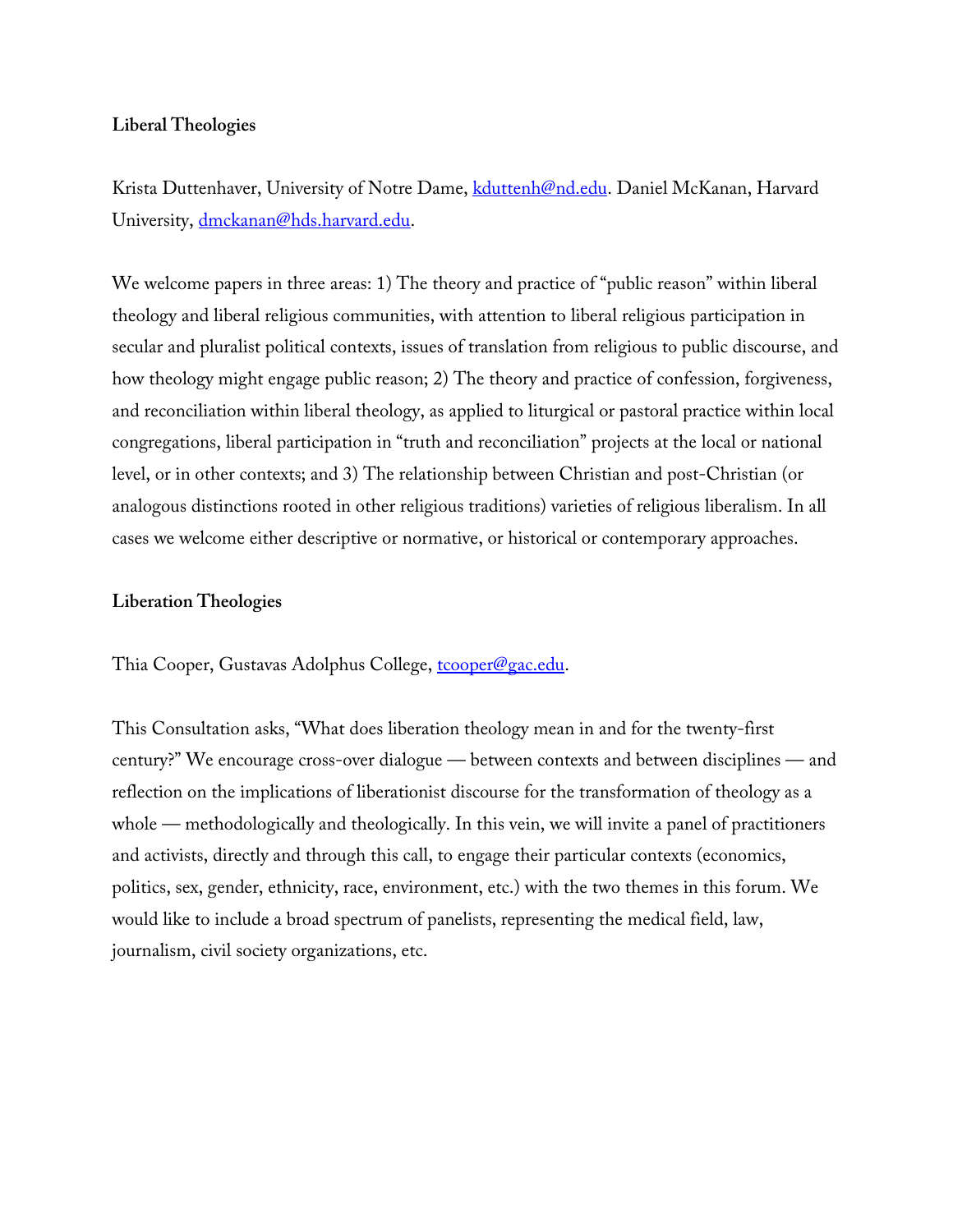# **Martin Luther and Global Lutheran Traditions**

Hans J. Hillerbrand, Duke University, hih@duke.edu. Deanna A. Thompson, Hamline University, dthompson@hamline.edu.

We seek papers on Lutheran history and theology as traditionally understood. We are particularly interested in papers on Lutheran history and theology outside of Europe and North America, such as Lutheran missionary efforts, the emergence of Lutheran indigenous churches, and Lutheran encounters with other religions. This includes papers that bridge the academic study of Luther and Lutheranism and the actual Lutheran praxis.

### **Middle Eastern Christianity**

Mark Swanson, Lutheran School of Theology, Chicago, *mswanson@lstc.edu*. Nelly Van Doorn-Harder, Wake Forest University, vandoopa@wfu.edu.

We invite proposals on the movement of Middle Eastern Christian people and cultures across borders, from any historical period, in both the Middle East and the Diaspora. Issues to be addressed may include the factors behind such movements, dynamics of assimilation and identity-preservation, and forms of interaction between migrating groups and local communities. In connection with the 2010 AAR focus on religion and science, we furthermore welcome submissions on Middle Eastern Christian contributions to the acquisition of scientific knowledge, broadly defined to include traditional scientific fields (medicine, the physical sciences, philosophy, translation technique, etc.), as well as topics of resource management, including the use of space (agriculture, architecture, ecology, urban planning, etc.), within any historical period. We also welcome prearranged panels on alternative topics.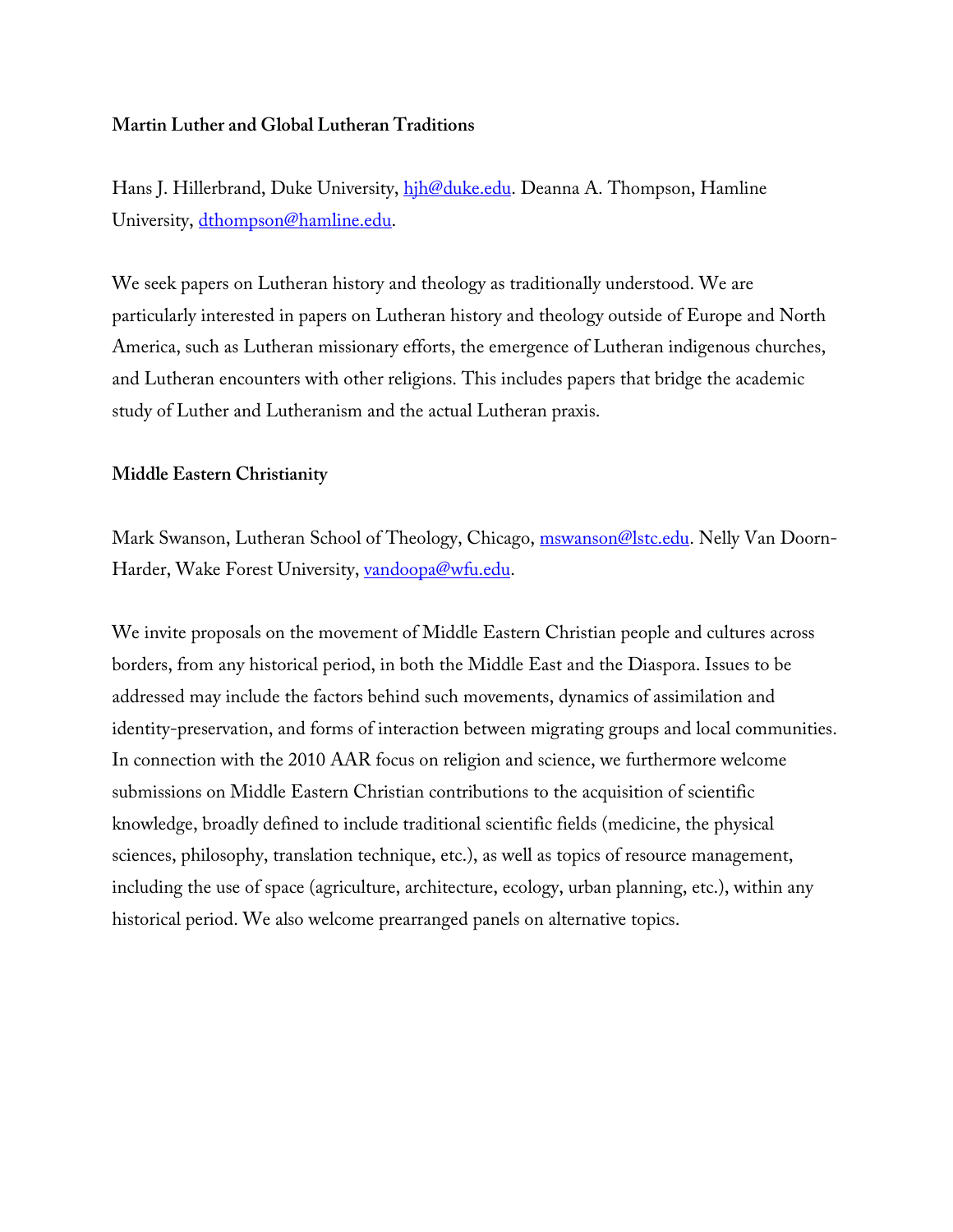### **Mormon Studies**

Jim M. McLachlan, Western Carolina University, jmcLachla@email.wcu.edu. Grant Underwood, Brigham Young University, gru2@byu.edu.

Proposals for individual papers or full panel sessions are solicited on the following topics: 1) Mormon art and literature (cosponsored with the Arts, Literature, and Religion Section); 2) Mormonism and the American South; 3) The Mormon diaspora and global Mormonism; 4) Analysis of the "Mormon" Jesus using various lenses from formal theology to popular culture; and 5) Current social-scientific perspectives on Mormonism.

### **Music and Religion**

Philip Stoltzfus, United Theological Seminary of the Twin Cities, stoltzfusp@gmail.com. Theodore Trost, University of Alabama, ttrost@bama.ua.edu.

We invite papers on the religious and theological dimensions of music. In particular, we seek proposals that bring theoretical, methodological, or philosophical approaches to bear on the study of musical phenomena in relation to: 1) Music of the American Southeast — blues, folk, country, spirituals, gospel, hip-hop, and stomp dance (cosponsored with the Arts, Literature, and Religion Section); 2) Music in children's religious experiences/meaning-making — religious identity constructed in relation to popular lyrics, hip-hop, choral singing, holiday songs, lullabies, etc. (cosponsored with the Childhood Studies and Religion Consultation); 3) Tradition and creativity; 4) Music, trauma, and healing (catharsis, requiems); 5) The role of music in theological aesthetics; 6) The ir/relevance of contemporary Christian music; 7) Embodied music — exercise, aerobics, dance; 8) The religious use of "noise"; and 9) Contemporary art song literature.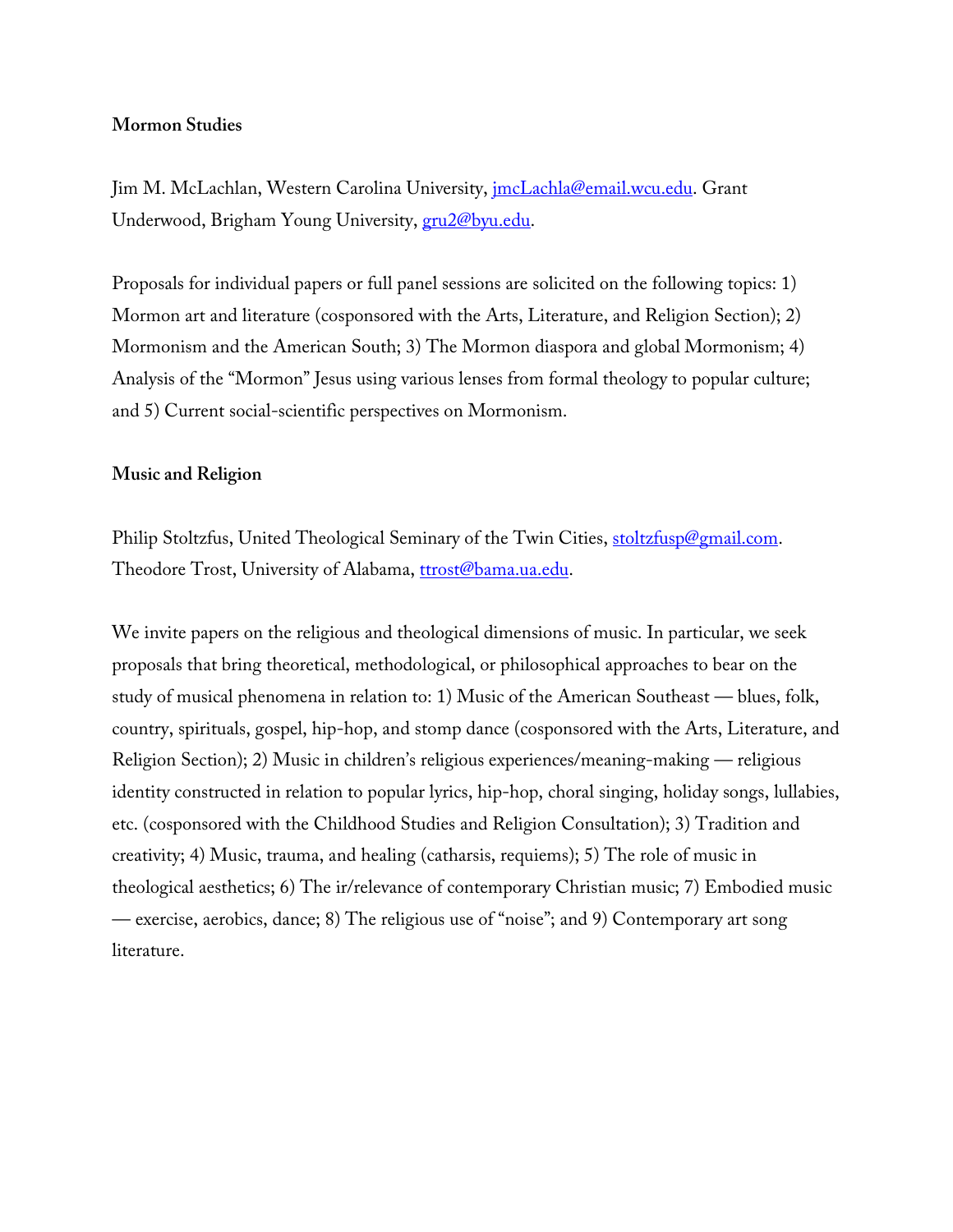# **North American Hinduism**

Jeffery D. Long, Elizabethtown College, longjd@etown.edu. Shreena Gandhi, Kalamazoo College, shreena.gandhi@kzoo.edu.

This Consultation invites paper proposals and inquiries on the topics listed below. Please contact the person indicated as organizing the panel. Proposed themes are as follows: 1) Teaching Introduction to Hinduism courses (Cynthia Ann Humes, Claremont McKenna College, cynthia.humes@claremontmckenna.edu); 2) Hinduism in the American public sphere (Cynthia Ann Humes, Claremont McKenna College, cynthia.humes@claremontmckenna.edu); 3) Early North American Hindu histories, pre-1965 (Shreena Gandhi, Kalamazoo College, Shreena.Gandhi@kzoo.edu); 4) Hinduism and Native Americans (Koenrad Elst, Mortsel, Belgium, koenraad.elst@telenet.bc); 5) Comparisons of Hindu and other migrations to the United States — possibly cosponsored with the Religion and Migration Consultation (Shana Lisa Sippy, Columbia University, ssippy@carleton.edu); 6) Dalits, caste, and race identities in North America (Shana Lisa Sippy, Columbia University, ssippy@carleton.edu); 7) Exploring regional and linguistic identities among American Hindus (Shana Lisa Sippy, Columbia University, ssippy@carleton.edu); 8) Constructed/Deconstructed migrant bodies human, deities, temples, etc. — possibly cosponsored with the Body and Religion Consultation (George Pati, Valparaiso University, **george.pati@valpo.edu**); and 9) Tantra in the West — possibly cosponsored with the Tantric Studies Consultation (Loriliai Biernacki, University of Colorado, Boulder, Loriliai.Biernacki@Colorado.edu).

# **Open and Relational Theologies**

Thomas Jay Oord, Northwest Nazarene University, tjoord@nnu.edu.

This Consultation invites papers that explore one or more of the following topics: 1) Love  $-$  its meaning, nature, extent, forms, power, sources, and significance; 2) Sin — its meaning, origin, extent, capacity to be overcome, habitual versus occasional, actual and/or original; and 3) Alterity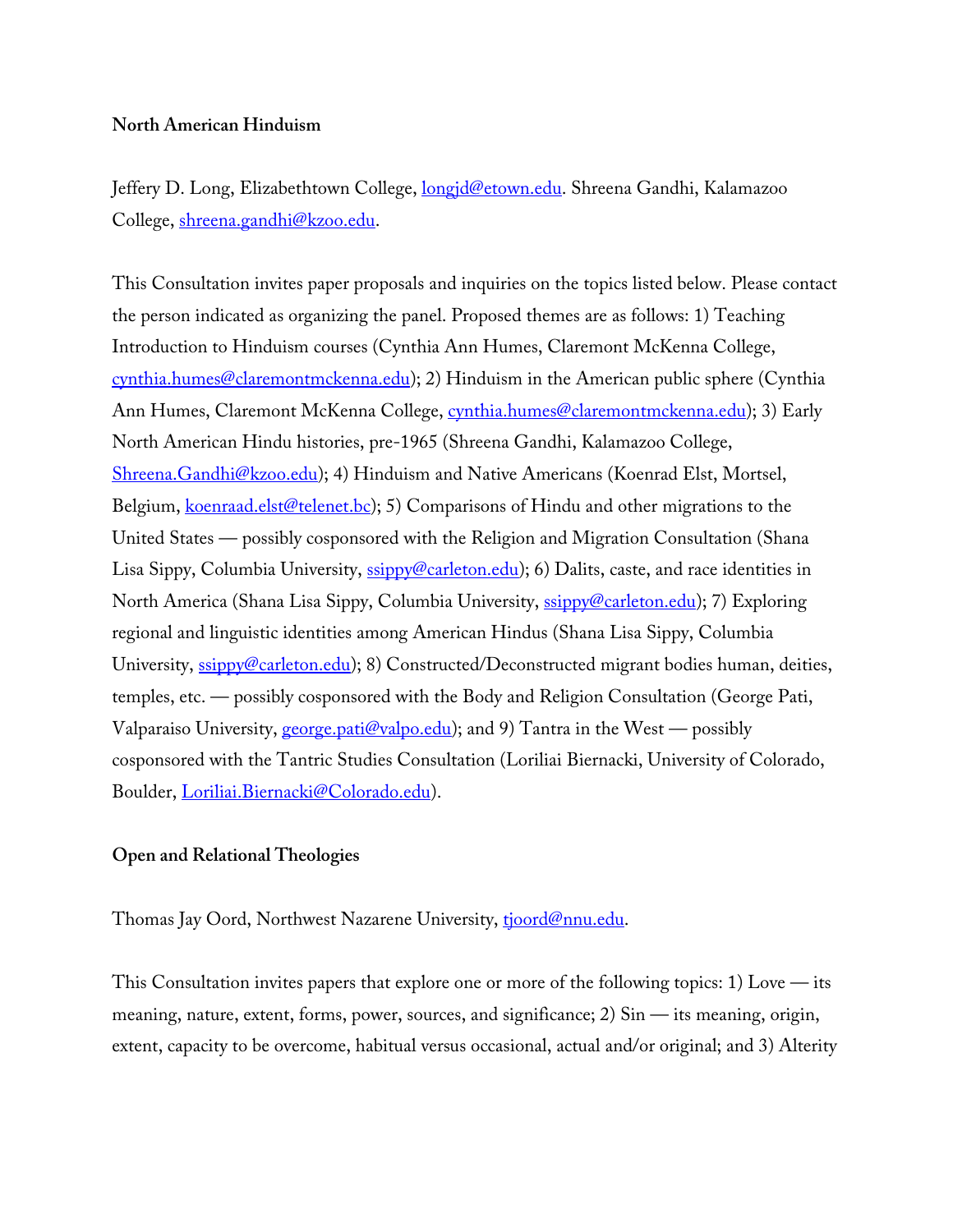— what difference does Open and Relational Theologies make for exploring otherness, including its ontological, social, and/or ethical dimensions.

#### **Pentecostal–Charismatic Movements**

Amos Yong, Regent University, avong@regent.edu. James K. A. Smith, Calvin College, jkasmith@calvin.edu.

We invite proposals for individual papers or fully developed panels on the following themes: 1) Martin Luther King Jr., civil rights, and Pentecostalism; 2) Paradigm shifts in the Black Church — from storefront to mainline to megachurch; 3) Pentecostalism and the World Missionary Conference one hundred years later; and 4) Blues, praise, and music in the Pentecostal-Charismatic tradition. We also welcome proposals for a possible joint session with the Ecclesiological Investigations Group focused on Pentecostal or Charismatic conceptions of ecclesial communion, union, and unity. Papers/panels should feature new methods and theoretical approaches to the scholarly examination of Pentecostal and Charismatic movements, past and present. The Consultation welcomes both descriptive (historical, social scientific) and constructive (theological) approaches.

### **Queer Theory and LGBT Studies in Religion**

Melissa M. Wilcox, Whitman College, wilcoxmm@whitman.edu. Claudia Schippert, University of Central Florida, *claudiaschippert@gmail.com.* 

This Consultation welcomes proposals for individual papers or panels on all topics related to queer theory and LGBT studies in religion; in particular, those that are interdisciplinary, focused on bisexual and transgender studies, and/or focused on religions other than Christianity. This year, we are especially interested in proposals that explore queer readings of machismo and marianismo (for a possible cosponsorship with the Latina/o Critical and Comparative Studies Consultation), religion and globalization through the lenses of queer and postcolonial theory, religion and queer activism, queering Southern and rural religions, religion and sex panics, and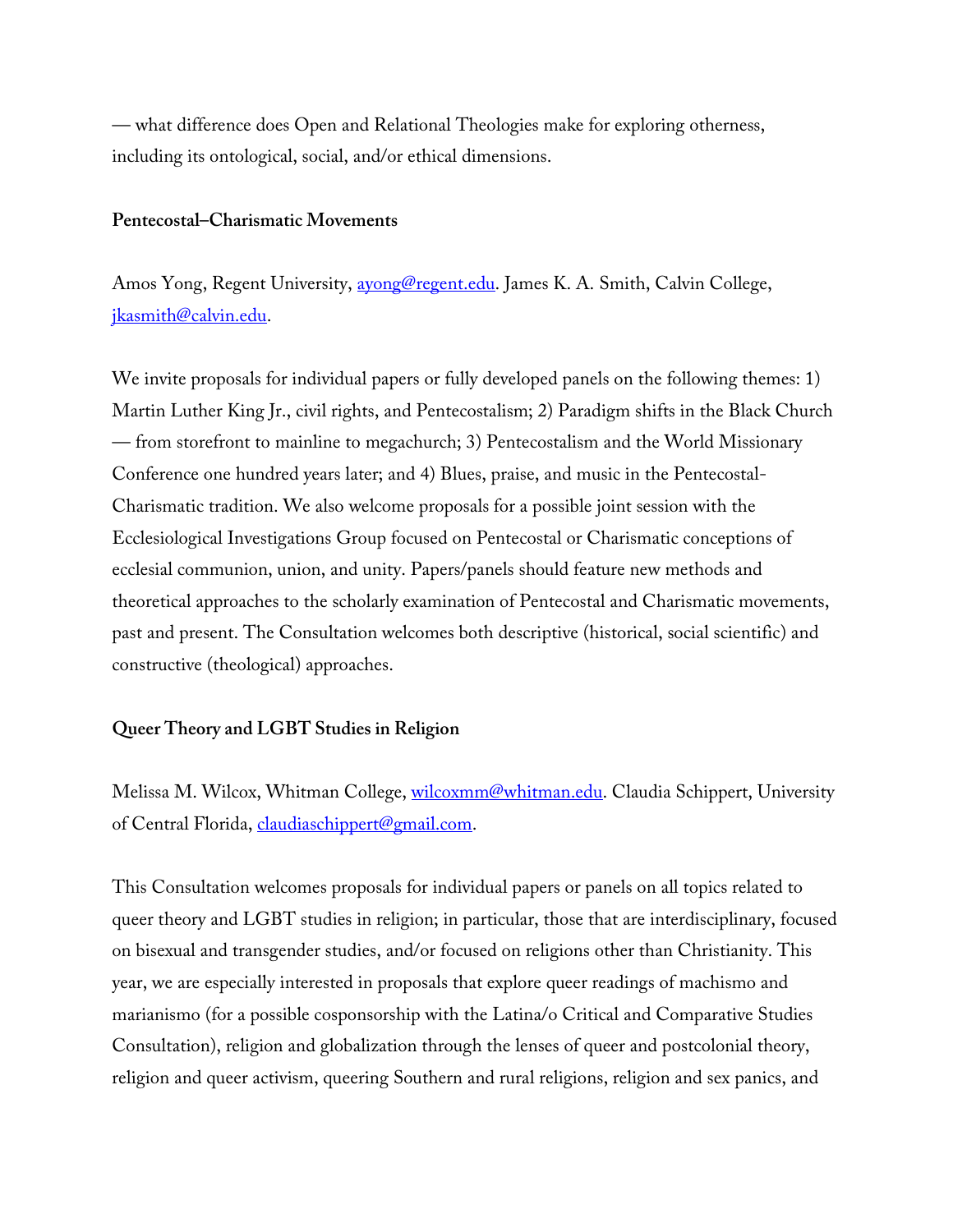queering family and kinship. We are also seeking proposals that engage the 2010 international focus on Australia and Oceania.

## **Religion and Cities**

Katie Day, Lutheran Theological Seminary, Philadelphia, kday@ltsp.edu. Omar McRoberts, University of Chicago, omcrober@uchicago.edu.

This Consultation invites papers pertaining to the theme of urban religion and the global connection — migration, economies, technologies, politics, and identities. Despite widespread scholarly interest in "global cities," research has barely begun to reveal how urban religion might reflect and organize the multiple processes that constitute globalization. This session will explore local religious intersections with global phenomena in cities of all types. How do these various types of global connections shape urban communities of faith, and how do they, in turn, impact city life? Papers are welcome across disciplines, including social sciences, theology, history, and architecture. Also of interest are presentations that contribute to a joint session with the Anthropology of Religion Group on the changing cityscape and faithscape of cities in the southern United States.

### **Religion and Colonialism**

Caleb Elfenbein, New York University, caleb.elfenbein@nyu.edu. Mark Elmore, University of California, Davis, mkelmore@ucdavis.edu.

This Consultation presents an opportunity for scholars in various subfields of religious studies to explore topics whose relevance cuts across specializations. This year, we are interested in exploring the nature of tolerance in imperial, colonial, and postcolonial contexts. We particularly encourage submissions that contribute to historically comparative discussion of the politics of tolerance.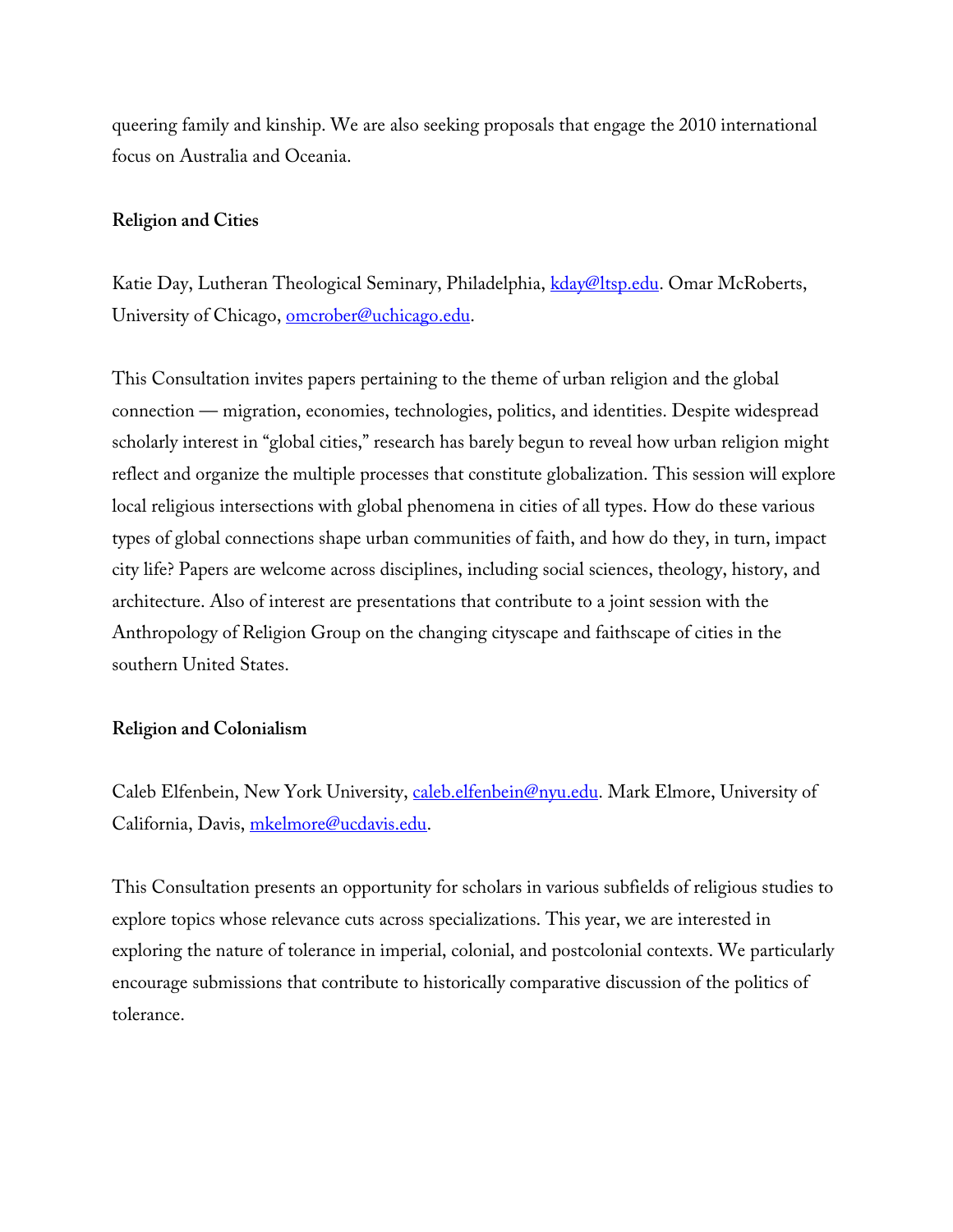# **Religion and Humanism**

W. David Hall, Centre College, wdavid.hall@centre.edu. Glenn Whitehouse, Florida Gulf Coast University, **gwhiteho@fgcu.edu**.

This Consultation invites proposals on the following topics: 1) The rhetorics of humanism papers dealing with rhetoric as a discipline or practice undergirding or contributing to humanism and/or humanistic studies as these pertain to religion. We seek to arrange a panel of papers that deals with a range of different historical periods and perspectives, including constructive perspectives; 2) In conjunction with the Nineteenth Century Theology Group, nineteenth century proposals for a religion of humanity — papers examining nineteenth century movements and figures who articulated post-Christian, humanist religious visions or advocated the replacement of religion by science. Papers exploring theological and anti-theological responses to these figures will also be considered.

### **Religion and Migration**

Marie Marquardt, Agnes Scott College, marie.marquardt@me.com. Jennifer B. Saunders, Capital University, jbsaund1@yahoo.com.

This Consultation is a forum in which scholars working on religion and migration from multiple perspectives can interact. For 2010, we are particularly interested in submissions that construct, test, and/or question theories and methodologies that speak to the intersections of migration and religion. Additionally, we invite proposals that explore the topic of gender, migration, and religion, that attend to representations of immigrants and their religions (self-representations, media representations, political representations, etc.), and that examine immigrant religions in the South. In particular, we seek proposals for African religions and cultures in migration — the influence on, and/or interaction with, the African American communities in Atlanta and the South (a session to be cosponsored with the African Religions Group). We accept individual papers and prearranged panel/paper sessions.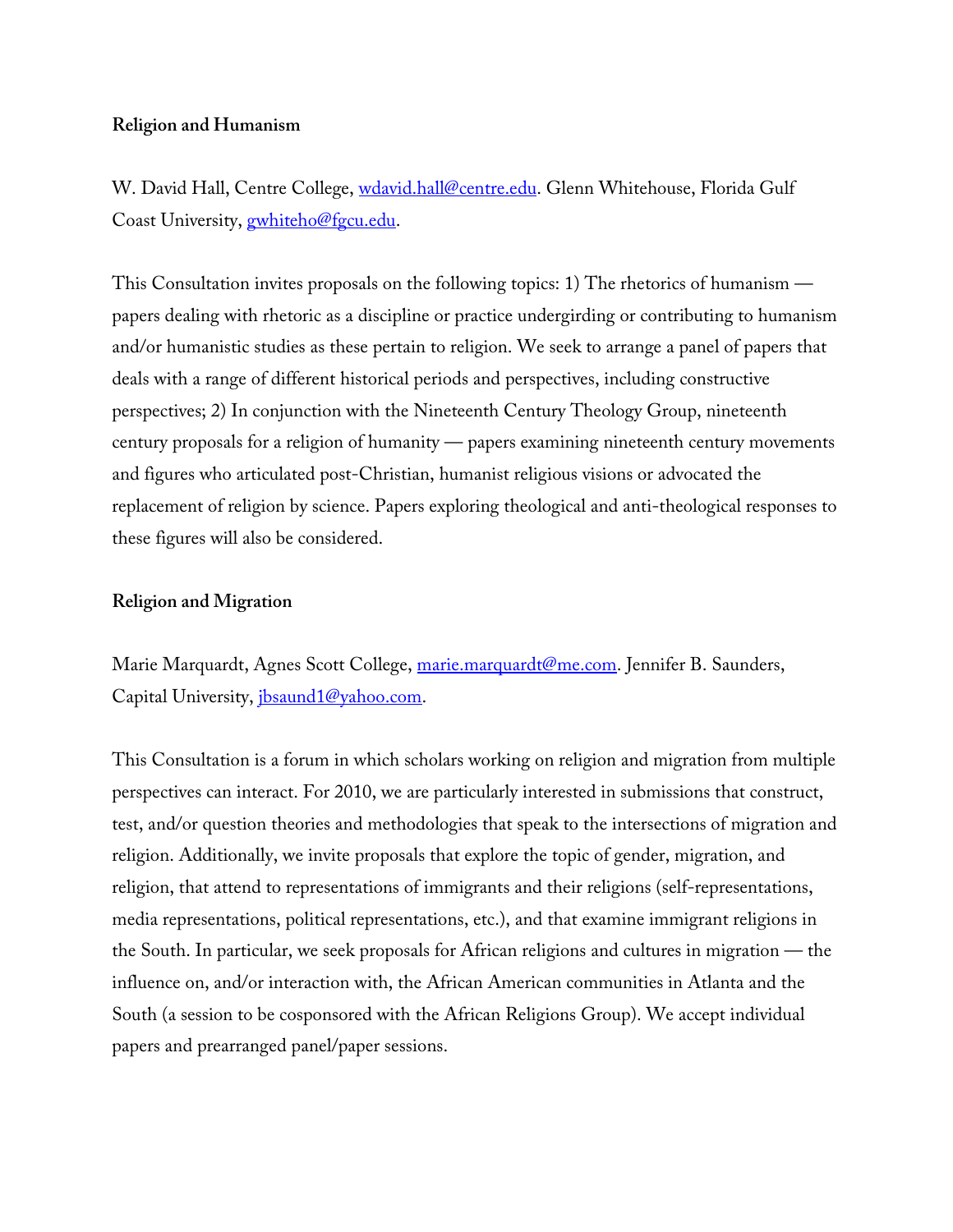# **Religion and Sexuality**

Monique Moultrie, Vanderbilt University, monique.n.moultrie@vanderbilt.edu. Heather White, New College of Florida, hwhite@ncf.edu.

We invite proposals on religion and sexuality broadly conceptualized, but focused on questions of why and how sex matters to religious persons, communities, or traditions. Topics may be historical or contemporary, and we especially encourage cross-cultural and interdisciplinary approaches, interest in gender (broadly defined), and strong attention to theoretical and methodological issues. A multiplicity of topics will be considered, including notions of love and romance in relation to sexuality, debates over "free love" and celibacy, LGBTQ communities, prostitution and other sex work, censorship, pornography, erotica, and any other current research in religion and sexuality. We welcome innovative program formats that allow for in-depth discussion, such as a roundtable panel on the state of research in religion and sexuality or comparative approaches to the topic.

# **Religion Education in Public Schools: International Perspectives**

Bruce Grelle, California State University, Chico, bgrelle@csuchico.edu. Tim Jensen, University of Southern Denmark, t.jensen@ifpr.sdu.dk.

This Consultation seeks papers on the following topics: 1) Papers that analyze and assess the *Toledo Guiding Principles on Teaching about Religions and Beliefs in Public Schools*, international consensus guidelines developed by the Organization for Security and Cooperation in Europe; 2) The representation of *Religious Minorities in Public School* curricula and textbooks in diverse national settings; 3) Debates about the question of "At what age should students be introduced to religion education?"; 4) Religion education and students' personal religious experience —are role-playing, simulations, and student sharing or demonstration of their own religious experience and "expertise" appropriate pedagogical techniques in public schools?; and 5) Open call. We especially encourage proposals that deal with these themes in the context of Australia and Oceania.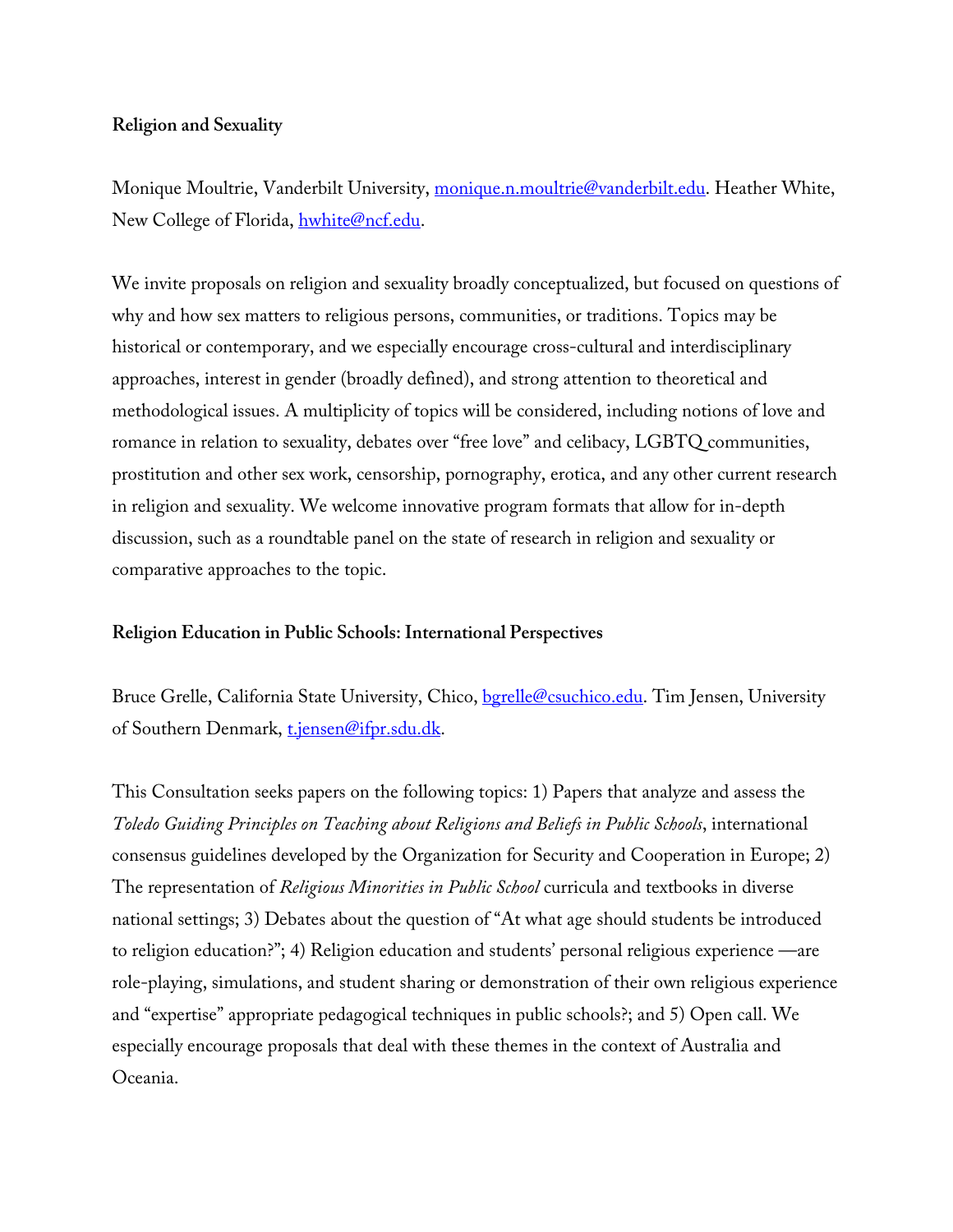### **Religion in Europe**

Robert E. Alvis, Saint Meinrad School of Theology, ralvis@saintmeinrad.edu. Andrii Krawchuk, University of Sudbury, akrawchuk@sympatico.ca.

This Consultation is devoted to the analysis of religion in Europe or related to Europe. We welcome papers on any religion in any historical period and encourage interdisciplinary, interreligious, and comparative approaches. This year, we especially seek proposals related to the following themes: 1) The intersection of religion, violence, and war; 2) The uses and abuses of religious memory; 3) Religious dimensions of the colonial encounter and its aftermath; 4) De-Christianization, re-Christianization, and/or the possibility of a post-secular future; 5) Religious developments in post-Communist societies; and 6) Interreligious and intercultural encounters, conflicts, and/or cooperation. We welcome proposals that do not correspond to these themes, as well as proposals for complete sessions related to Europe in some fashion.

### **Religion in Europe and the Mediterranean World, 500–1650 CE**

Martha Newman, University of Texas, Austin, newman@mail.utexas.edu. Constance Furey, Indiana University, Bloomington, cfurey@indiana.edu.

This Consultation brings together scholars working on premodern Judaism, Christianity, and Islam to examine questions of comparison and influence in a geographically and temporally defined context. We invite papers on the following topics: 1) Blood, sweat, tears and milk — the religious significance of bodily fluids. Papers might examine issues of purity, transgression, or disciplinary and devotional practices (not restricted to the fluids listed); 2) Interpreting Isaac and Ishmael — fathers, sons, and frantic mothers. Literary, anthropological, historical, and theological approaches to this common story are welcome. Proposals on the topics of the body and on interpretations of other common stories will also be considered. Although the proposed papers need not be explicitly comparative, we encourage submissions that will elicit discussions of comparison and influence.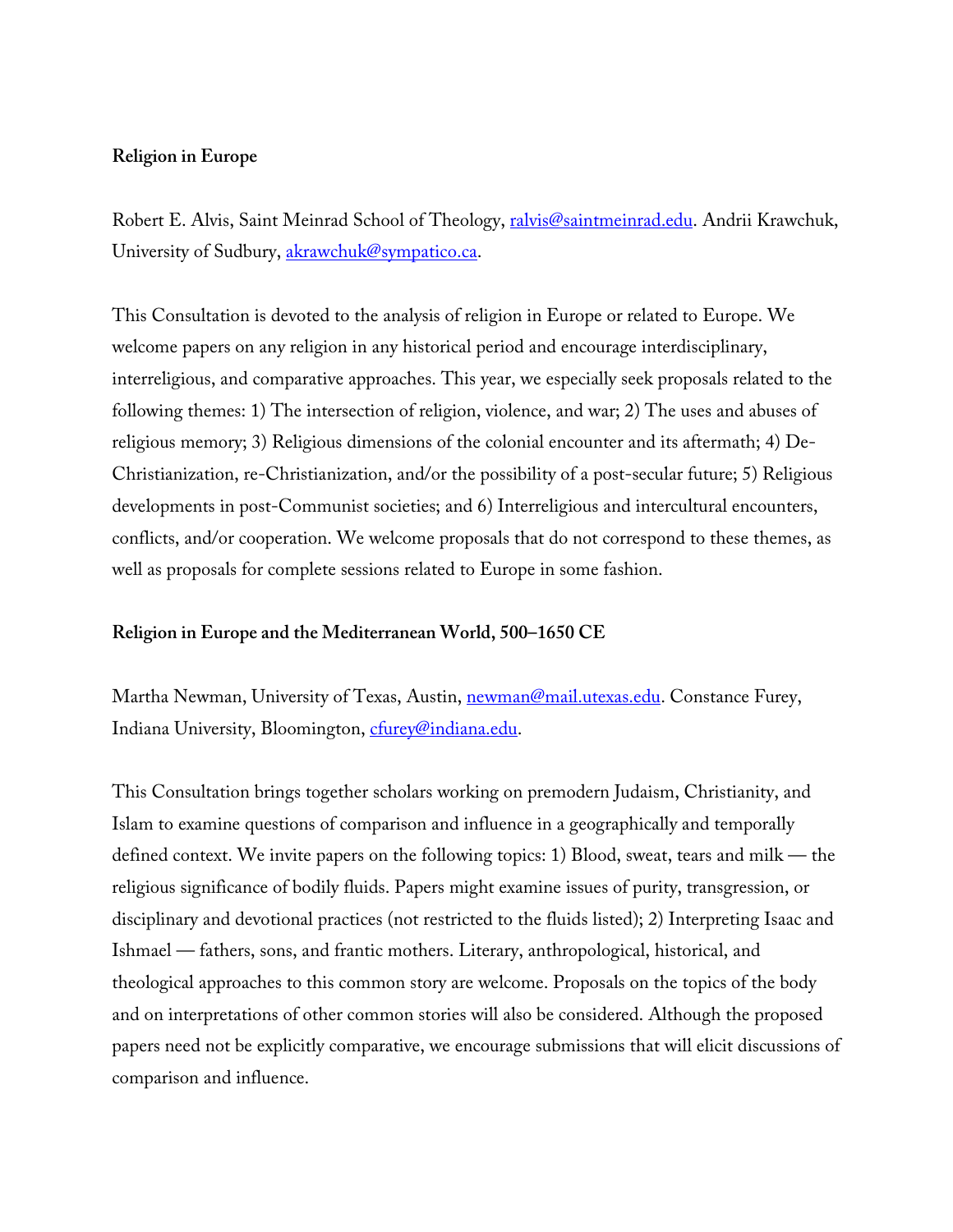#### **Religion in Southeast Asia**

Jason Carbine, Whittier College, *jcarbine@whittier.edu*. Sor-Ching Low, Muhlenberg College, Sorching.low@muhlenberg.edu.

We invite papers that address the theme of exchange across Southeast Asia. Papers that examine the relations between exchange — of men, women, and children, of traditions, of objects, of money — and religious cultures are welcome. Some possible questions to consider are: To what degree does the comparative study of such an exchange inform us about Southeast Asian religious cultures and the larger sociopolitical worlds of which they are a part? How have local and global economic and political pressures shaped the exchanges? We seek submissions that explore these questions in light of theoretical issues relevant to the study of religion in Southeast Asia as well as to the study of religion more generally. We will also consider paper and panel submissions on other topics.

### **Religion, Memory, History**

David Reinhart, University of Wisconsin, Whitewater, reinhard@uww.edu. Anne Murphy, University of British Columbia, amurphy2@interchange.ubc.ca.

We encourage submissions from scholars of diverse traditions, regions, and eras whose work addresses the overall theme of this Consultation — the intersection of memory and history in the formation of religious cultural production and religious subjects — from diverse disciplinary perspectives. This year, we particularly invite papers or session proposals that explore the intersection of memory and visual culture, the relationship of redemption to memory, and/or any proposals that would embrace a less traditional format — such as a panel discussion around a core theme, or the integration of literary readings with academic papers/analysis. We are also interested in proposals that dovetail with the AAR's theme of religion and science, and particularly encourage sessions that can be cosponsored with other Groups or Sections.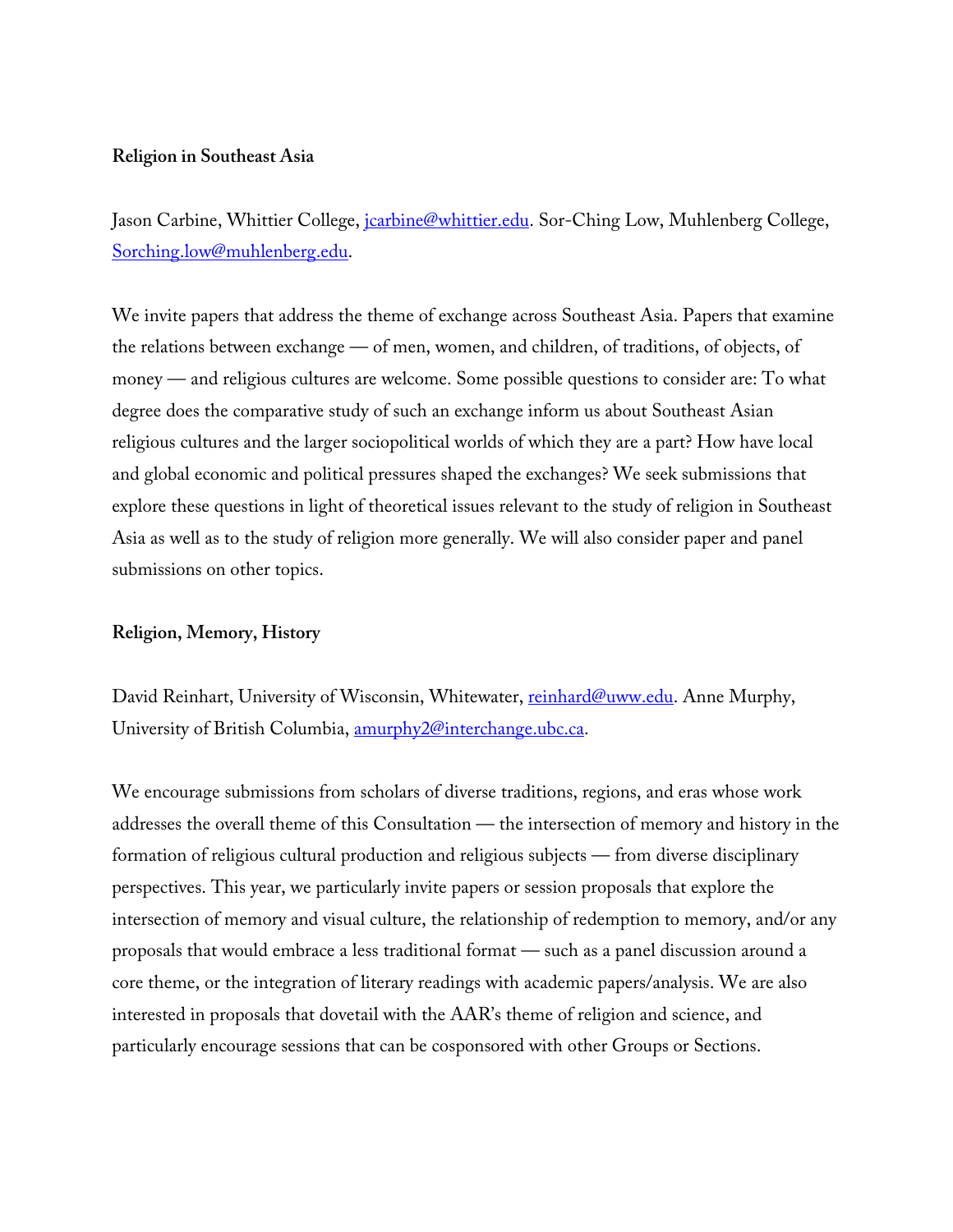#### **Religious Conversions**

Alexander Y. Hwang, Louisville Presbyterian Theological Seminary, hwangalex@yahoo.com. Linda A. Mercadante, Methodist Theological School, Ohio, Imercadante@mtso.edu.

We invite proposals on religious conversions, broadly construed, from a variety of methodological paradigms. This Consultation studies the full spectrum of issues related to religious conversions, in any historical or geographic context, inclusive of different forms of religious belief and practice. Investigations into the causes, consequences, and implications of religious conversions are welcome. We seek disciplinary and interdisciplinary approaches. Submissions may be for integrated panel sessions or individual papers.

#### **Ricoeur**

Michael De Lashmutt, University of Exeter, m.w.delashmutt@exeter.ac.uk. Jeffrey F. Keuss, Seattle Pacific University, keussj@spu.edu.

This Consultation welcomes submissions that make use of Paul Ricoeur's work in the context of theological and religious studies. Contributions in the following areas are most welcome: 1) Explicitly engagements with Ricoeur's *Memory, History, and Forgetting* (University of Chicago Press, 2006) in relation to assessing its contribution to religious scholarship; 2) The use of Ricoeur in the hermeneutics of religious texts and the phenomenology of religious experiences (including, but not limited to the study of scriptures, creeds, confessions, and religious rituals and liturgies); 3) Explorations of identity formation through the rubric of narrativity as illustrative of Ricouer's premise in his three volume *Time and Narrative* (University of Chicago Press, 1990); and 4) Creative dialogue with Ricoeur vis-à-vis the ongoing relevance of the phenomenological "turn" toward religion. These areas are intentionally broad so as to provide a range of creative interpretations and applications of Ricoeur's work, whilst also being sufficiently prescriptive in order to encourage a cohesive theme to the sessions.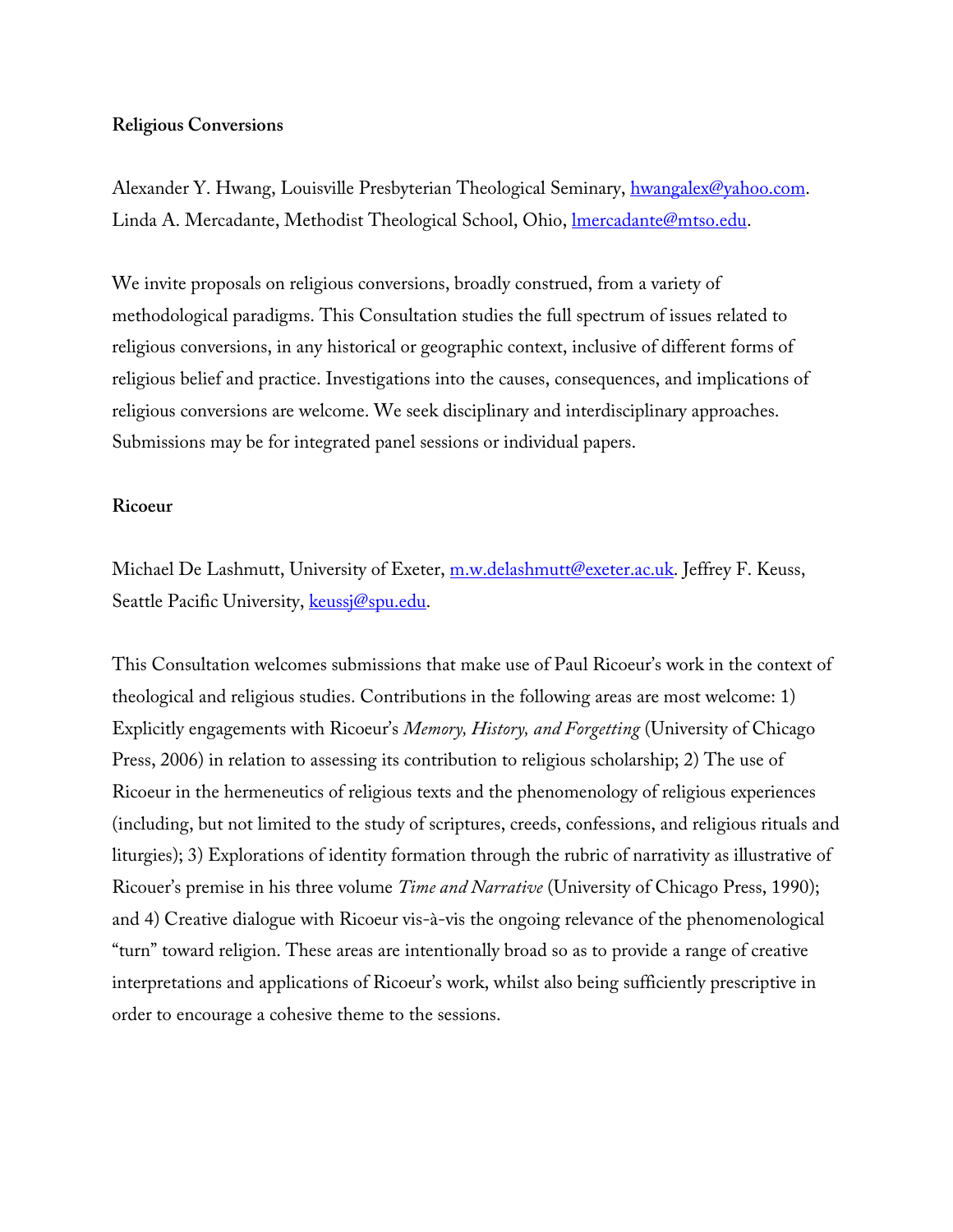# **Scriptural/Contextual Ethics**

David P. Gushee, Mercer University, gushee\_dp@mercer.edu. Amy Laura Hall, Duke University, alhall@div.duke.edu.

Just peacemaking theory has emerged over the past two decades as a major new contribution to the ethics of peace and war (see Glen Stassen, ed., *Just Peacemaking: The New Paradigm for the Ethics of Peace and War*. Pilgrim Press: 2008). Just peacemaking theory has been rooted both in scriptural sources and in the social sciences, and has identified ten practices that often prove effective in preventing war. Initially, the biblical and theological work undergirding just peacemaking theory was mostly Christian. But now Jewish and Muslim scholars have joined the just peacemaking ethic and are developing sources for it in their own scriptures. We invite reflection on scriptural resources for a just peacemaking ethic garnered from any of the world's religious traditions.

# **Sex, Gender, and Sexuality in Premodern Christianity**

Ben Dunning, Fordham University, dunning@fordham.edu. Carly Daniel-Hughes, Concordia University, cdanielhughes@gmail.com.

We invite proposals that explore shifting conceptions and/or practices of sex, gender, and sexuality in Christianity from the period of the New Testament to the eve of the Reformation. Papers that consider theoretical approaches to this nexus of issues, particularly as it relates to the study of Christian premodern thought and literature, are also encouraged.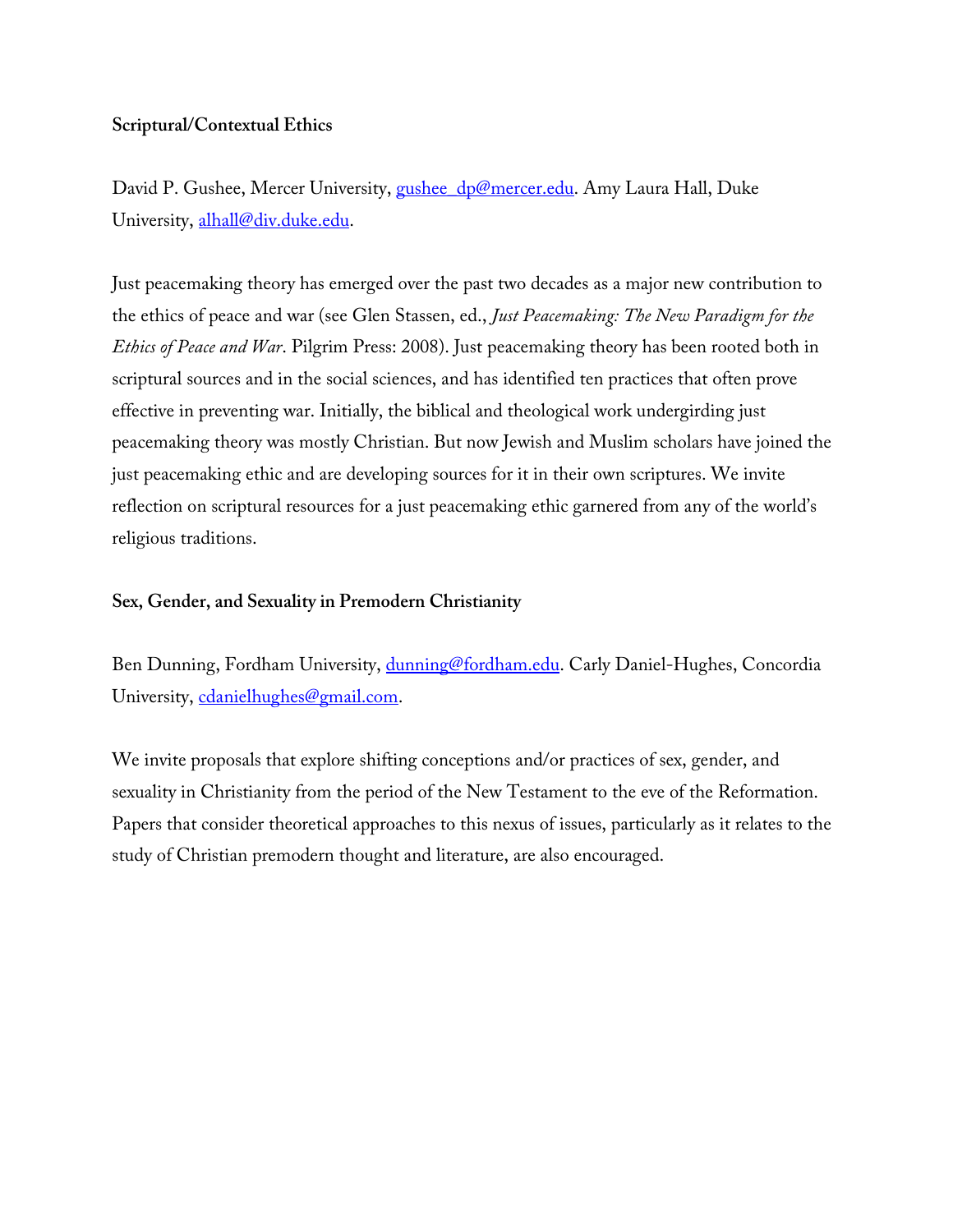### **Sikh Studies**

Michael Hawley, Mount Royal University, mhawley@mtroyal.ca. Nikky Guninder Kaur Singh, Colby College, nksingh@colby.edu.

This Consultation invites papers focusing on any aspect of Sikh tradition and welcomes contributions from a broad range of theoretical and methodological approaches (e.g., history, postcolonial theory, anthropology, sociology, performance theory, popular culture, philosophy, literary criticism, gender studies, etc.). Papers on Sikh mysticism, yoga, the body, modernity (both challenge and response), or the media (in any of its forms) within or outside of the context of the Panjab are especially welcome.

## **Sociology of Religion**

Titus Hjelm, University College London, thjelm@ssees.ucl.ac.uk.

This Consultation's theme is "The AAR Centennial 2010: One Hundred Years of Sociology and Religion." We invite paper and full panel proposals on: 1) Turn of the twentieth century foundational sociology and contemporary implementation (e.g., Marx, Weber, Durkheim, DuBois, Ida Wells, Jane Addams). With Atlanta as our location, proposals on DuBois are especially welcome; 2) Contemporary social theory and the study of religion (e.g., Gramsci, Marcuse, McRobbie, Bourdieu, Gilroy, Foucault, Kristeva); 3) Religion and power; and 4) Sociology of religion in the media age. We anticipate a cosponsored panel with either the Critical Theory and Discourses on Religion Group or the Religion, Media, and Culture Group. We also welcome other proposals that use sociology to empirically engage the role of religion in societies globally.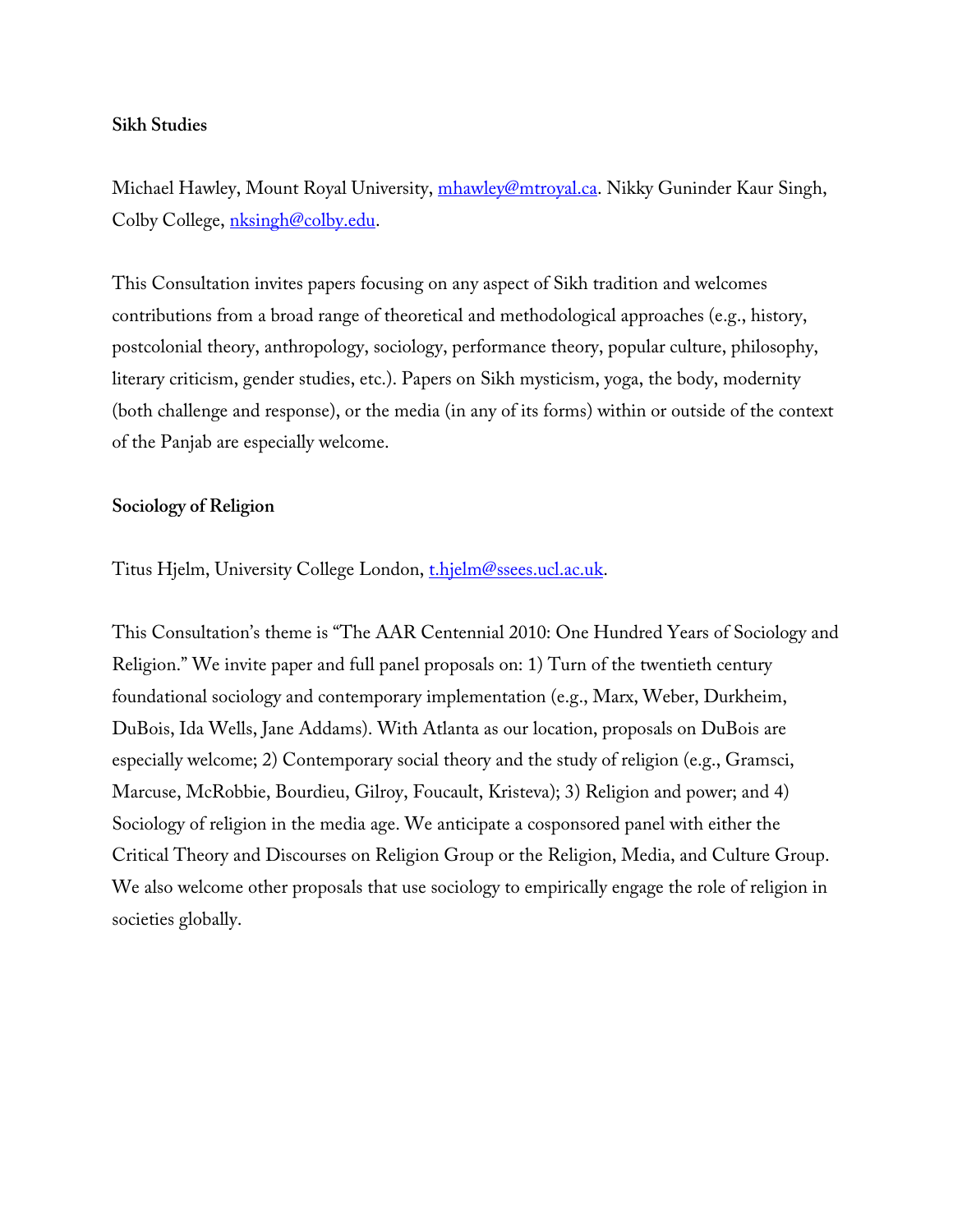### **Space, Place, and Religious Meaning**

Jeanne Halgren Kilde, University of Minnesota, *jkilde@umn.edu*. Leonard Norman Primiano, Cabrini College, primiano@cabrini.edu.

We seek proposals for papers that reevaluate sacred/profane spatial relationships. The sacred/profane dichotomy posits a qualitative difference between certain types of spaces. "Sacred" spaces, whether understood as substantively imbued with transcendence or as humanly sacralized, remain distinct from "profane" spaces in which religion is supposedly absent. We seek to interrogate this dichotomy by probing the permeable borders/boundaries/bridges between these spatial types and by reevaluating the terms themselves. Our interest reaches across traditions and time periods. Possible topics include, but are not limited to, the use of public or commercial space for religious purposes, including time-sensitive uses (street celebrations, activities in public schools or parks, yoga classes, airport chapels, markets), transformation of spaces (e.g., secular uses of formerly religious space), or electronic spaces. Topics addressing globalization are encouraged.

# **Theology and the Political**

Hent de Vries, Johns Hopkins University, *hentdevries@jhu.edu.* Corey D. B. Walker, Brown University, cdbwalker@brown.edu.

Whither political theology? Why the recent proliferation of scholarship on political theology? How useful is the concept for understanding historic and contemporary flows in politics, religion, society, and thought? Is the very ubiquity of the concept suggestive of a general malaise in critical thinking in our contemporary moment? Whither political theology for all that we know now? We invite paper proposals that critically examine the theoretical and political opportunities and challenges of the use and deployment of ideas and formulations of political theology across disciplinary boundaries. We are particularly interested in proposals that provide new and innovative possibilities for critical engagements with this concept in light of contemporary configurations of political and economic power.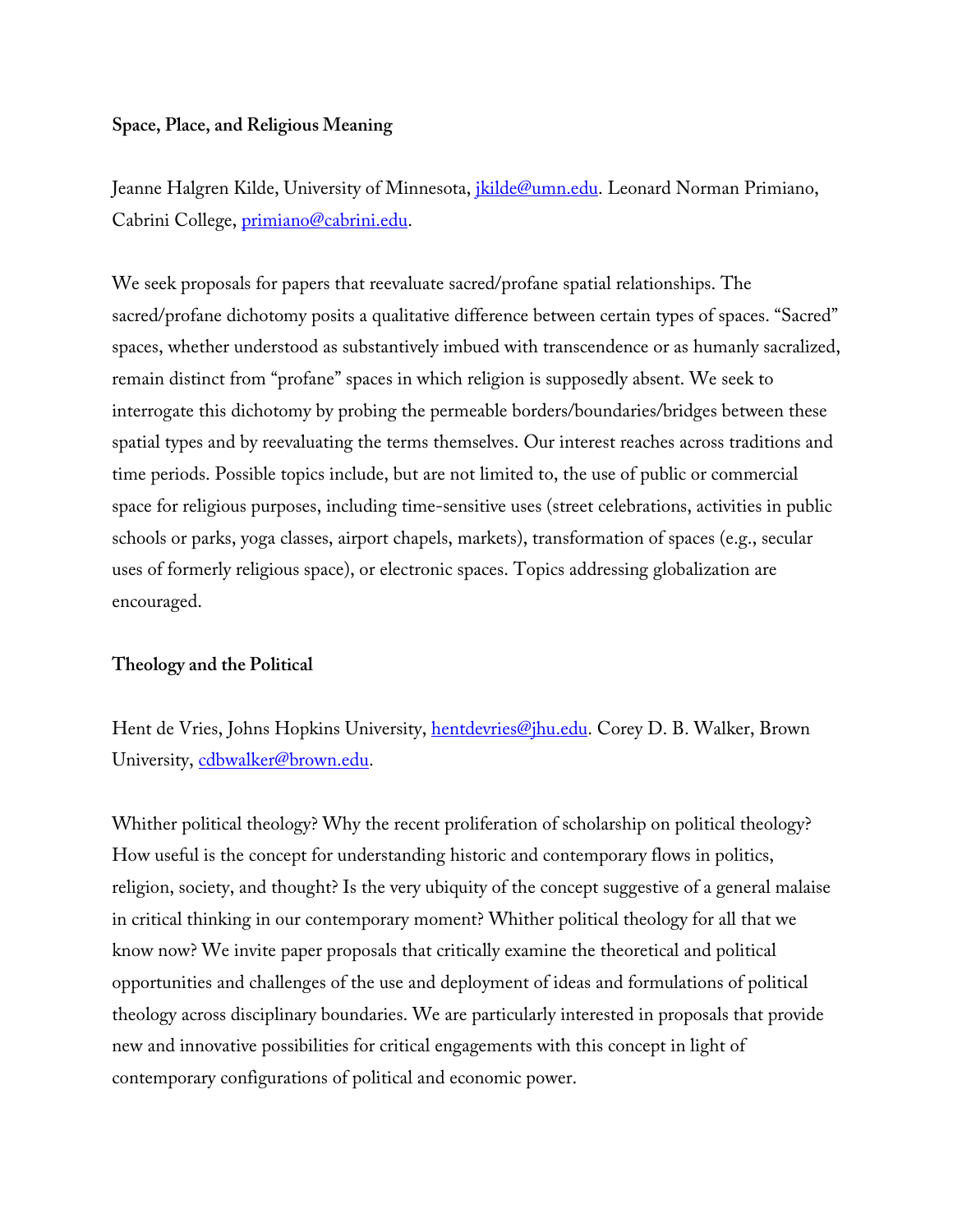# **Theology of Martin Luther King Jr.**

Johnny B. Hill, Louisville Seminary, *jhill@lpts.edu.* 

This Consultation invites papers and panel proposals related to the life and thought of Martin Luther King Jr., the Civil Rights movement, and contemporary social justice movements. We are especially interested in proposals exploring critical reflection on King and political theology, theological understandings of prophetic Christianity, as well as broader religious perspectives on justice and social transformation. We are also cosponsoring a session with the Christian Spirituality Group on the relationship between spirituality and the Civil Rights movement (more broadly, social and political movements from the 1960s to the present).

## **Transformative Scholarship and Pedagogy**

Shannon Craigo-Snell, Yale University, shannon.craigo-snell@yale.edu. Gabriella Lettini, Starr King School for the Ministry, glettini@sksm.edu.

This Consultation offers a forum for developing transformative strategies for integrating activism and scholarship. This includes learning in conversation with activist communities, allowing our understandings of religious traditions, culture, and knowledge itself to be shaped by such engagement. How are knowledge of religion and/or religious knowledge challenged by encounters between scholarship and activism? How can scholars learn from and partner with activists? How can such learning and partnership be integrated into courses in various institutional settings? We welcome proposals for papers, panels, workshops, or roundtable discussions that explore engagements between scholars, teachers, and activists in the Atlanta area. Preference will be given to proposals for a whole session and to interactive formats.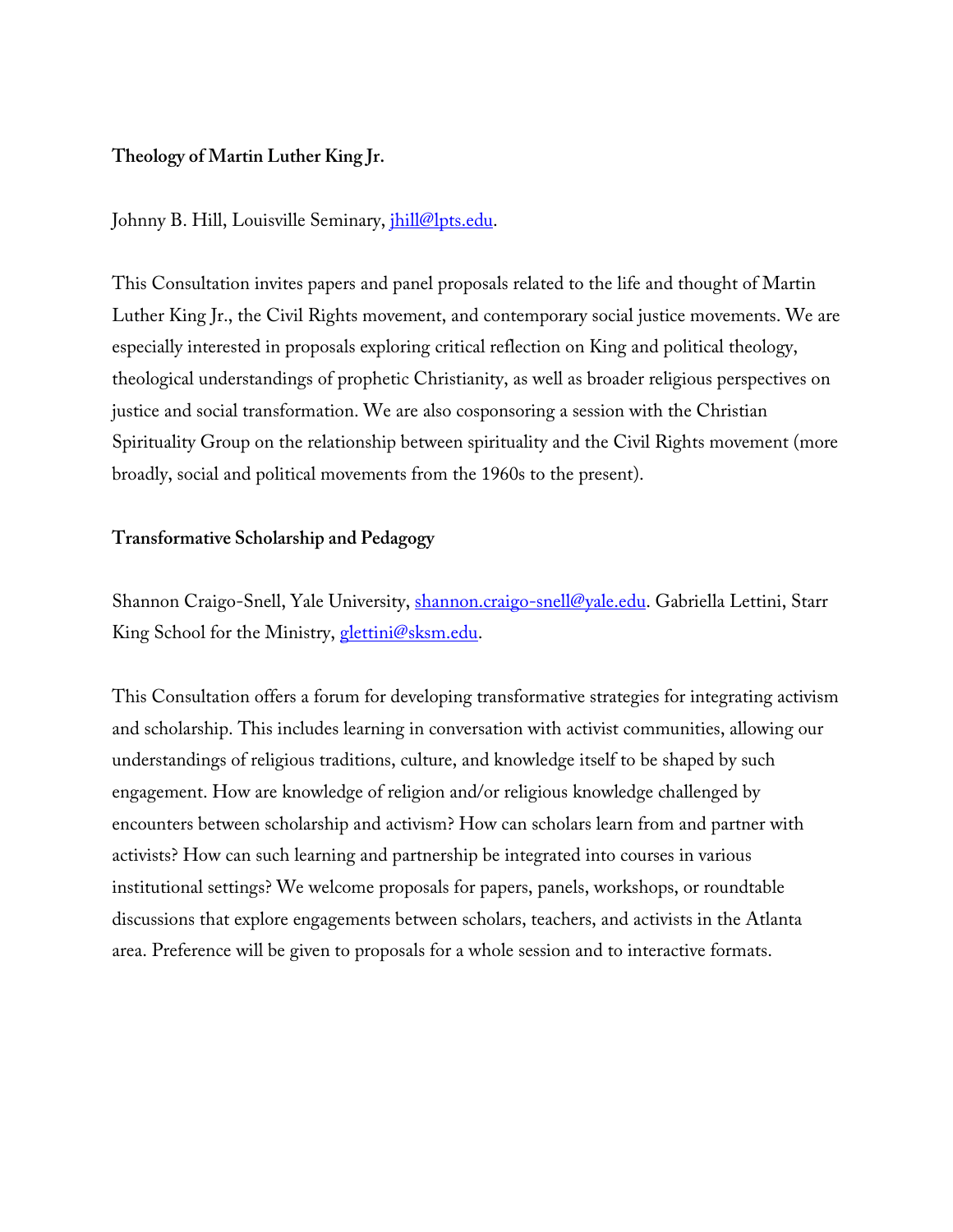# **Transhumanism and Religion**

## Calvin Mercer, East Carolina University, mercerc@ecu.edu.

We welcome papers on any aspect of transhumanism and religion and seek perspectives from a variety of religious traditions. Papers may identify and critically evaluate any implicit religious beliefs that might underlie key transhumanist claims and assumptions. For example, are there operative notions of anthropology, soteriology, and eschatology at play in transhumanist quests? Papers might consider how transhumanism challenges religious traditions to develop their own ideas of the human future, in particular the prospect of human transformation, whether by technological or other means. Papers may provide critical and constructive assessments of an envisioned future that place greater confidence in nanotechnology, robotics, and information technology to achieve virtual immortality and create a superior posthuman species. We welcome more overtly philosophical critiques of posthuman discourse.

### **Women of Color Scholarship, Teaching, and Activism**

Katie G. Cannon, Union Theological Seminary and Presbyterian School of Christian Education, kcannon@union-psce.edu. Andrea Smith, University of California, Riverside, asmith@ucr.edu.

We invite individual and group proposals on any aspect of women of color scholarship, teaching, and activism. We especially seek proposals on the politics and power dynamics of transnational feminist collaboration; community-based research, pedagogy, and activism; racism and illness strategies for maintaining health; and the arts in relation to pedagogy and/or activism. Proposals that complicate, problematize, and theorize beyond "multiculturalism" and "identity politics" are especially welcome.